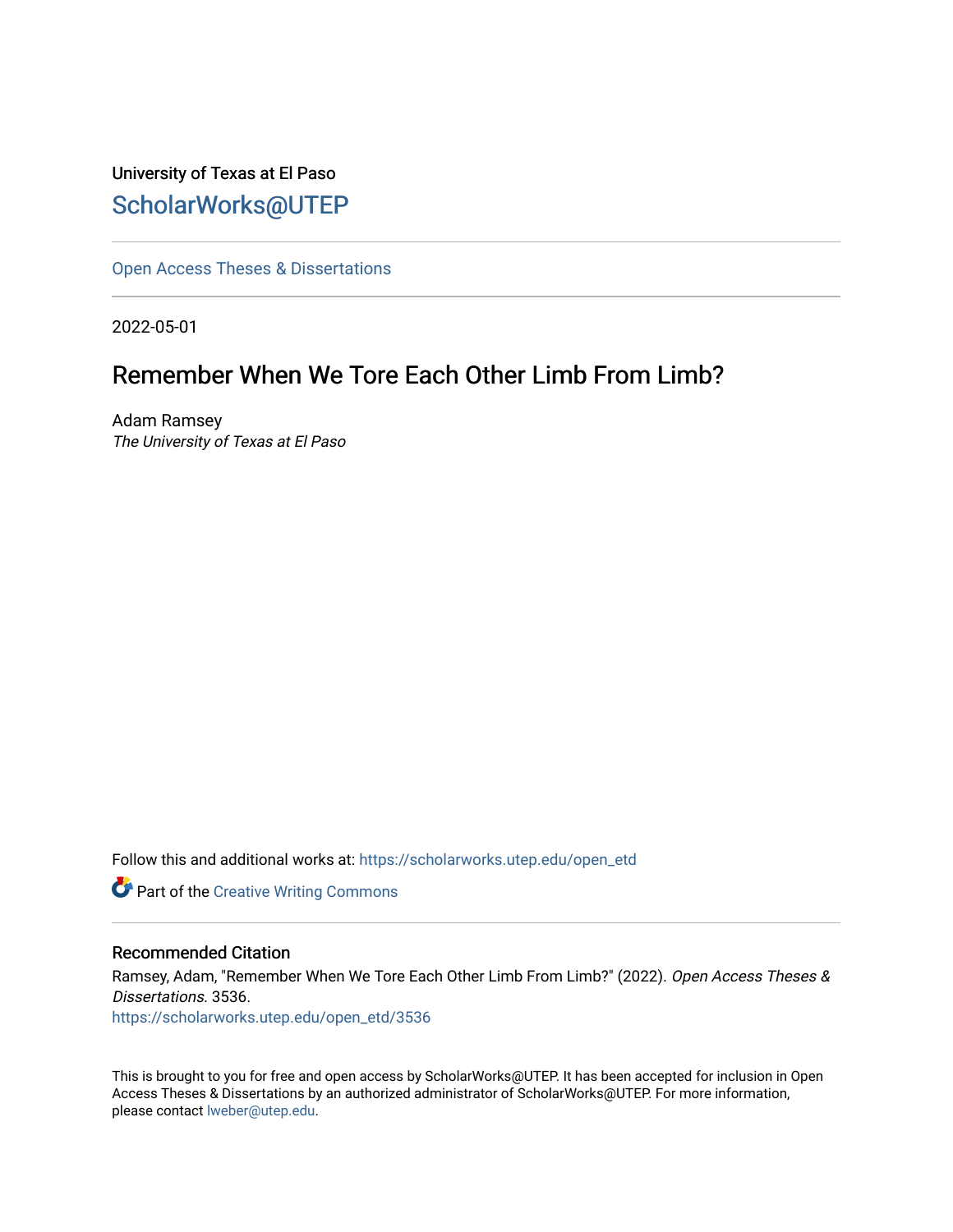# REMEMBER WHEN WE TORE EACH OTHER LIMB FROM LIMB?

# ADAM RAMSEY

Master's Program in Creative Writing

APPROVED:

Jeffrey Sirkin, Ph.D., Chair

 $\mathcal{L}_\text{max}$  , where  $\mathcal{L}_\text{max}$  and  $\mathcal{L}_\text{max}$  and  $\mathcal{L}_\text{max}$ 

 $\mathcal{L}_\text{max}$  , where  $\mathcal{L}_\text{max}$  and  $\mathcal{L}_\text{max}$  and  $\mathcal{L}_\text{max}$ 

 $\mathcal{L}_\text{max}$  , where  $\mathcal{L}_\text{max}$  and  $\mathcal{L}_\text{max}$  and  $\mathcal{L}_\text{max}$ 

Sylvia Aguilar, MFA

Alex Lemon, MFA

Stephen Crites, Ph.D. Dean of the Graduate School

 $\mathcal{L}_\text{max}$  , where  $\mathcal{L}_\text{max}$  and  $\mathcal{L}_\text{max}$  and  $\mathcal{L}_\text{max}$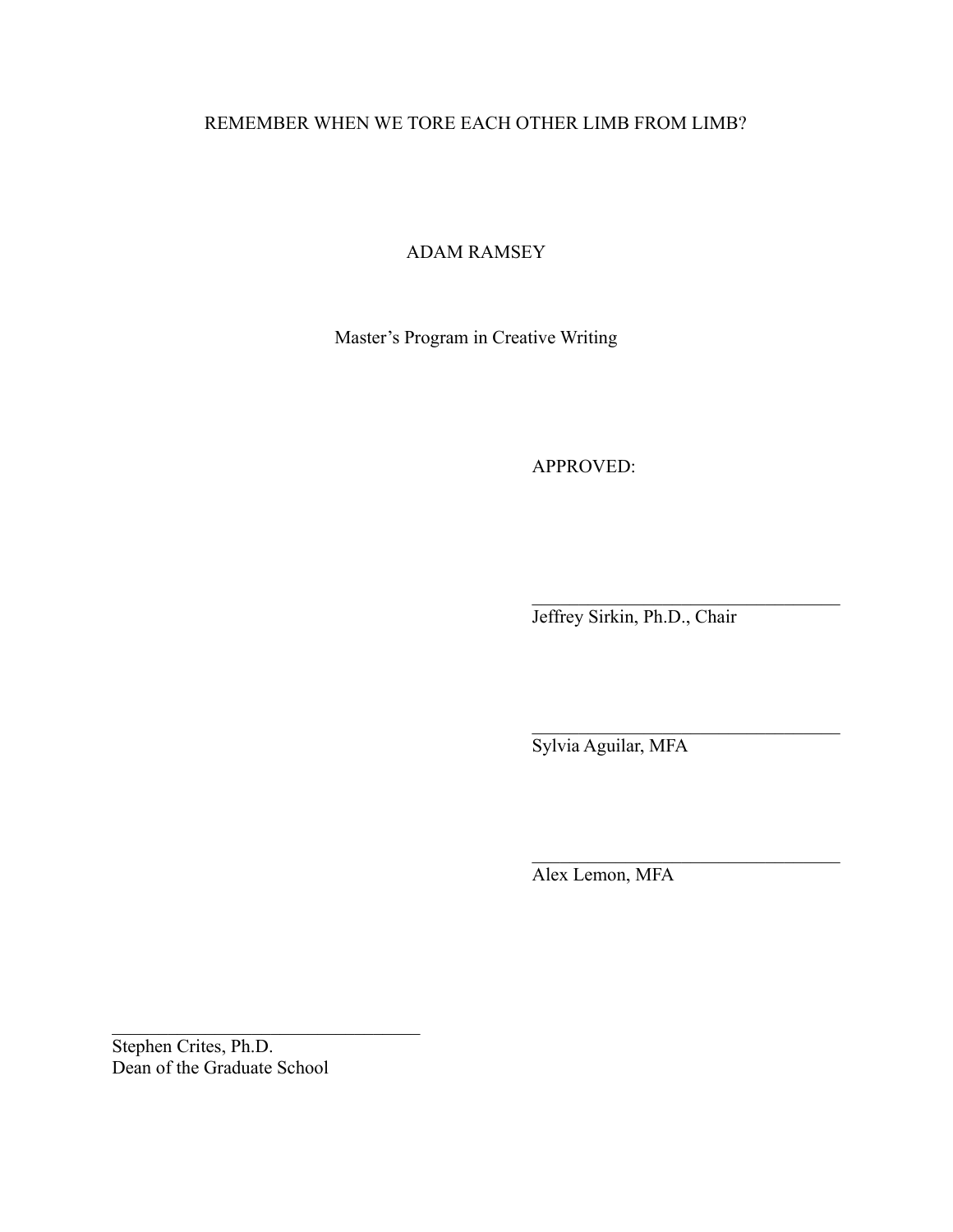# REMEMBER WHEN WE TORE EACH OTHER LIMB FROM LIMB?

by

# ADAM RAMSEY, B.A.

# THESIS

Presented to the Faculty of the Graduate School of

The University of Texas at El Paso

in Partial Fulfillment

of the Requirements

for the Degree of

# MASTER OF FINE ARTS

Department of Creative Writing THE UNIVERSITY OF TEXAS AT EL PASO May 2022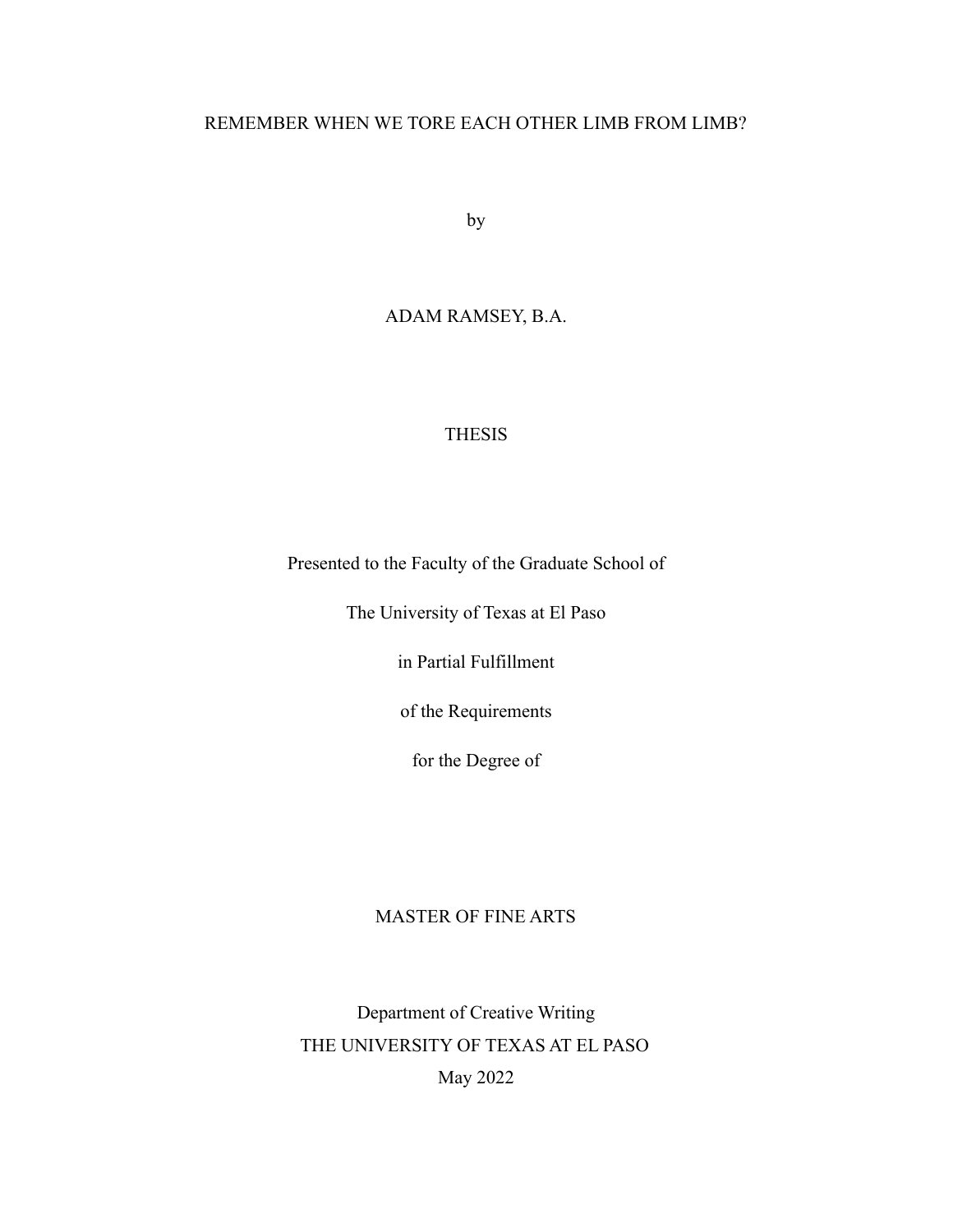# **PREFACE**

# **INTRODUCTION**

When I was a kid, starting around ten or so, writing was merely an outlet for creativity. I would write silly things like short stories or comic strips to pair with the small wooden bears my mother painted and sold to supplement her income as a single mother, or would write short stories about frogs or lizards or whatever I could find while running around the neighborhood. It was never anything serious, of course, and did not bring about any kind of great epiphany that I wanted to be a writer (something I still do not consciously strive to be), but it was simply a way — one of the very first ways, in fact — to satisfy a newfound creative itch that had entered my life, one that constantly followed me around (and continues to follow me around to this day). And though I did not tell anyone outside of my mother and brother about this burning desire to create, mostly because I did not want to carry around any of the possible stigmas that came with being a creative person during that time (and in my area of the country), it felt good. It felt natural.

Years later, in high school, writing took on a new — and unexpected — meaning. My sophomore year, at the insistence of my then-girlfriend, I learned how to play guitar. And once I got good enough, I started to write songs. Which meant writing personal lyrics. I wrote dumb songs about friends, made up sappy love songs for my girlfriend, and doodled things into a notebook. But still, I only showed them to a very specific group of people. I would play a verse or two for my mother, show a few riffs to my brother, and sing the bad love songs to my girlfriend. But like with anything else, I shrugged off any praise; playing aloof was my way of acting like it did not matter to me. Simply put, it was (still) hardly a well-known fact that I played an instrument (or sang) — or was creative in any capacity. I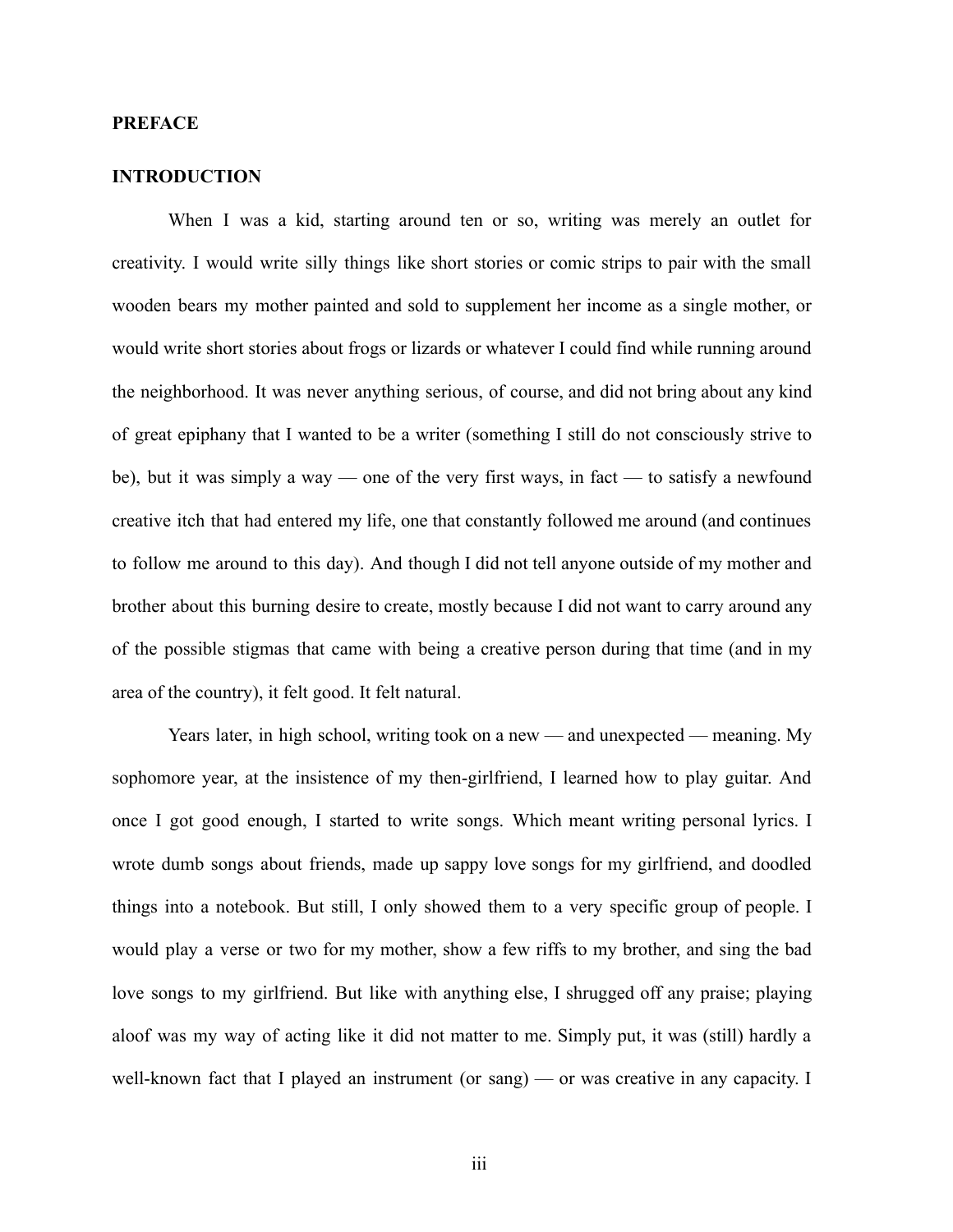was a jock. I excelled in sports. That was my thing. That is what I was known for. But I *needed* that creative outlet. I craved it. So, making music became that new (and secret) avenue to scratch the creative itch. Little did I know, however, that that was just the start of it. Because later that year, my then-girlfriend (the same one who got me into playing music in the first place) found one of my songs in my notebook, written in the form of a fully formed poem, and liked it so much that she secretly copied it and submitted it to a poetry contest. Much to my surprise, it ended up getting selected for publication, and on my birthday, she handed me a book — an anthology of poems — with a sticky note on it that said, "Turn to page so and so," which led me to my poem. I was genuinely shocked. Outside of accomplishments in sports, I had never seen my name in print. Not like *that*, anyway*.* It was exhilarating and gratifying and, in a way, validating. Though this event still did not exorcise some grandiose thought that I could be the next Hemingway, it did make me believe that perhaps I could write more songs, and more music — and perhaps even write some poetry on the side (which is what I *really* enjoyed). So, I did. And during my junior year, I started my first band, wrote a bunch of songs, and let the world (and my friends) know that I was a musician.

A few years after that, after a few failed punk bands and touring around with a Texas country group, my music career ultimately fizzled out. I was around 23 or so — and lost. So, with very few options in front of me, I decided it was finally time to start college. Like a lot of young and ambitious kids, I thought I wanted to be a doctor and signed up for pre-medical studies. And while I enjoyed it, even though it was more homework than I had ever had in my entire life, it was never enough to outrun that ever-growing creative itch that had been following me since I was a kid. But I kept at it, stayed on the medical route, and was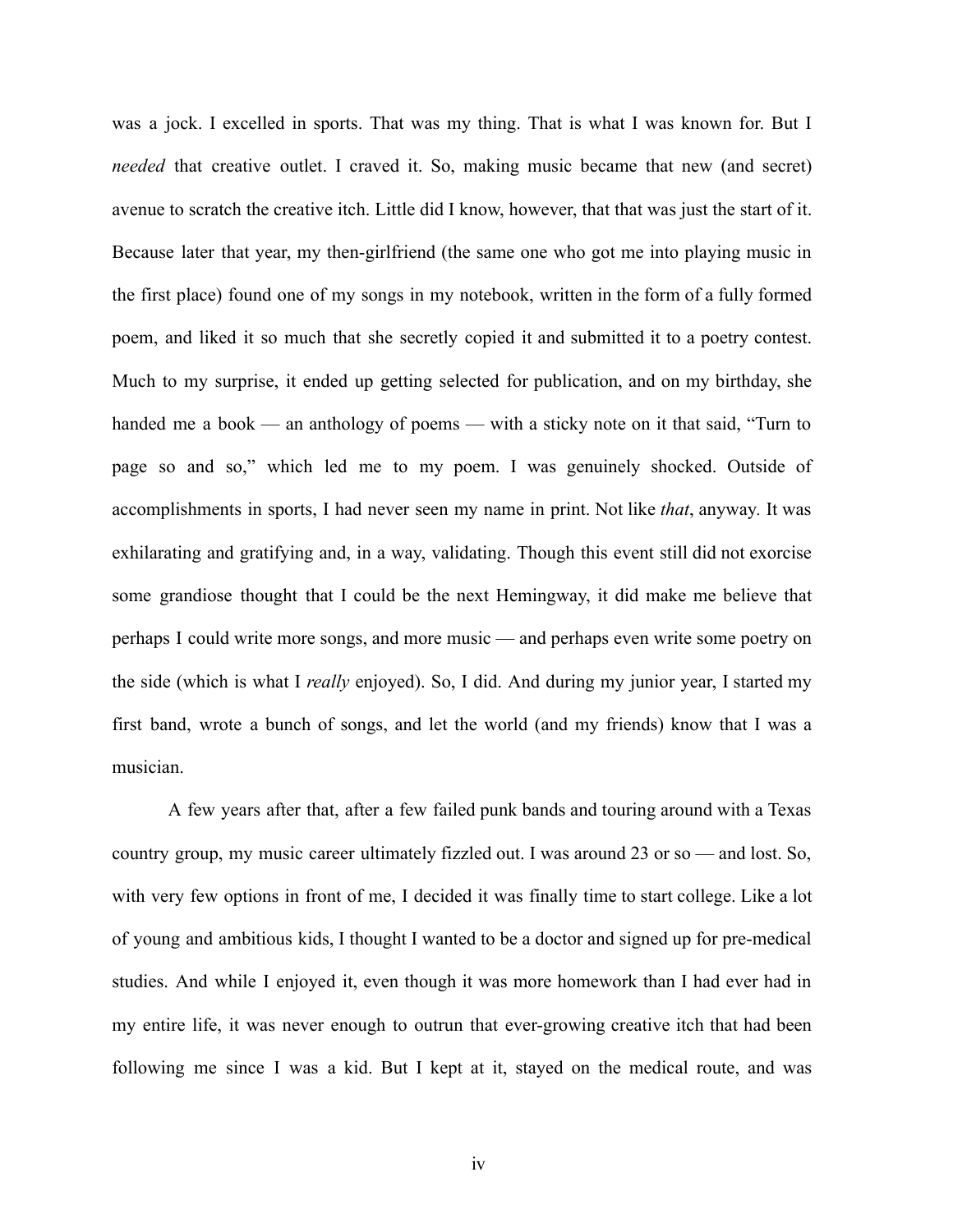determined to power my way through and work toward something substantial that could put me in a position to work a practical job and make a respectable living. But it did not work out that way. I found myself at a crossroads, and I did not know what my options were. It was not until an English professor my sophomore year of undergrad mentioned something about liking a story I wrote for her class, that I looked into it and decided to completely change my collegiate path. Ultimately, I ended up changing majors and graduated with a creative writing degree. Flash forward ten years from there, and I am applying to the MFA program at UTEP. And now, three years later, after taking many classes, writing a lot and being asked a lot of questions, and asking a lot of questions of myself and my writing, I have completed my MFA thesis, *REMEMBER WHEN WE TORE EACH OTHER LIMB FROM LIMB?*

### **INSPIRATION AND DESCRIPTION**

Like a lot of people, my interest in politics and social issues has intensified over the past few years, during which time the political discourse in the United States, and around the world, became the most volatile, unstable, and partisan in recent times — most definitely in my lifetime. For me, where issues like global warming, corporate greed, healthcare, racial inequality, LGBTQ+ issues, and others had been a mere tickle in the back of my throat, something that amounted to a passing thought that was quickly forgotten, were now suddenly at the forefront of my mind, important, seen through a different lens. For the first time in my life, I *cared.* Deeply. Coincidentally, this is also around the time I started to pursue a master's degree in creative writing.

Naturally, as my interest in these issues began to grow stronger, I started to ask myself what I can do to alleviate some of my anxieties, make sense of the rapidly changing world

v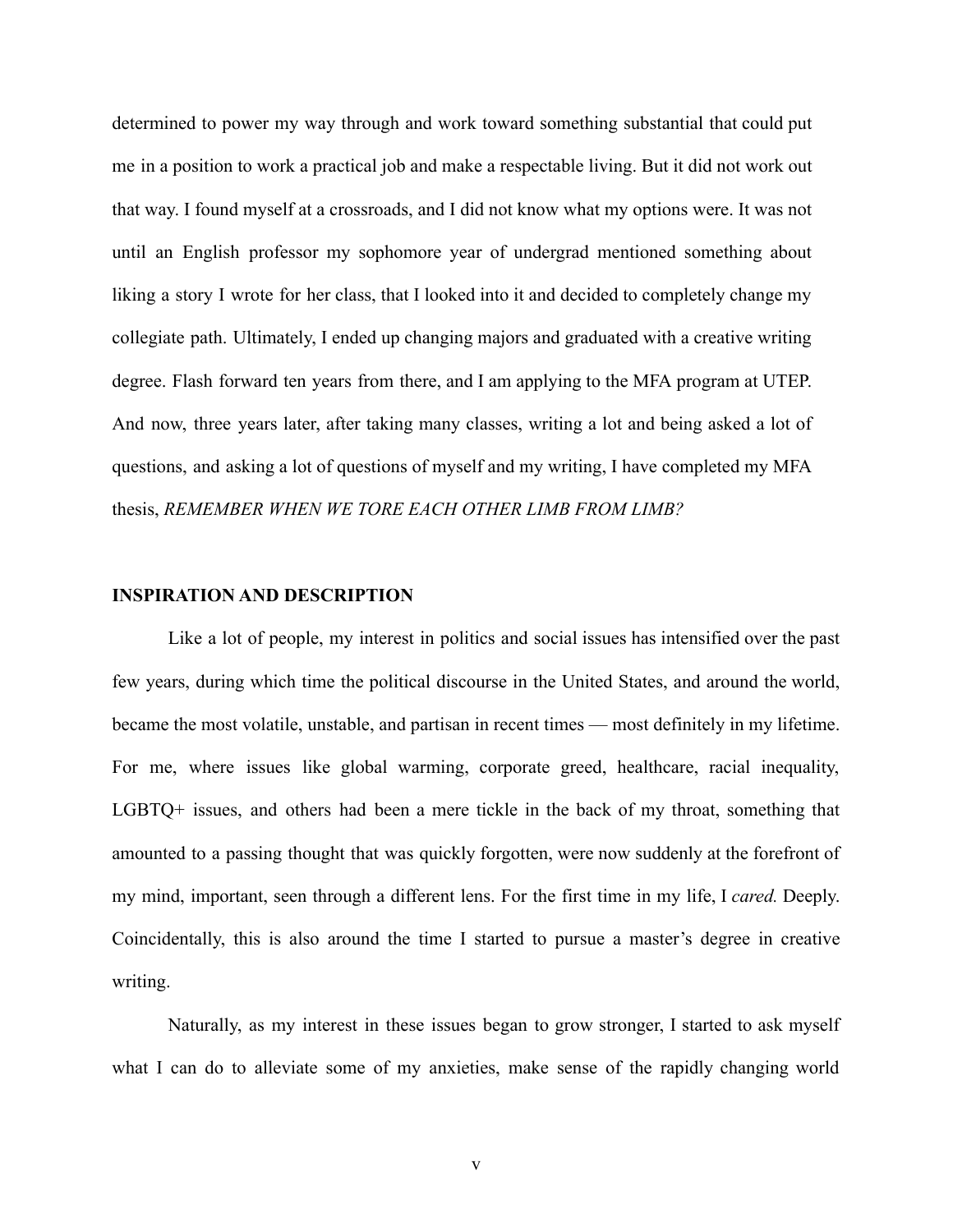around me, and perhaps bring to light the issues I cared most deeply about. So, I got more involved. I canvassed and phone banked for political candidates that inspired me, worked with my community when possible, and talked with friends and family (in the gentlest way possible). Also, I started to write. And while it did not immediately become clear to me what I was writing, mostly because I did not set out to create any kind of political statement, I quickly learned that, through building this collection of prose poems and short stories, I was doing just that. What I thought was simply a collection of fun stories meant to clear out the ambush of ideas that kept popping into my head, was actually a broader narrative being guided by an insuppressible subconscious yearning to discuss these important issues. And now, after receiving plenty of academic-driven feedback and having the chance to take a step back and analyze the collection as a whole, it makes total sense that the issues that have dominated my world and life views over the last few years have bled into my creative work.

*REMEMBER WHEN WE TORE EACH OTHER LIMB FROM LIMB?* is a collection of short stories and surrealist prose poems. Most of these are not connected in terms of character or setting. However, there are two episodic stories that reoccur throughout the book, each of them grounded in real-life situations meant to offset the fantastical settings in which the majority of the other pieces are set. The first of these episodic stories is a series of vignettes about a character named Noah, a young man who is taking care of his elderly mother. The other is a series about a young couple named Ady and Kassie caught in the throes of young love, familial strife, and unforeseen tragedy.

On a macro level, *REMEMBER WHEN WE TORE EACH OTHER LIMB FROM LIMB?* is a subtle commentary meant to softly and creatively explore the shortcomings of our societal structures, the hierarchies responsible for said shortcomings, and the predator/prey relationship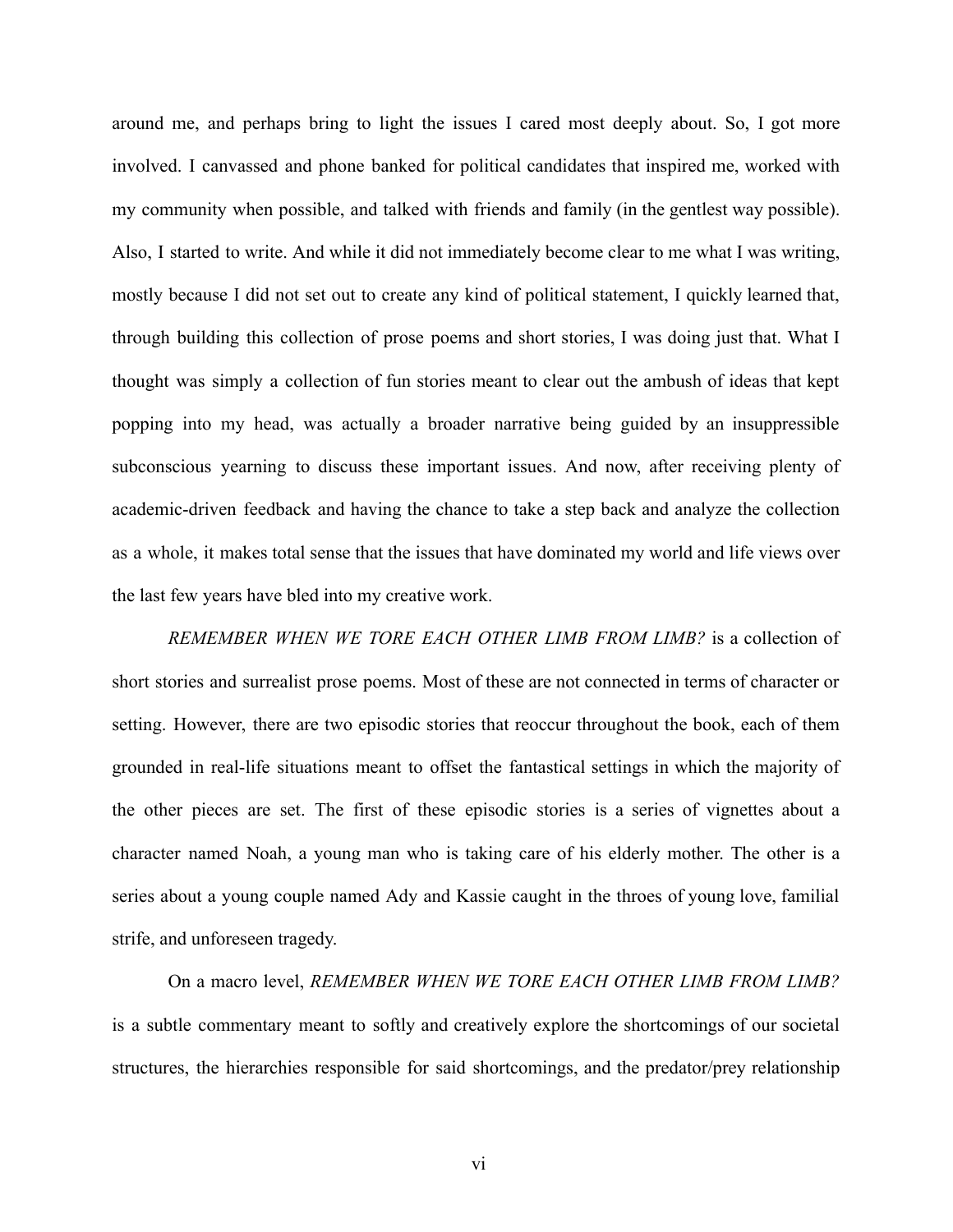that creates; on a more micro level, this collection focuses on the following: the consequences of mindless consumption and the subsequent destruction of ecological structures, the various effects of overtly hedonistic behavior, the failures of capitalism, the ongoing problems with racial inequality, the troubles with toxic masculinity, the (still) ever-growing vitriol being launched at the LGBTQ+ community, as well as a dive into how mental health and medical issues impact individuals and their traditional or non-traditional family structures.

### **STRUCTURE**

The issues presented in *REMEMBER WHEN WE TORE EACH OTHER LIMB FROM LIMB?* do not fit into a neat little box, nor does the narrative follow a traditional arc. In fact, aside from the pieces attributed to the character Noah and the four pieces for Ady and Kassie, which carry some semblance of an ongoing narrative, the pieces are largely disparate. This is on purpose. That is not to say the collection does not have an overall theme or thematic structure, because it does — which is an examination of the cruelties and conflicts brought on by our cultural/political/economic structures, how we think about them, and how familial relationships and human empathy can act as a resolvent — but since the issues discussed are wide-ranging and complex, and happen to a wide variety of individuals, I wanted the collection to reflect just that. So, the world created in *REMEMBER WHEN WE TORE EACH OTHER LIMB FROM LIMB?* is a fragmented one, one that is complicated and multifaceted — much like the structure of today's America. This is precisely why I chose to present the pieces as short prose poems and short stories: to have the capability to touch on a multitude of subjects quickly, present the issues in a creative and noninvasive way, and move on to the next.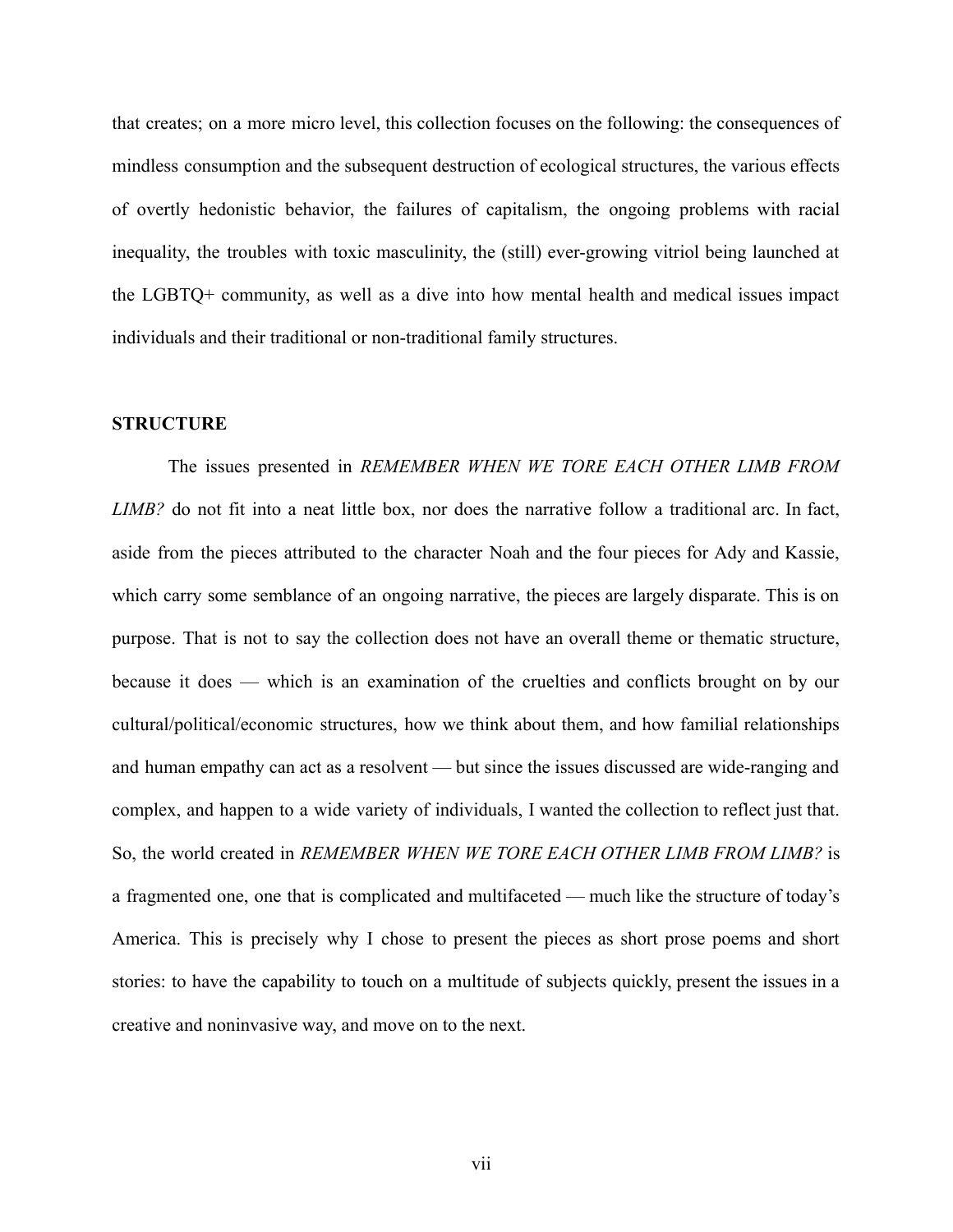# **TRACING THE LITERARY CONTEXT**

While I like to think my work is original in its own right, it certainly would not have been possible without the influence of a number of writers and books that have been important to me over the years. These books have shown me unique and inspiring ways to style my work, ways to use surreal and fantastical themes, subtly and cleverly write about important political issues, and the importance of openness and vulnerability.

Stylistically, a huge inspiration for *REMEMBER WHEN WE TORE EACH OTHER LIMB FROM LIMB?* was Daniel Grandbois' *Unlucky Lucky Days*, in which Grandbois uses a variety of different piece lengths to tell his collection of animist epiphanies, ranging from just a few sentences to a few pages, all set to a justified alignment. When stylized, my pieces look and sit on the page in a very similar way. Outside of that, I was also extremely influenced by Grandbois' use of fantasy, surrealism, and absurdity, which can be seen in his piece *Broccoli:*

He was a vegetable scholar. She, an Italian head of broccoli.

When he told her the Latin derivation of *broccoli* means *arm*, she sighed, having heard it before.

Misreading her sigh as admiration, the vegetable scholar reached for her body. His hands withdrew immediately, for she was all head. Something he should have known.

She sighed to herself at having never flowered.

Misreading it again, he put a pot to boil.

They waited together, he watching the pot.

He slipped her in without a splash.

She sighed like a lobster (Grandbois, 91).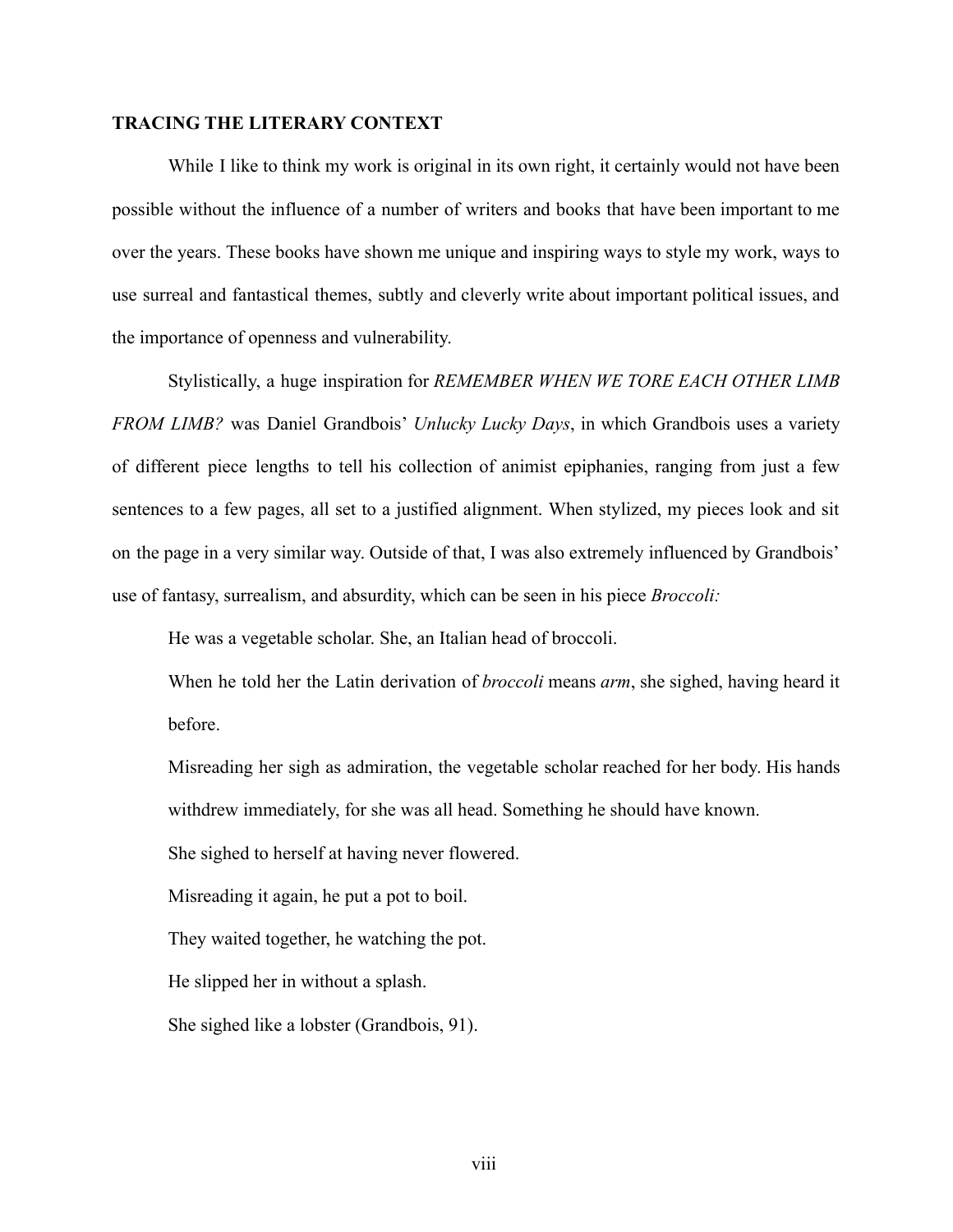The absurdity and surrealness of this piece — and many of his others — really hit home for me. Largely because this is a tactic I heavily rely on as well, especially when it comes to trying to get a message across in an abstract way. Take my piece *A POWER OUTAGE IN PANTHER CITY*, for example, a prose poem about a group of Wall Street types befuddled by a power outage in the city that disrupts their money-making. As they complain, actual letters shoot from their mouths and scatter across the concrete, and a little girl (who represents upcoming generations) picks up two dollar signs from the pile, walks up to one of the complainers, and shoves the dollar signs into his eyes:

The little girl moves in even closer, right up to his face. She lowers her arms, as if she's about to lift the man's hands and place the pieces into his palms, but pulls up completely. Instead, she winds up — like a 1920's pitcher — and shoves the two pieces into the man's eyes, one by one, turning him into a silent, two-windowed slot machine: DOLLAR SIGN, DOLLAR SIGN (Ramsey, 3).

The use of absurdity and surrealism here not only plays well thematically  $-$  in calling out corporate greed in a flawed capitalist structure — but also plays an important role in highlighting how society as a whole is generally more drawn to outrageous behavior than it is to normalization.

Another example of this is in my piece *WORSHIPING IN THE LAND OF FILTH AND REFUSE*, a prose poem about a group of townsfolk who blindly worship garbage. Through the use of absurdity (and metaphor), this piece softly pokes fun at a certain political party's unbridled fealty to what I consider to be a poisonous and cult-like brand of politics, while also highlighting how the weaponization of naivete for political gain is a dangerous yet very real game being played in this country.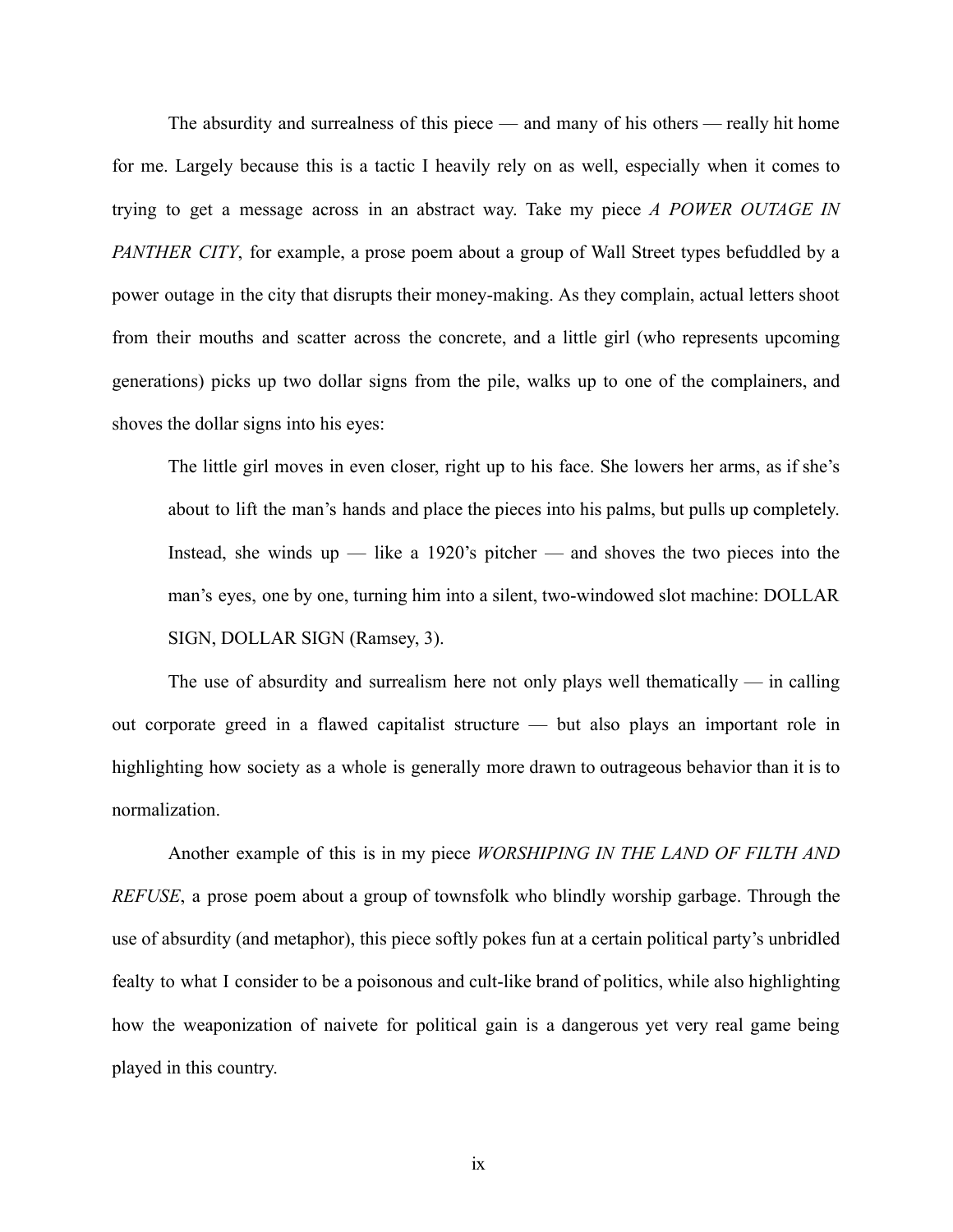It should be noted that, for the most part, I am not interested in presenting my pieces in a way that includes a ton of wonky policy talk (I believe the closest I get to this is with the piece *WORLD ISSUES FROM THE HIGH SCHOOL DROPOFF LINE*, in which I blatantly point to the main issue being discussed), rather I look to present the issues in more abstract ways that keep the bulk of the message just below the surface and provides the reader with enough room to come up with their interpretations.

Along those lines, another novel that had a big influence on this collection is Agustina Bazterrica's *Tender is the Flesh*, a book that, among other things, takes on the world's issue of mindless consumption by exploring a world in which all animal meat has been poisoned and farming humans for meat is not murder. In this disturbing yet eye-opening debut novel, an achievement Daniel Kraus of the New York Times described as "powerful in displaying the monstrosities and desires of the hierarchical structure of capitalism" ("Tender Is the Flesh"), Bazterrica uses the veil of the meat industry to highlight the cruelties and conflicts brought on by our cultural, political, and economic structures. This is very much in line with what I am looking to achieve with parts of *REMEMBER WHEN WE TORE EACH OTHER LIMB FROM LIMB?*, which is to use the surreal, absurd, and abstract to bring light to very real issues going on in this country and around the world.

The piece in my collection most inspired by *Tender Is the Flesh* is *THE BUTCHER*. Written almost as an answer to Bazterrica's novel, *THE BUTCHER* is meant to be seen as a revenge piece to show the possibilities of repositioning agency away from current power structures. In this piece, the butcher, just as he is preparing for his day — cutting the meat, packaging it, labeling his orders — experiences a shift in the universe where all of the town's cows suddenly become self-aware and storm his shop: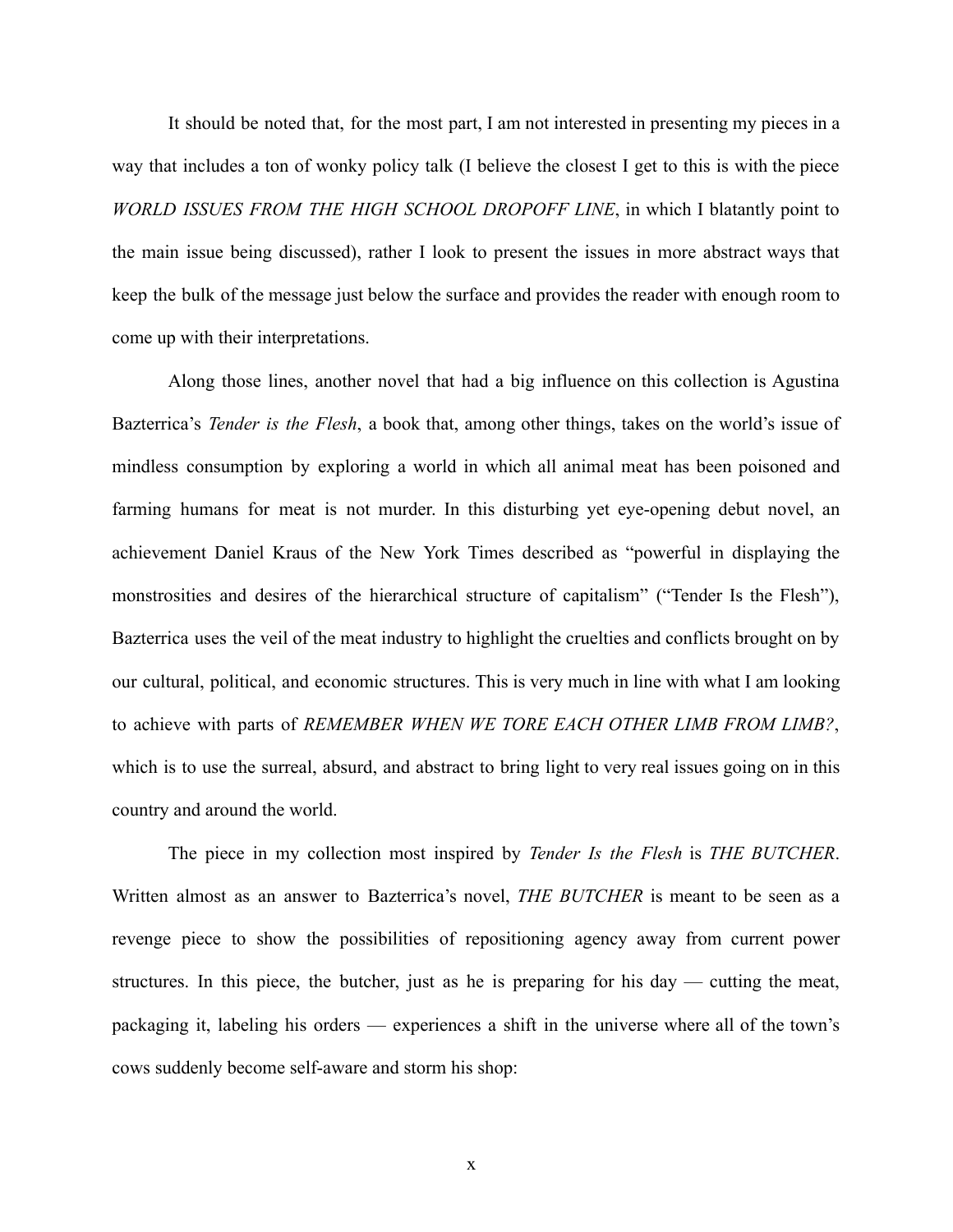When [the butcher] curves back around, his eyes are met with the unthinkable: riots of hooves stomping across his hardwood floor, splintering the oak under their massive weight; tables and chairs slung, stabbed, and slaughtered; excrement and urine spread and splattered. He can't believe his eyes. For as far as he can see, it's a sea of black and white, of brown and black, of cattle standing shoulder to shoulder; in the air, the overwhelming clinking of bells and a deep chorus of angry moos plays above the chaos like a surreal soundtrack (Ramsey, 5).

Many facets of our society are driven by money and power and getting it at any cost, even if that means stepping on the little guy to get there. And the systems set in place in America, and many places around the world, are built to keep it that way. Pieces like *THE BUTCHER*, and others, are meant to represent the little guys taking back some of that power.

Another writer I admire immensely is Ocean Vuong, specifically his debut novel *On Earth We're Briefly Gorgeous*. Written as a letter from a twenty-something son (Little Dog) to his illiterate mother, this novel is a lot of things: poetry; prose; a history lesson rooted in Vietnam; a permission slip to be open about who you are; an exploration of queer, race, and masculinity issues; a coming-of-age story; and a showcase of familial love. But while this novel is rife with all these great aspects, there is one section that has stuck with me since first reading it back in 2019. It comes from a part in the book where Little Dog first has sex with Trevor, a boy he works with. It starts fairly graphic, in both details and language — which is both representative and important to "show" — but Vuong quickly settles into the openness and vulnerability of the scene with the beauty and masterful precision of poetry:

I kissed his shoulders, made my way to his neck, where his hair ended, as some boys' do, with the strands whittled down to a small half-inch tail at the nape. It was the part that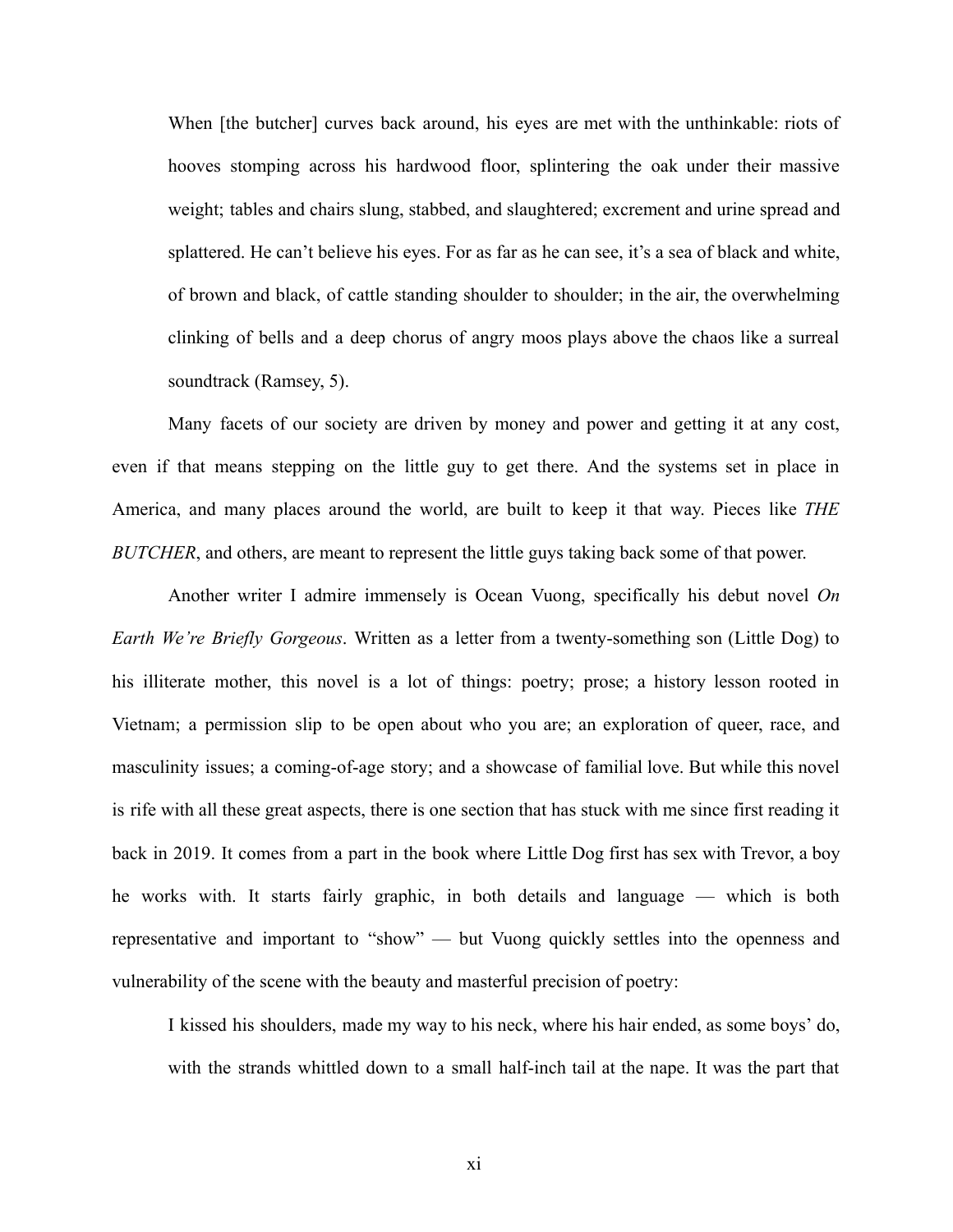shone like wheat-tips touched by the sunlight, while the rest of his head, with its fuller head, stayed dark brown. I flicked my tongue under it. How could such a hard-stitched boy possess something so delicate, made entirely of edges, of ending? Between my lips, it was a bud sprouted from inside him, possible (Vuong, 120).

Personally, I have no delusions that my writing will ever match that of Vuong's, nor do I strive for such a goal, but I did try to bring this same kind of energy to some of the pieces in *REMEMBER WHEN WE TORE EACH OTHER LIMB FROM LIMB?* — specifically when it relates to queer issues. For example, this inspiration can be seen in *FATAL/BEEPS*, a prose poem that details a fantastical interaction between two gay men in a hospital room:

I get up and put my head on his chest. It welcomes me, sucks me in, teases me to jump. I make legs out of my fingers and walk them up, skipping over each rib on my way to his chest, then use my fingernails to find a small crack just below his throat — one long enough to fill with a few coins — and pick at it, piece by piece, until it's wide enough for me to slide in. I start slow. A hand, an arm. Then jump in headfirst, like diving into a swimming pool, wiggling my way down until every part of me is inside. I'm welcomed by the shallow beat of his heart. It echoes from cavity to cavity — his chest, his tired brain, down to his lungs, his abdomen, even his pelvis, back up to his chest — and each new thump knocks a memory into my head: the first time I breathed the air in front of his door, the hidden kisses at the zoo, the first time we undressed each other and traced each other's freckles with our fingers (Ramsey, 38).

Where so much cruelty and predation is built into so many aspects of life, many of which are detailed throughout *REMEMBER WHEN WE TORE EACH OTHER LIMB FROM LIMB?*, there *has* to be room for a way to resolve that conflict — or, at the very least, minimize it. While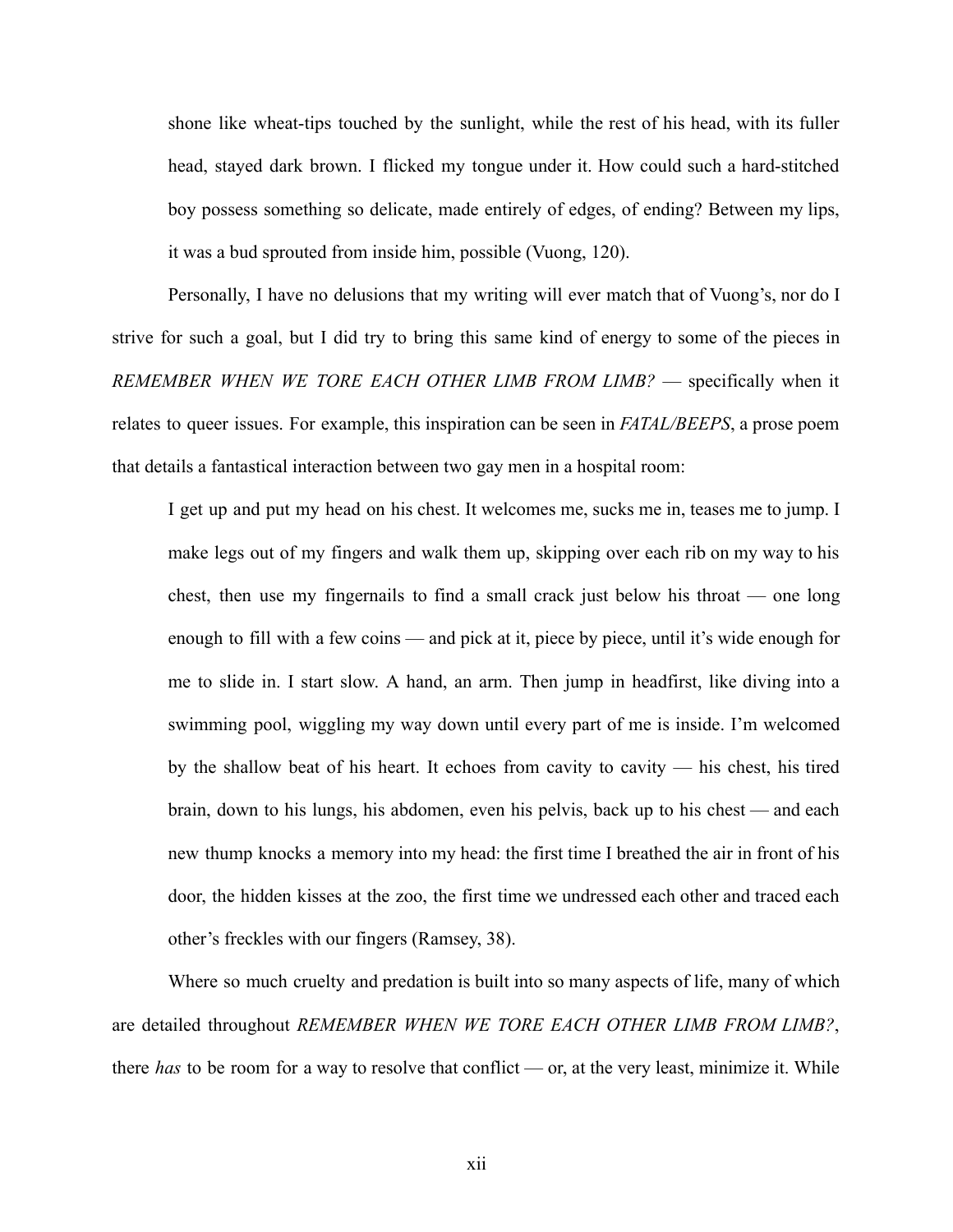this can be applied to many issues, when it comes to queer issues, specifically, that starts with representation and visibility. Personally, I will continue to include queer (and loving) characters in my writing when possible. Because it matters.

Similar openness and vulnerability can be seen in Nick Flynn's work, one of my favorite authors. His memoir *Another Bullshit Night in Suck City,* a detailing of Nick's battles with addiction and mental health, the suicide of his mother, and his relationship with his homeless father — who he ultimately reunites with after showing up looking for a room at the homeless shelter Nick works at  $-$  is a perfect example of this:

Three months now since my father first walked through the shelter door. Tonight he's relatively sober, able to raise his arms for the frisk without attracting undo attention, to move efficiently past the slumbering bodies to the cage, to check his valuables, sign his name. I watch him from across the lobby, but don't approach. Even without seeing him I can picture each step he takes. Once upstairs he will hand in his bed ticket and receive his hanger, shoebox, wrist tag (Flynn 218).

Nothing, it seems, is off-limits for Nick Flynn, and every time I reread his books, or even skim through them, I am reminded of this. Flynn's work inspires me to be more transparent with my own work, to push myself to write about the difficult stuff, and to get more personal. Though I still feel myself holding back a lot in my writing, to the point where I will completely hide what I am trying to write about with metaphors — like with *A SEGREGATED SKY*, a story in which I use two brothers talking about clouds to highlight issues of racism — there are places where my personal life absolutely bleeds into my stories. For example, in the six pieces attributed to the character of Noah, the relationship between Noah and his mother is loosely based on my own relationship with my mother, who is also battling dementia. It is tough to write about, no doubt,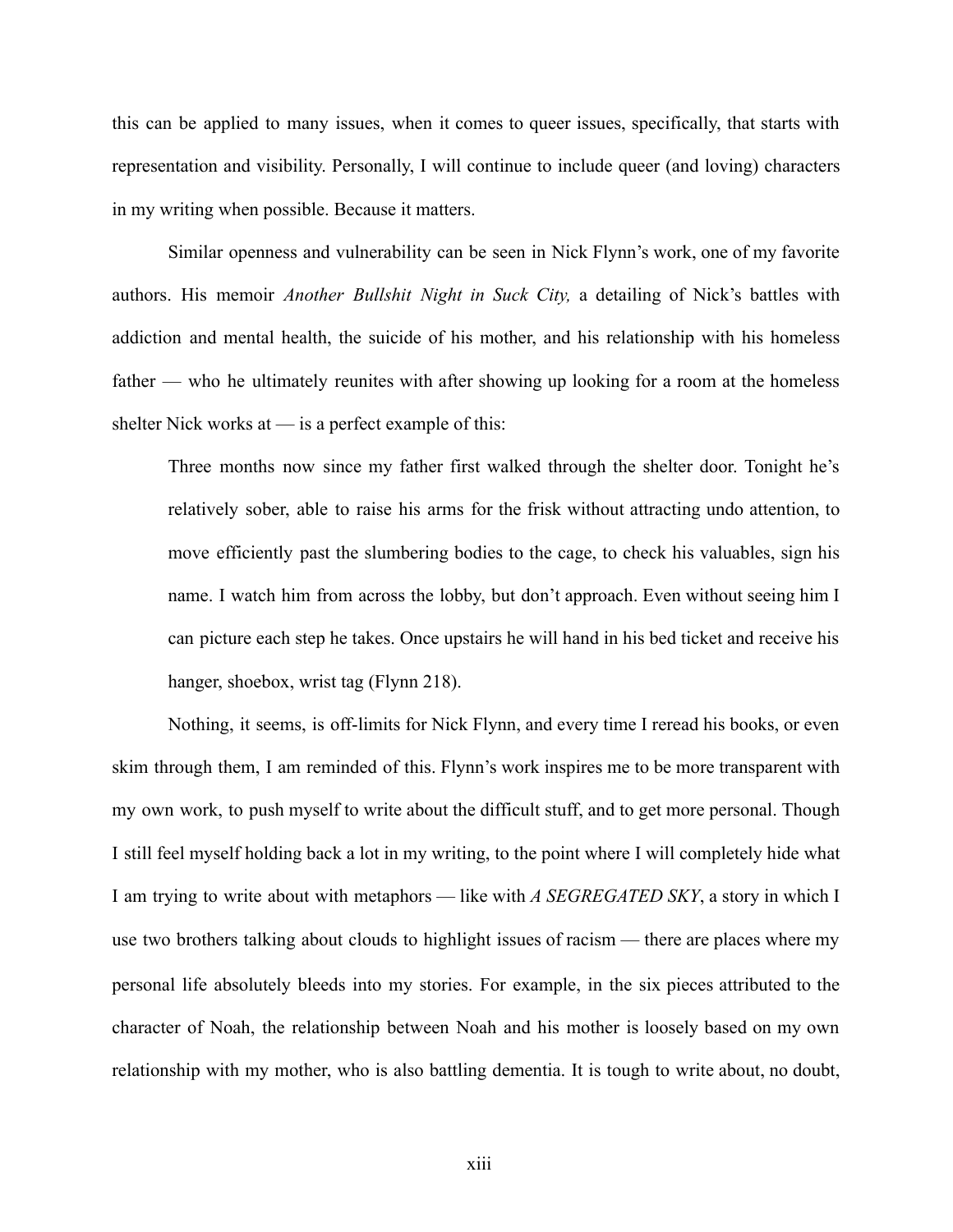and I can *feel* myself holding back at times, but it is important to try to lean into it. For now, I get out as much as I can, as shown in the piece *ALIVE*:

[Noah] then wanders away completely and starts toward the back of the studio. On the way over, he hears, I– I don't even know who you are. The words are soft but fill every inch of the room. He turns around. The woman's face is blank, her eyes adrift in the distance. And she's mumbling to herself, saying that she doesn't care what Noah thinks — surely a residual response — then tucks her chin into her neck, brings her fingers to her lips, and falls silent. Silent and still. When she finally starts up again, she yells, And I damn sure don't need you touching my face. Just take the damn pictures, cameraboy (Ramsey, 42).

Just as it is important to write about queer issues, I believe it is equally important to write about mental health (and other medical issues) and the impact they have not just on the person most immediately affected but also the impact on their immediate circles (and beyond). Mental health is another area with relatively low representation and visibility, and is one, much like with queer issues, where even the smallest uptick in societal understanding could erase some of the stigmas and may even help save lives.

### **OUTSIDE RESEARCH/INSPIRATION**

Outside of music and movies — undoubtedly my two biggest muses for any creative endeavor — there is one video I consistently come back to for inspiration: a YouTube clip from the TV show *Newsroom*, in which Jeff Daniel's Character, Will McAvoy, a news anchor, details how America is no longer the greatest country in the world (which I do not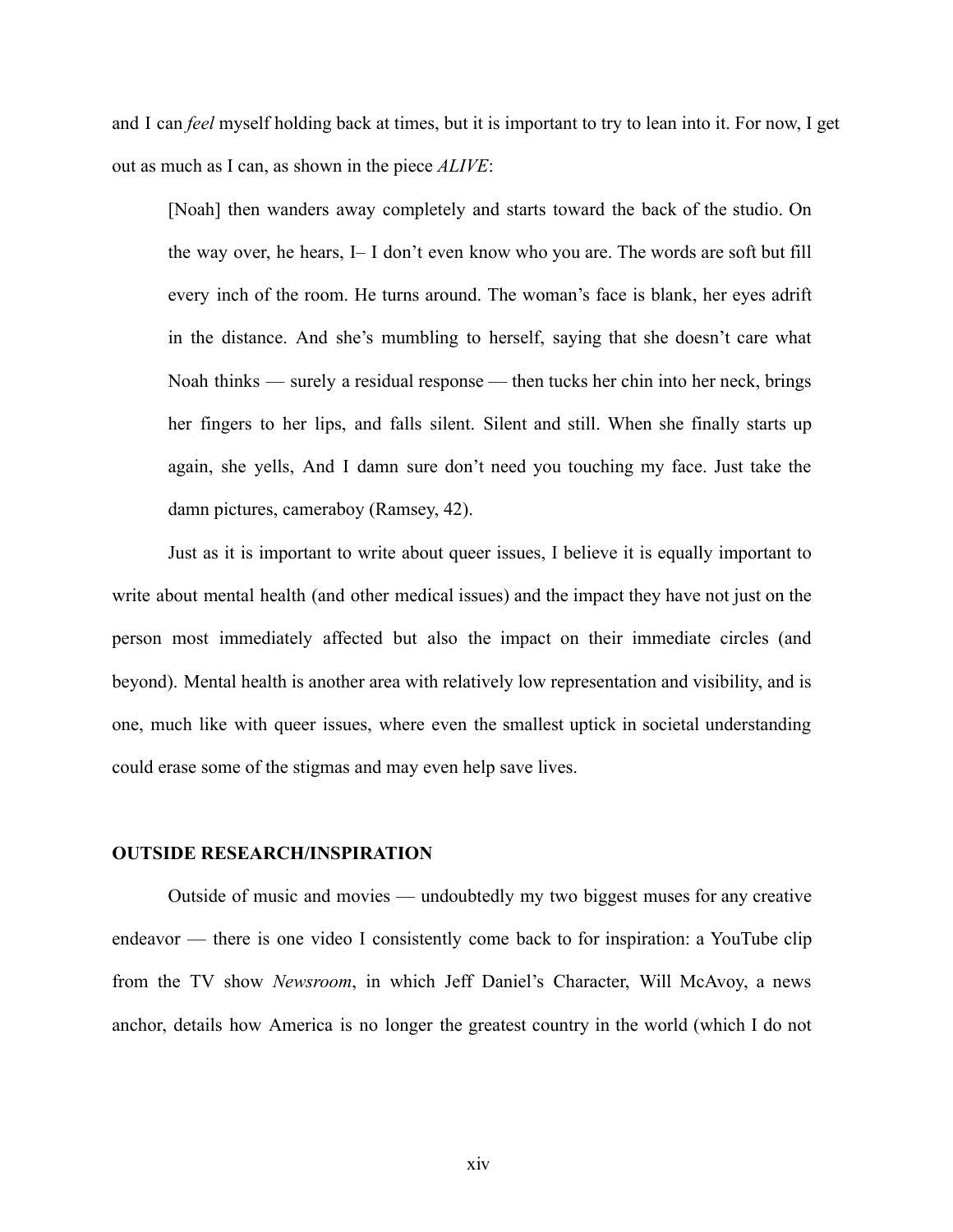fully subscribe to, though it works well when looking at the nation politically). Speaking to a lecture hall full of college students, he goes through his litany of reasons:

There is absolutely no evidence to support the statement that we're the greatest country in the world. We're 7th in literacy, 27th in math, 22nd in science, 49th in life expectancy, 178th in infant mortality, 3rd in median household income, No. 4 in labor force, and No. 4 in exports. We lead the world in only three categories: number of incarcerated citizens per capita, number of adults who believe angels are real, and defense spending, where we spend more than the next 26 countries combined, 25 of whom are allies (Mike Phillips, 2016).

I will be the first to admit that this clip "radicalized" me. And I am glad it did. Because growing up we are taught that America is, as Jeff Daniel's character describes in the clip, so "star-spangled awesome" that a lot of us do not even dare question the things that are being fed to us. And in return, many of us are left with a feeling of American exceptionalism so strong that it feels blasphemous to think otherwise. But I think it is healthy to ask those questions. We should absolutely be asking things like: Why does dark money from lobbyists and huge corporations pour into our elections and so heavily influence our politicians? Or why is America the only industrialized country without universal healthcare? Or why do we only have two major political parties? Or why do we not have tuition-free college like so many industrialized countries? And so many more.

Again, while I do not have any delusions that my writing will ever be equaled to that of Ocean Vuong or Aaron Sorkin (the creator of *Newsroom*), or that I will ever have the same kind of reach as them, my hope is that, at a bare minimum, a few people will become curious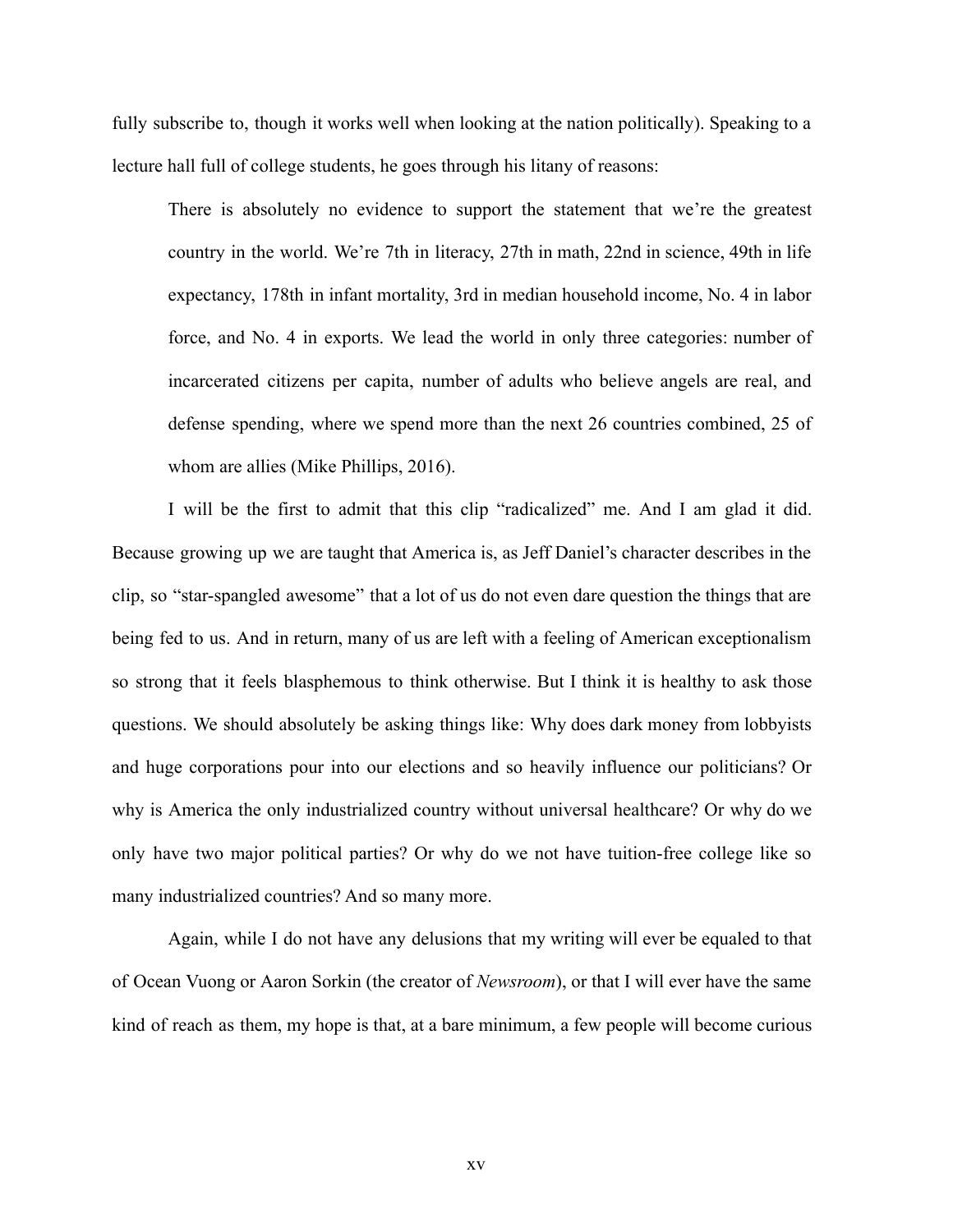enough after reading my collection of pieces and, if they are not already, begin to ask some of those questions for themselves.

# **A CONTINUING HOPE IN THE LITERARY WORLD (AND BEYOND)**

*REMEMBER WHEN WE TORE EACH OTHER LIMB FROM LIMB?* is meant to achieve one main thing: to highlight and emphasize the importance of continuing the trend of bringing certain political, social, and familial issues to light, all of which are arguably on a positive trajectory (in terms of positive exposure and societal understanding). These issues are trending this way mainly because the way we as a society currently view specific issues, both big and small, has changed tremendously over the past several years. For instance, Ocean Vuong's *On Earth We're Briefly Beautiful* likely would not have been so widely accepted, say, twenty or thirty years ago as it is today. I mean, in Allen Ginsberg's day, to go back a little further, Vuong would have been crucified and shunned for putting out such a book — much like Ginsberg was for releasing *Howl*; but today, Vuong has had worldwide book tours, has given countless speeches and lectures, has virtually universal praise in the literary world, and has had his book translated into twelve different languages. But that is exactly the point. Much in the way Allen Ginsburg was a springboard for artists like Ocean Vuong to thrive, that tradition must carry on in a way that continues to make positive progress in the world — literary or otherwise.

#### **CONCLUSION**

Writing has always been there for me — even when I did not fully understand its importance in my life. It was there for me as a much-needed outlet to deal with my parent's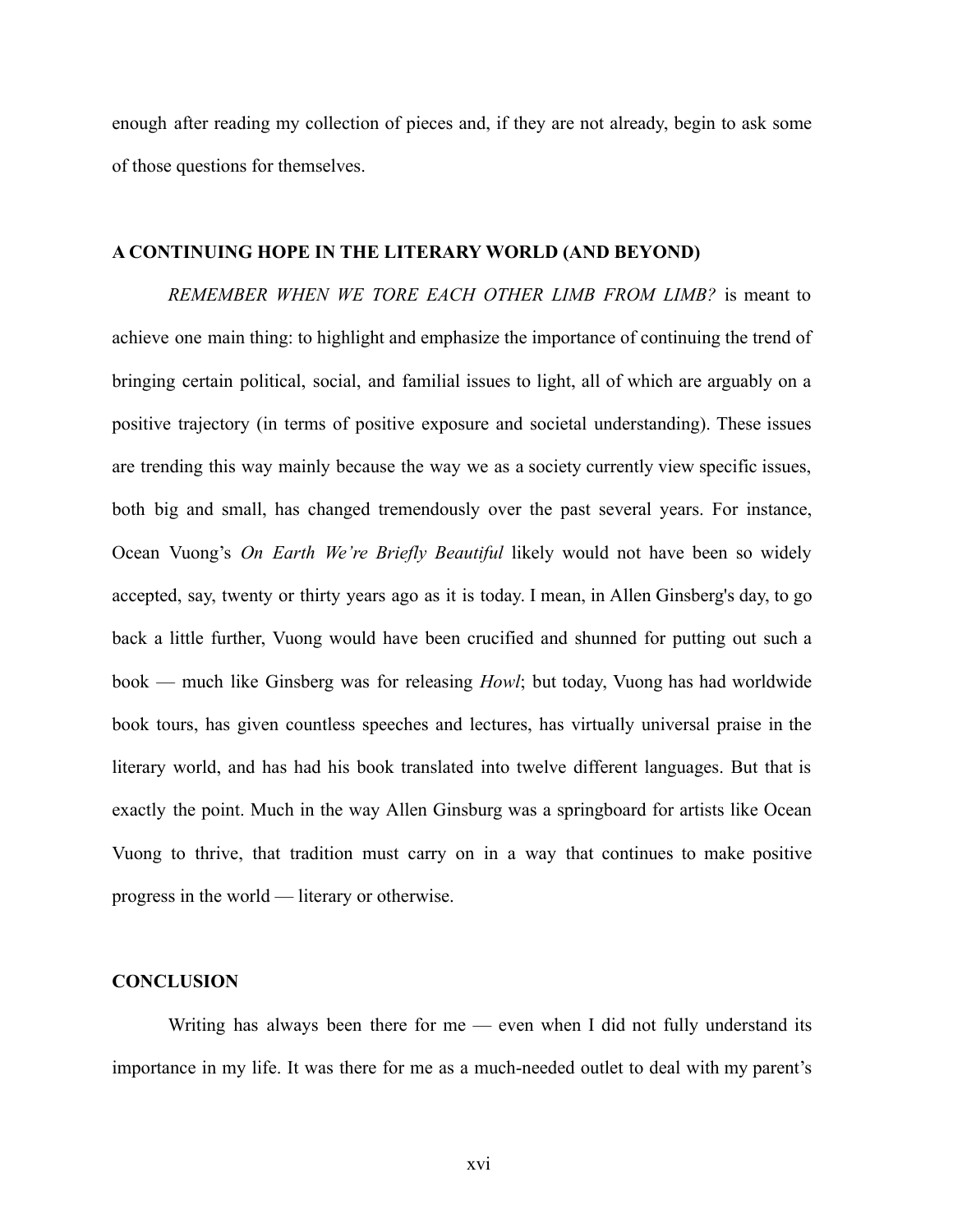divorce when I was younger, where I would write mountains of bleeding heart poems about the anger I had toward my father; it was there during my music career, in which I was able to express my feelings through song; and it has very much been there for me professionally although I have never fully used my degree for its intended purposes — I have never held a teaching job or tutored or published anything that made any money — my writing abilities have allowed me to excel in many jobs, most which have required massive amounts of communication via email and text.

Everything up to this point has taught me that writing is a part of my voice. A way to be heard. And that is something I understand now more today than ever. For instance, with my newfound passion for political activism, writing has given me a legitimate voice to communicate with different communities and articulate my stances in that space — whether it be my own or on a candidate's behalf. Whether it is boots-on-the-ground-type work, online canvassing, or even through social media posts, that activism has become a substantial part of my identity, and I truly believe that would not have been possible without the ability to express myself through simple words on the page.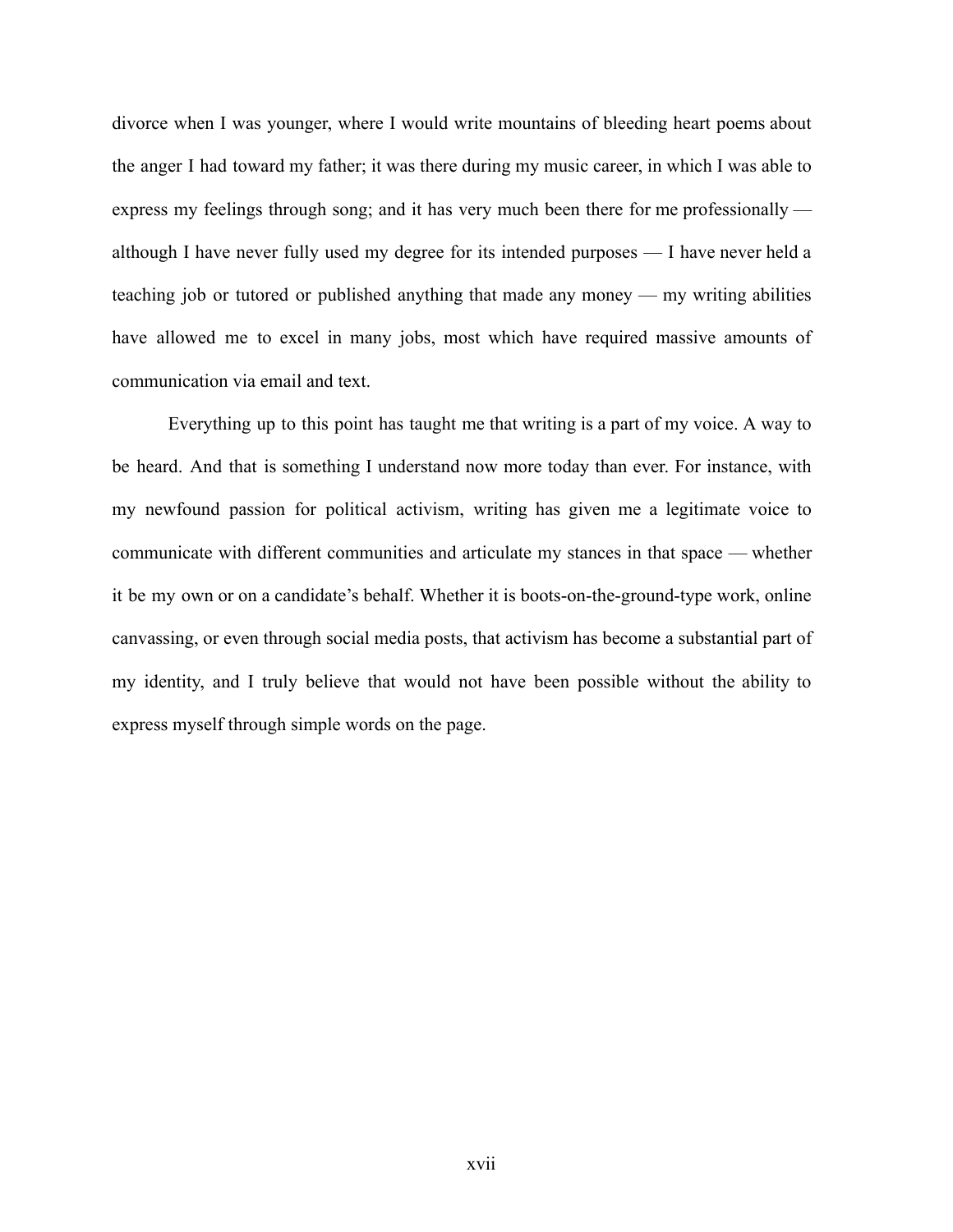# **WORKS CITED**

Bazterrica Agustina María, and Sarah Moses. *Tender Is the Flesh: A Novel*. Scribner, 2020.

Flynn, Nick. *Another Bullshit Night in Suck City: A Memoir*. W.W. Norton & Co., 2005.

Grandbois, Daniel. *Unlucky Lucky Days: Stories*. BOA Editions, 2008.

*The Newsroom - America is not the greatest country in the world anymore.*

*(explicit)*. (2016, December 6). [Video]. YouTube.

https://www.youtube.com/watch?v=z2HKbygLjJs

- Ramsey, Adam. *REMEMBER WHEN WE TORE EACH OTHER LIMB FROM LIMB?* University of Texas at El Paso, Texas, 2022.
- "Tender Is the Flesh." *Wikipedia*, Wikimedia Foundation, 1 April, 2022. https://en.wikipedia.org/wiki/Tender\_Is\_the\_Flesh

Vuong, Ocean. *On Earth We're Briefly Gorgeous: A Novel*. Penguin Press, 2019.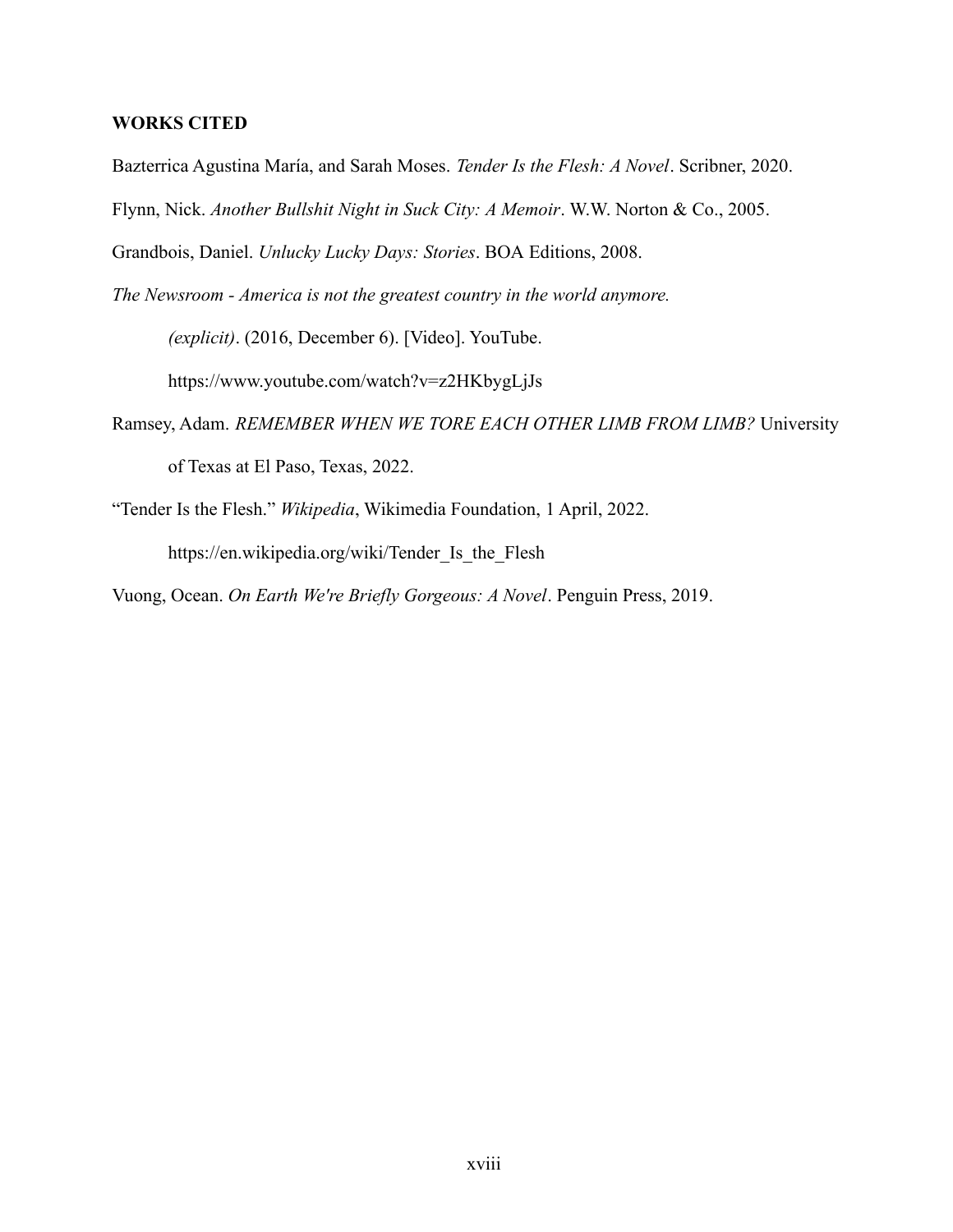# **ACKNOWLEDGMENTS**

My daughter, James, who has taught me selflessness in a world dominated by selfishness; Dr. Jeffrey Sirkin, for letting me know what my writing was *actually* about when I didn't have a clue, and for leading the way during this tiresome process; Jonathan Lethem, whose book *Motherless Brooklyn* was the first book to *really* sink its teeth into me and showed me the power of fiction; Mary Oliver, whose love of nature opened up something primal in me, and who, after emulating one of her poems in an undergraduate class, showed me a love for prose poetry, something I did not even know existed — she is just as responsible as anyone for this collection of pieces; Nick Flynn, who, as already mentioned, taught me to be vulnerable in my writing ; Alex Lemon, who taught me that being a jock and a creative person is more than possible, and that fighting through adversity, while painful, is sometimes necessary to make progress — also, for the years of guidance throughout this process; Olivia Gatwood, who makes me believe in the power of women on a daily basis, and who shows me that getting your work out into the world, in one way or another, is ever so important; Don DeLillo, whose writing was a revelation two summers ago and continues to be a guiding light; Russell Edson, whose poem *Ape* has been the inspiration for so many of my weird ideas; Jonathan Crimmins, also for the years of guidance, and for being my very first creative writing professor; and Bret Easton Ellis, who, before Ocean Vuong came along, showed me that being open in your writing, particularly about queer issues, is something that firmly belongs in mainstream America (and beyond!).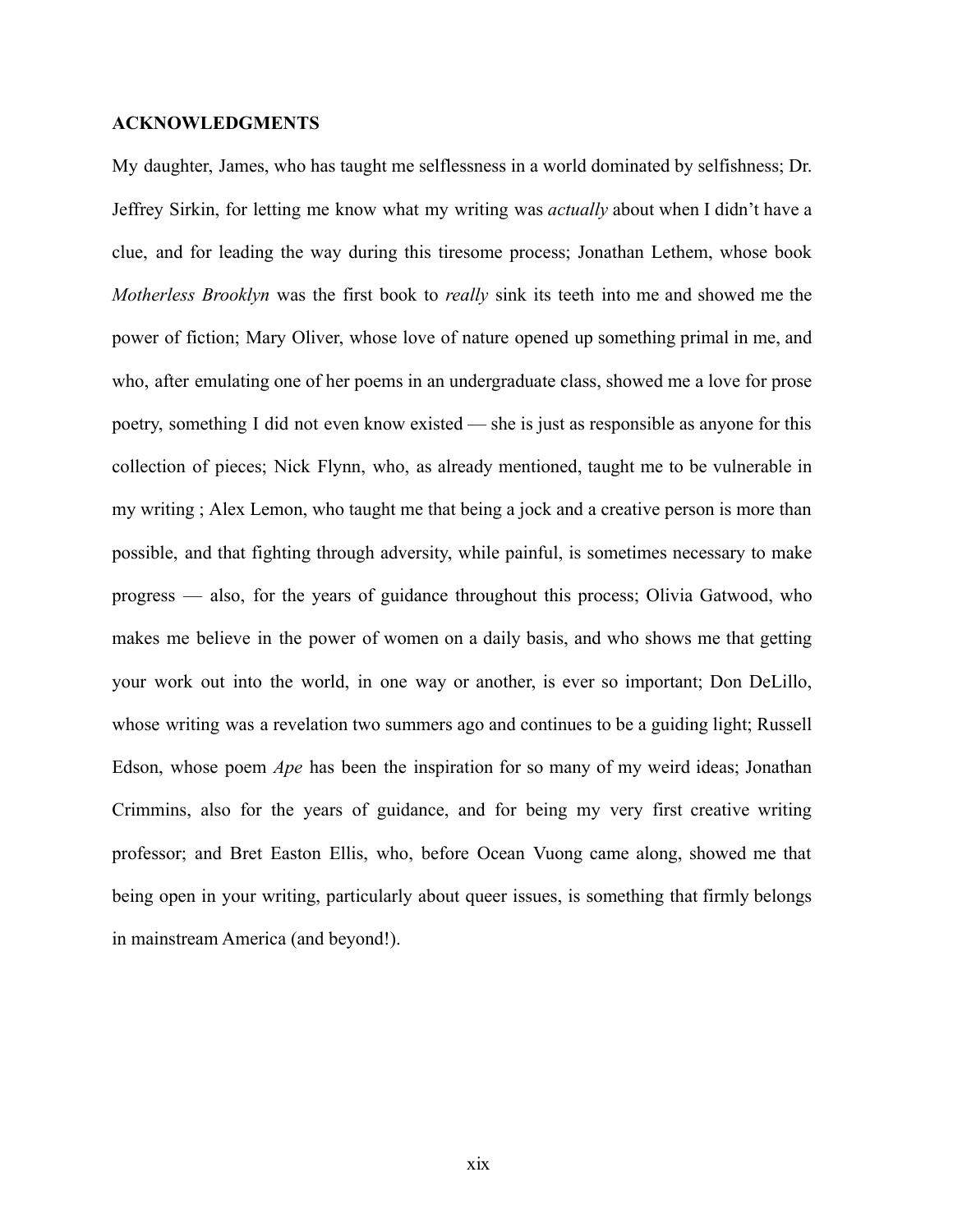# **TABLE OF CONTENTS**

|                                                  | Page |
|--------------------------------------------------|------|
|                                                  |      |
|                                                  |      |
|                                                  |      |
| REMEMBER WHEN WE TORE EACH OTHER LIMB FROM LIMB1 |      |
|                                                  |      |
|                                                  |      |
|                                                  |      |
|                                                  |      |
|                                                  |      |
|                                                  |      |
|                                                  |      |
|                                                  |      |
|                                                  |      |
|                                                  |      |
|                                                  |      |
| <b>THAUMATURGUS.</b>                             | .19  |
|                                                  |      |
|                                                  |      |
|                                                  |      |
|                                                  |      |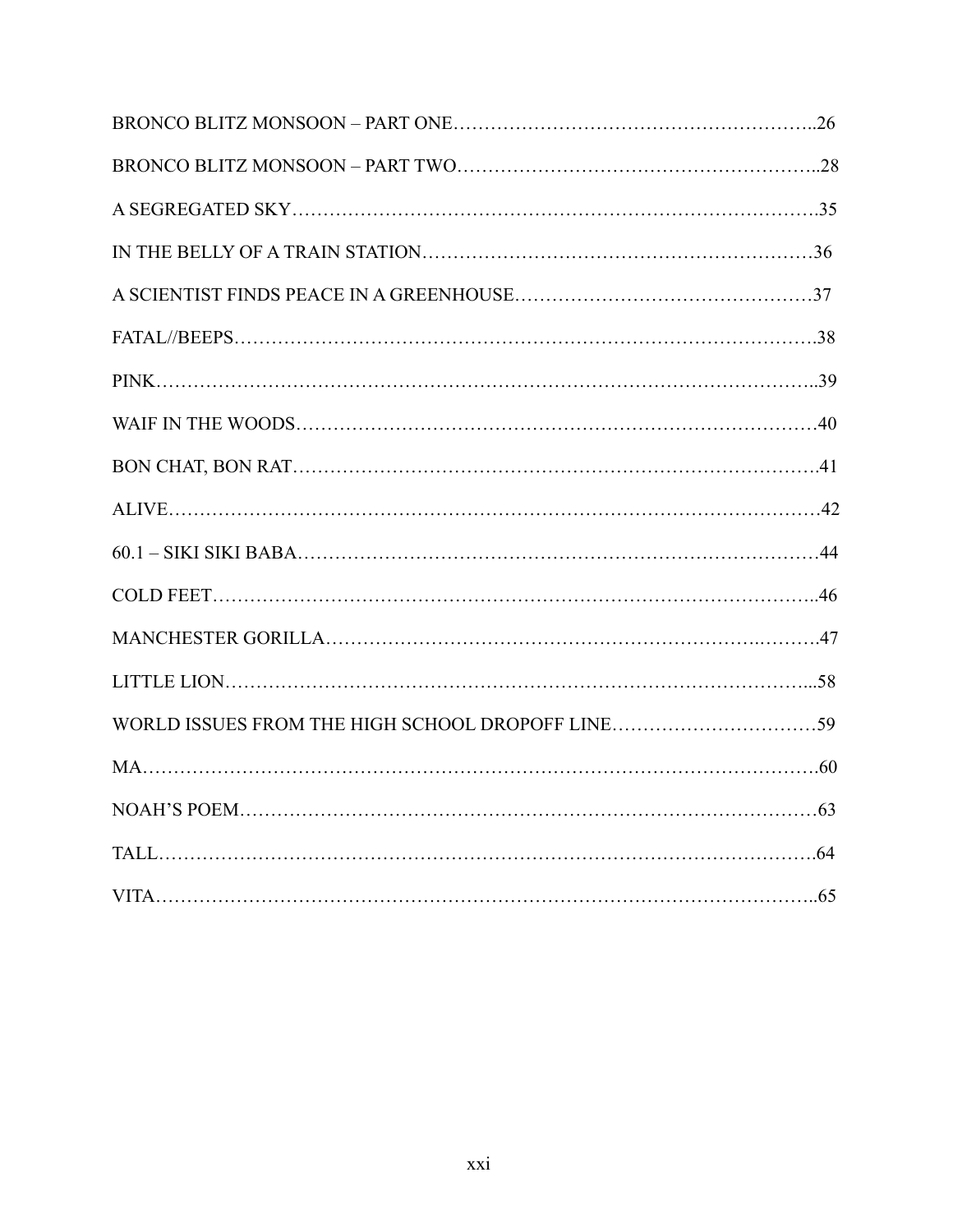# **REMEMBER WHEN WE TORE EACH OTHER LIMB FROM LIMB?**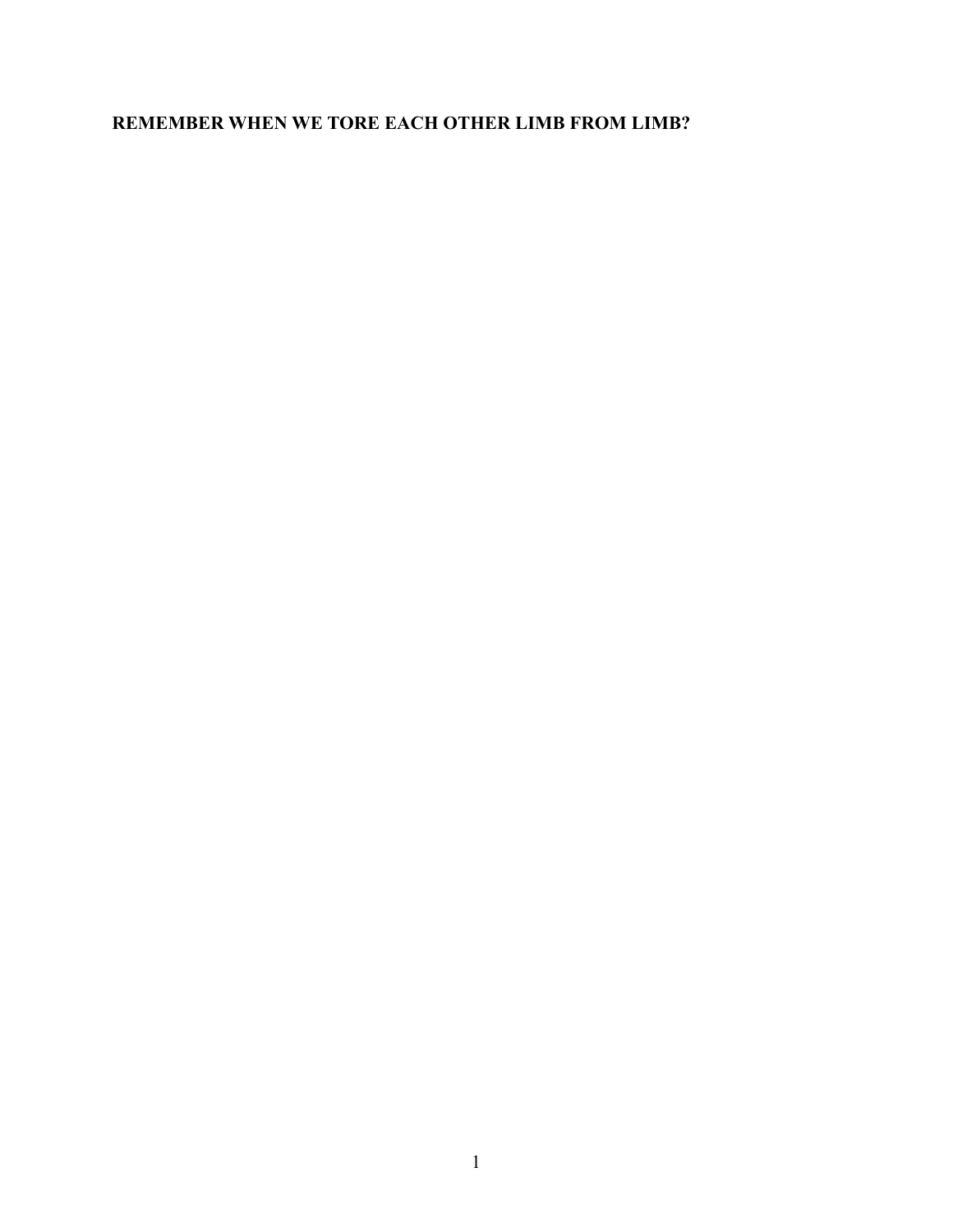# **THE ARCHITECT**

He came to me with an idea. I want to build a human race in my image, he said. A world, nay, a utopia, a Shangri-La! A place where these humans can interact with one another, evolve into something pure, more beautiful, go beyond the reaches of these limiting boundaries. What do you think?

Well, I said. I'm just an ape. What do I know?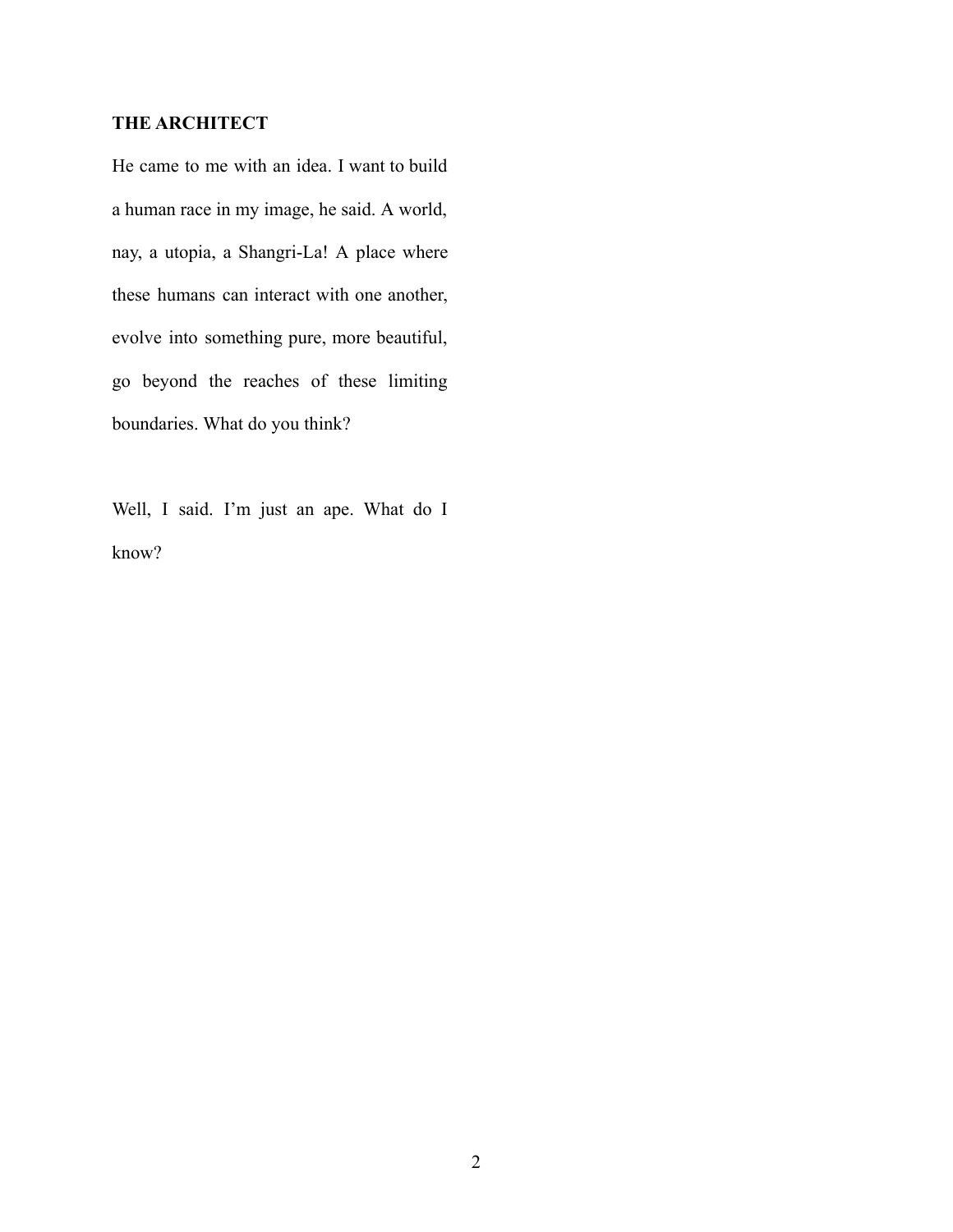# **A POWER OUTAGE IN PANTHER CITY**

Here they come like a herd of cattle, rumbling in under the dissolving sunset. Bankers, brokers, bosses, blurs of black and white, flapping lines of power red, groups of greasy-haired heads (like they were dipped in oil). And they can't believe their eyes! One by one, they step up to describe the goings-on: the first, a *Wolf of Wall Street* clone, blames it on the *Fucking liberals* with *their alternative energy sources, electric cars, and meatless burgers*; the next, a man with resting dumb face, attempts some kind of masterful subtraction in his head, using his stubby fingers to *Carry the two*, then blames it on the grid, mouthing something about the chronic bleeding of the city's battery life; the next, a beefy guy with a Dumbledore beard, dumbfounded by the lack of lights, has an idea — a light bulb moment, if you will: *This is the devil's work*! Collectively, their words hit the ground with muddled thuds, and the letters splash against the concrete like a fury of confetti. A group of onlookers — around twenty or so — avoid the spillage, sync up in a choreographed fashion — craning their necks and whipping their heads back — and fully dismiss the men, opting instead to take in the newly blackened buildings. *The city's never been so dark*, one cries. *It's as black as a panther's coat*, another yells. Behind them, in a tiny slice of street where moonlight has slipped through the buildings, a little girl, seemingly as small as a house cat, appears from the shadows. She watches from afar, keying in on Dumbledore, his eyes now red as a cardinal. He raises his arms in a V, and yells, *Why now! Why did this have to happen now?* then melts to his knees. The little girl, calm as a Sunday morning, simply shakes her head at him, like a disappointed parent, then walks over to the pool of spilled letters. She digs around for a few seconds, splashing the pile in every which way, then plucks out two dollar signs. She grips one in each hand then skips over to the yeller-in-chief, where she taps him politely on the shoulder. Dumbledore, utterly confused, doesn't know what to make of her,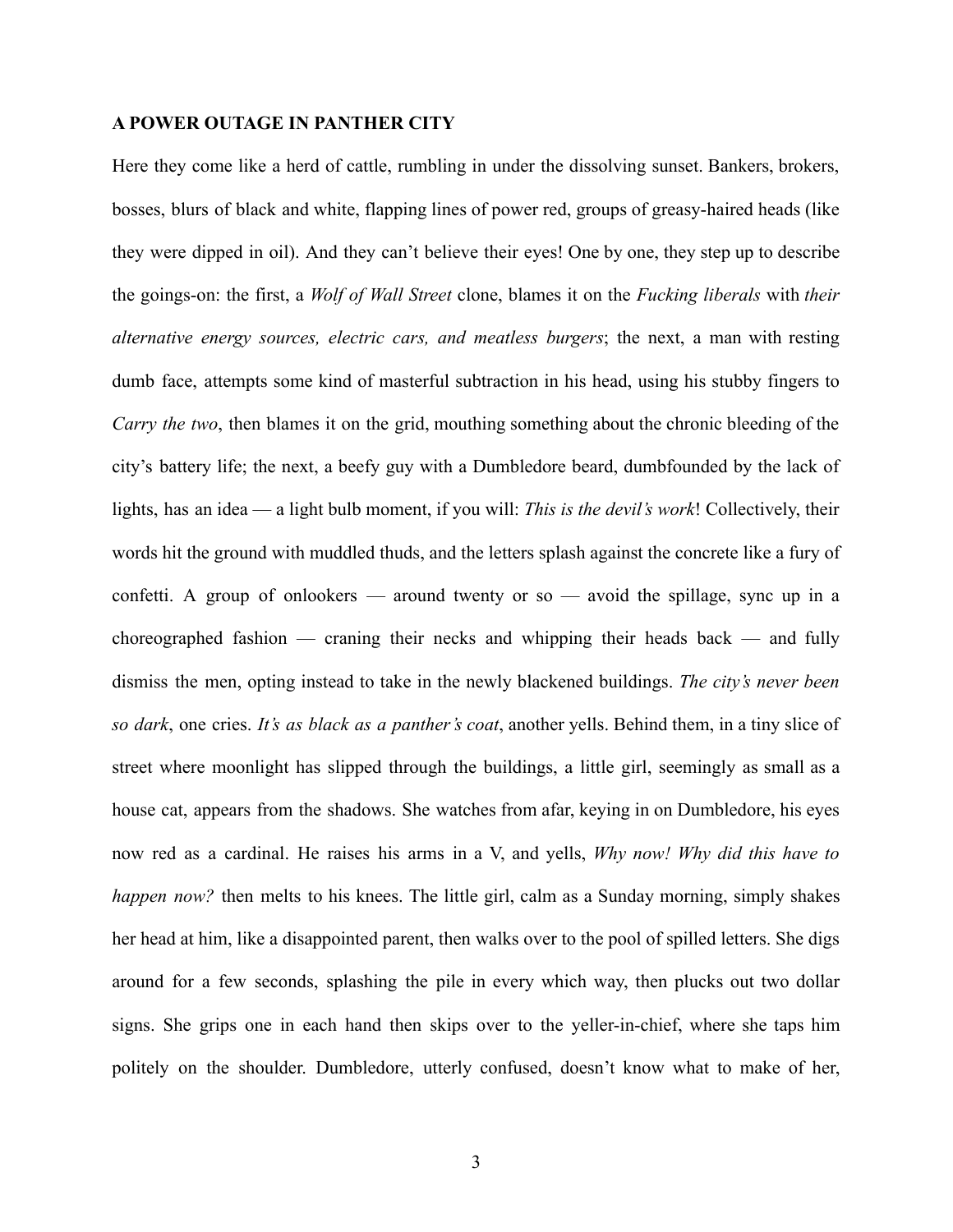doesn't know what to do. So he just sits there, stone-faced. Even when she inches in, seemingly to study his eyes, his movements, he doesn't budge. The little girl moves in even closer, right up to his face. She lowers her arms, as if she's about to lift the man's hands and place the pieces into his palms, but pulls up completely. Instead, she winds up — like a 1920's pitcher — and shoves the two pieces into the man's eyes, one by one, turning him into a silent, two-windowed slot machine: DOLLAR SIGN, DOLLAR SIGN.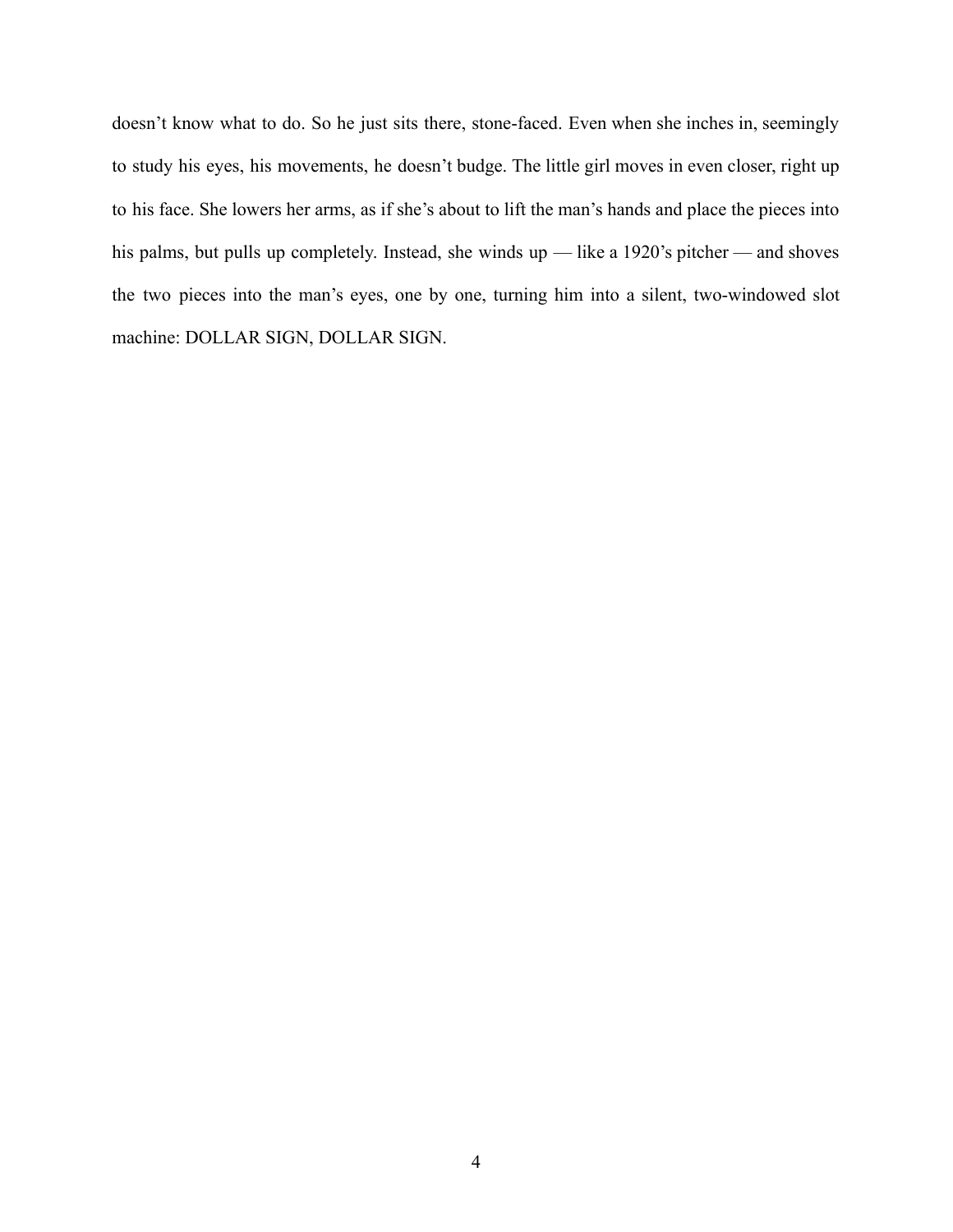# **THE BUTCHER**

Slices of fresh beef slide from the butcher's vertical spit, the pieces tender as butter, fragrant as flowers, and form a neat pile on a stack of parchment paper. The butcher wraps the orders, labels them, sets them aside, then cranes his neck and watches as the morning sun, in all its brutality, splashes through the storefront windows and crawls across the stainless steel counter. Just as the block of light reaches the piles of meat, the butcher, with a slight sneer building on his face  $-\alpha$ way to tell the sun *Not today* — uses his pointer finger to gently push the stacks aside; for good measure, he even wags his finger at the light and playfully says, Nice try, his sneer swelling into a full-blown smile. He tosses a towel over the orders and shuffles to the front door, using his hand to shield his eyes from the sun. Briefly, he fiddles with the lock then flicks it open. But just as he does, a group of customers — or what appear to be customers — bullrush the door, creating an instant bottleneck at its threshold. The butcher jumps back, confused. He looks back to the window, hoping to catch a glimpse of the crazed crowd, but instead gets blinded by the wild sun. All that's left are sounds: the cracking and bowing of glass, the tension. The butcher pleads and yells, begs for the crowd to stop, to act in an orderly fashion. But they don't listen. They just push and rush forward, creating more stress, until, eventually, the windows fully explode inward, blowing a hole into the side of the building the size of Rhode Island. Again, the butcher jumps, only this time, instinctively, it's followed by a sprint to the back of the shop where, dodging shards of shattered glass, he settles in behind the counter. When he curves back around, his eyes are met with the unthinkable: riots of hooves stomping across his hardwood floor, splintering the oak under their massive weight; tables and chairs slung, stabbed, and slaughtered; excrement and urine spread and splattered. He can't believe his eyes. For as far as he can see, it's a sea of black and white, of brown and black, of cattle standing shoulder to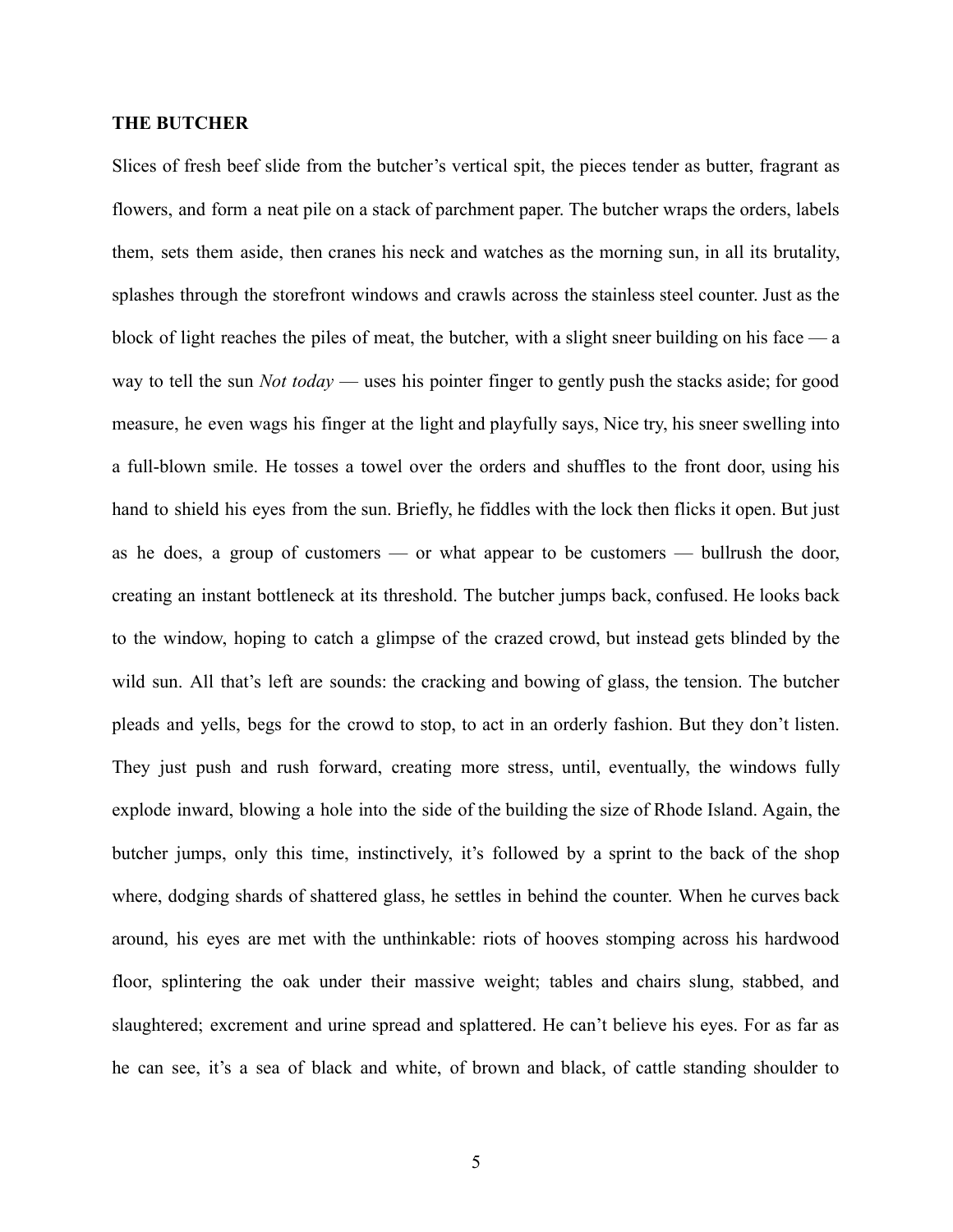shoulder; in the air, the overwhelming clinking of bells and a deep chorus of angry moos plays above the chaos like a surreal soundtrack.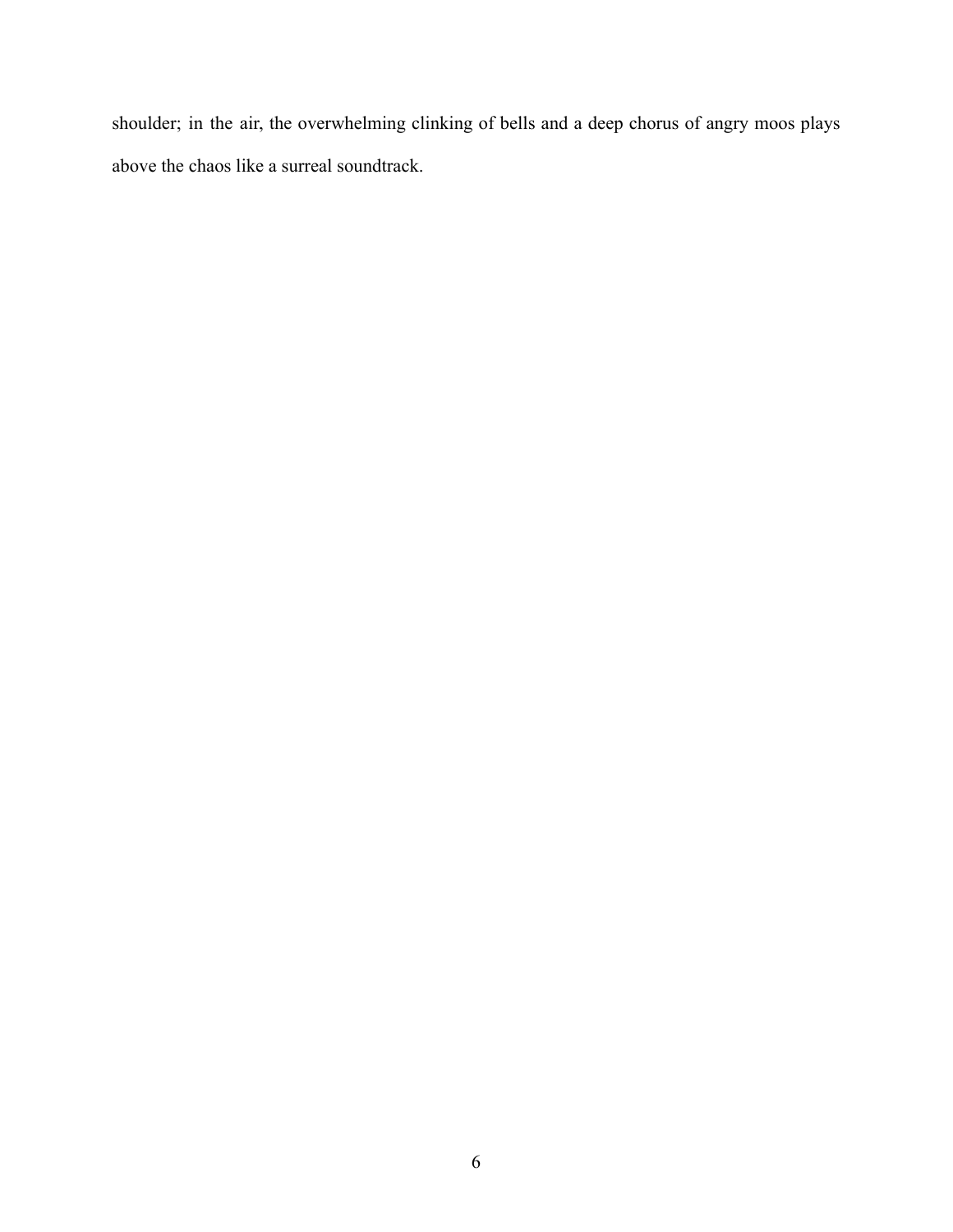#### **WARM FEET**

# **ADY + KASSIE – PART ONE**

Bolts of lightning, boisterous and stentorian, shake the Lake Erie Bridge, flash brilliantly, then dig into the moon-kissed water. The aftermath creates a crown at the bottom of the bolt, splashing water high into the cloud-scattered sky. Ady and Kassie watch from their car. It's spring. Again. And cold, but they're comfortable, the heater on high, both of them crawling over the middle console, riveted by the goings-on, doing everything they can to be close to each other — not just for the warmth, but because they genuinely like being together. Kassie tells Ady stories she's never told anyone before, about her mother battling the hells of addiction, about the piles of pills in her purse that make it sound like she's carrying maracas when she walks, each high or low accounted for by some scar or another; about her father's inability to cope, his storming out of whatever room at the slightest hint of conflict, and his failure to, as she puts it, *Man up*; and her grandmother, the woman she so affectionately calls Mimi, with a mountain of tears building in her eyes every time she says her name. She's everything to her. Her savior. She tells Ady about Christmas, about the wool socks Mimi will knit for him — *The warmest socks you'll ever put on*, she says — a tradition since she was just a little girl. *She'll make you a pair this year, I guarantee it*, Kassie adds. She then tells Ady that she's never been so sure about anyone in her life, that Ady's not like the others, and repeatedly makes him promise that he's not going to go anywhere. Which he tells her. Every time. *I'm done looking*, he says. *I have everything I need right in front of me.*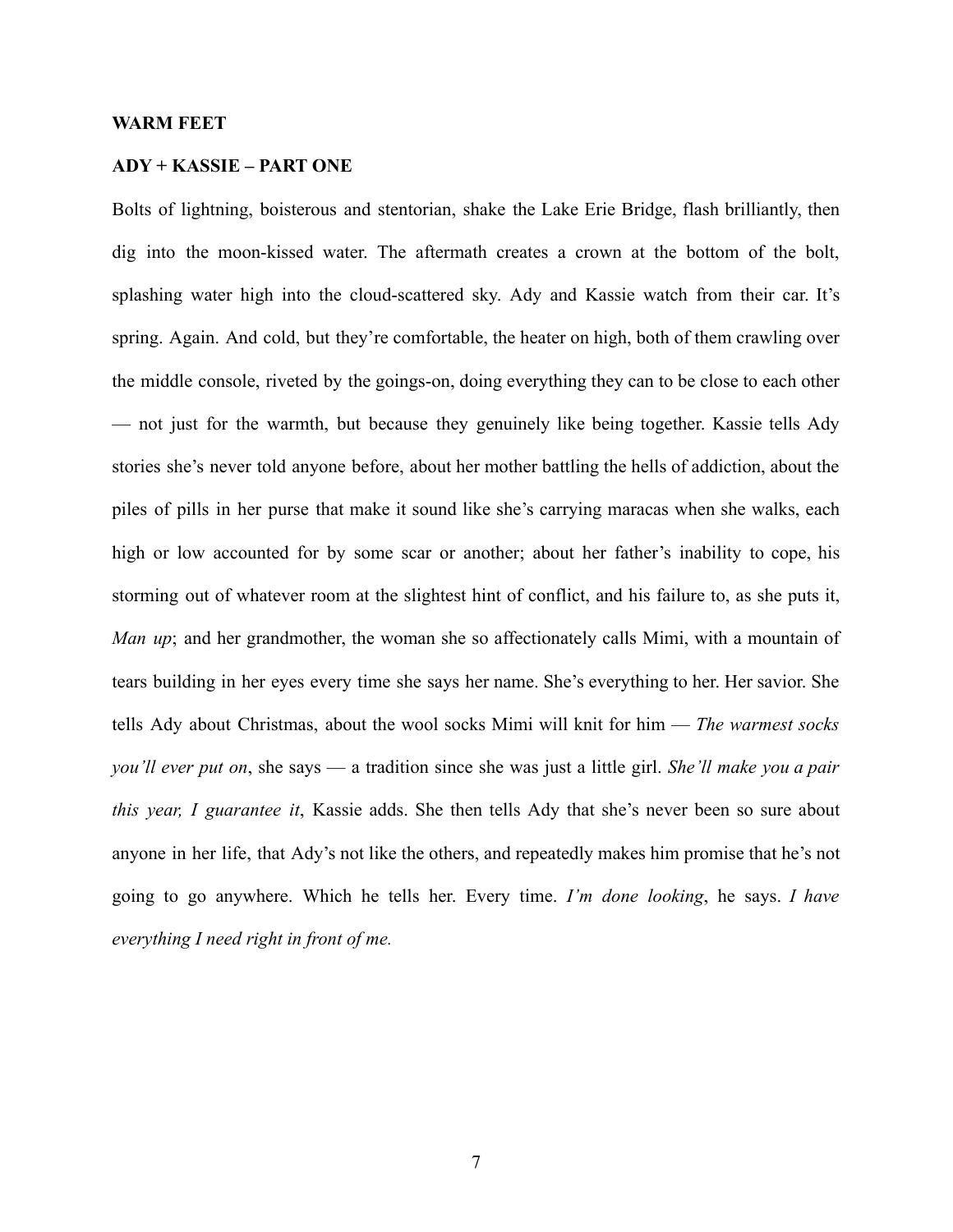# **THOUGHTS FROM THE TRUNK OF A CAR**

The size of this particular one is small, as trunks tend to be, and dark — also how trunks tend to be. My hands are tied behind my back, seemingly with zip ties as it feels like sharp plastic digging into my wrists, and my eyesight has been further blackened behind a black hood. And it smells. Like rubber, old tools, dirty laundry, which makes me think this is a man's car. I didn't get a good look at the fucker who chunked me back here, but the hands were meaty and sweaty and strong as hell, so I can only assume. And I'm not sure where we're going, but we're *moving*. Fast. The tires are whirring underneath me, melodically, humming along, and hiccup every time we hit a bump, which tickles my spine. Oddly enough — or maybe *not* oddly enough at this point — I'm not scared. Not even nervous. Or anxious. Because I know who's behind this. I just don't know why. My father has done a lot of things to "straighten me out" over the years, but having me kidnapped is a new one. A new low. Is this because of my drinking habit? My promiscuousness (mostly with men)? My desire to be an artist? Are we headed to another conversion therapy session? Because those are fun. Especially the ones with the chanting and hypnosis, sessions led by some crooked ass priest who probably diddles little boys and swears and drinks and is only at his current location because he got caught being a dirty birdy at his last spot and instead of being prosecuted was merely transferred to another church — as tends to happen: perpetual circulation over brute consequence. And if this *is* another conversion session, I can't help but wonder: will it be one where they swing a timepiece in front of my face and chant dumb shit like, "Have no fear, you are not queer," or will it just be another pray the gay away sesh? I don't guess it matters, they're all equally terrible. However, I do try to have fun with them sometimes. Take the last one, for example — the time I played along. For a minute, I even had them going. Basically, I acted like their tactics were working. About halfway in, just as the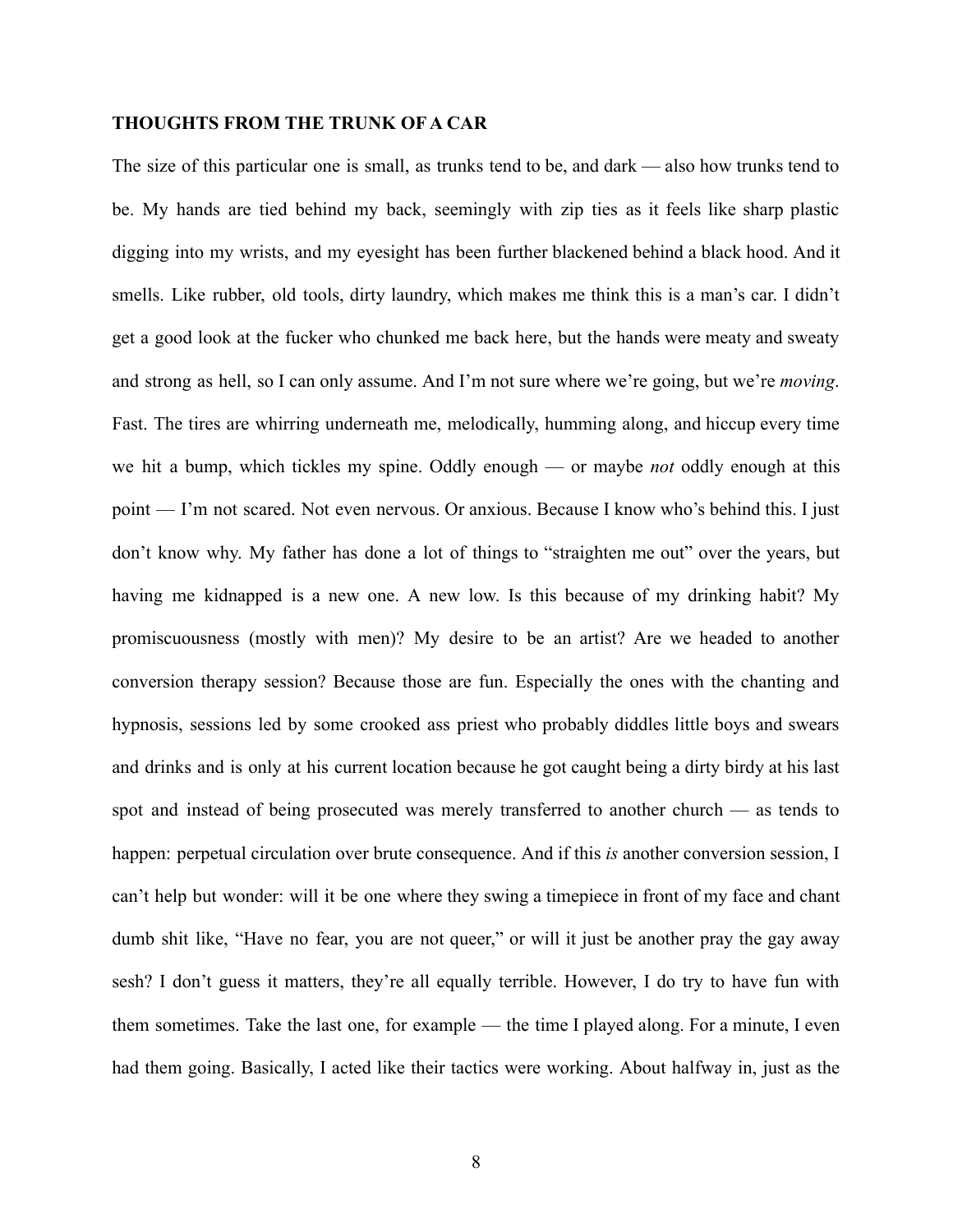priest was getting into his spiel, I acted like the devil had possessed my hands. I started throwing them around, wildly, slinging them around like one of those blow-up advertisement dolls — I even snuck in some jazz hands for the hell of it — then went all-in on them. I put my hands in front of my face, curled them into tight little fists, then paused, went tombstone still. The priest sat there, totally silent, eyes wide as boulders, and waited with bated breath. After a few minutes, I started acting like I was ripping long tubular "objects" out of my mouth, the way a magician would with that never-ending handkerchief trick, then side-eyed the priest with a can-you-believe-this-is-actually-working expression on my face. The priest, visibly excited, getting that little twinkle in his eye — probably because he had never seen any of his tactics actually work before — leaned in, even started to lift his arms in premature victory. But as soon as he got close enough, right as the stench of his teakwood cologne and the smell of dusty church pews flirted with my nostrils, I brought it all back, flipped the script. I started acting like the "objects," inexplicably, en masse, were headed back into my mouth. I feigned shock, like I couldn't believe I was being betrayed by my own body — by *God*! — and began double-fisting them, shoving them back in one after another, even going so far as to choke on a few of them (for dramatic effect). I then started bouncing up and down and laughing and having a gay ol' time (no pun intended). Of course, this was when the priest caught on. His shit-eating grin disappeared from his face faster than he could chant GAY IS NOT THE WAY! and was immediately replaced with utter despair, a sort of frown/upside-down rainbow that took over the lower half of his face. Needless to say, he wasn't impressed. He called my father, immediately, and told him to come pick me up. Which he did, immediately. Now, *that* was a bad ride. Extremely awkward. But not quite as bad as that night. That was the night the old bastard sunk an entire bottle of Maker's, put his rings on, and put dents into my forehead. When he was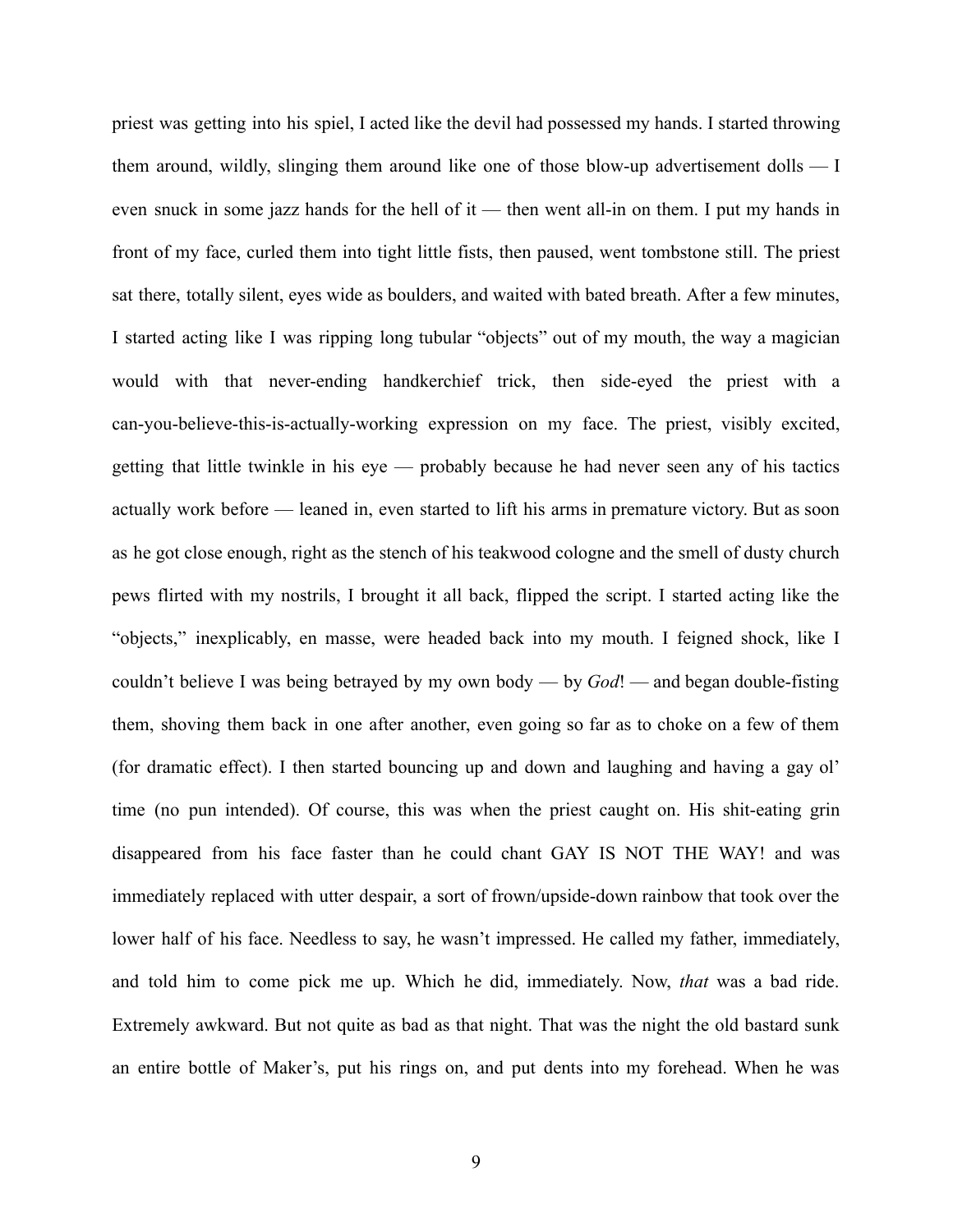finished, the top of my head looked like the top of his Maker's bottle, blood dripping down like melted wax. The time before that wasn't much fun, either. That was the rodeo belt, his favorite one, the one big as a dinner plate, along with a couple cigarette burns and some light tossing down the stairs. The coward! So yeah, whatever this is, whatever trick my father has up his sleeve, will be child's play compared to that. I close my eyes and wait it out. The driver hits another bump. Again, it drums on my spine. I still don't know where we're going, I just hope we get this shit over with soon so I can make it to happy hour in time for Mai Tai Monday.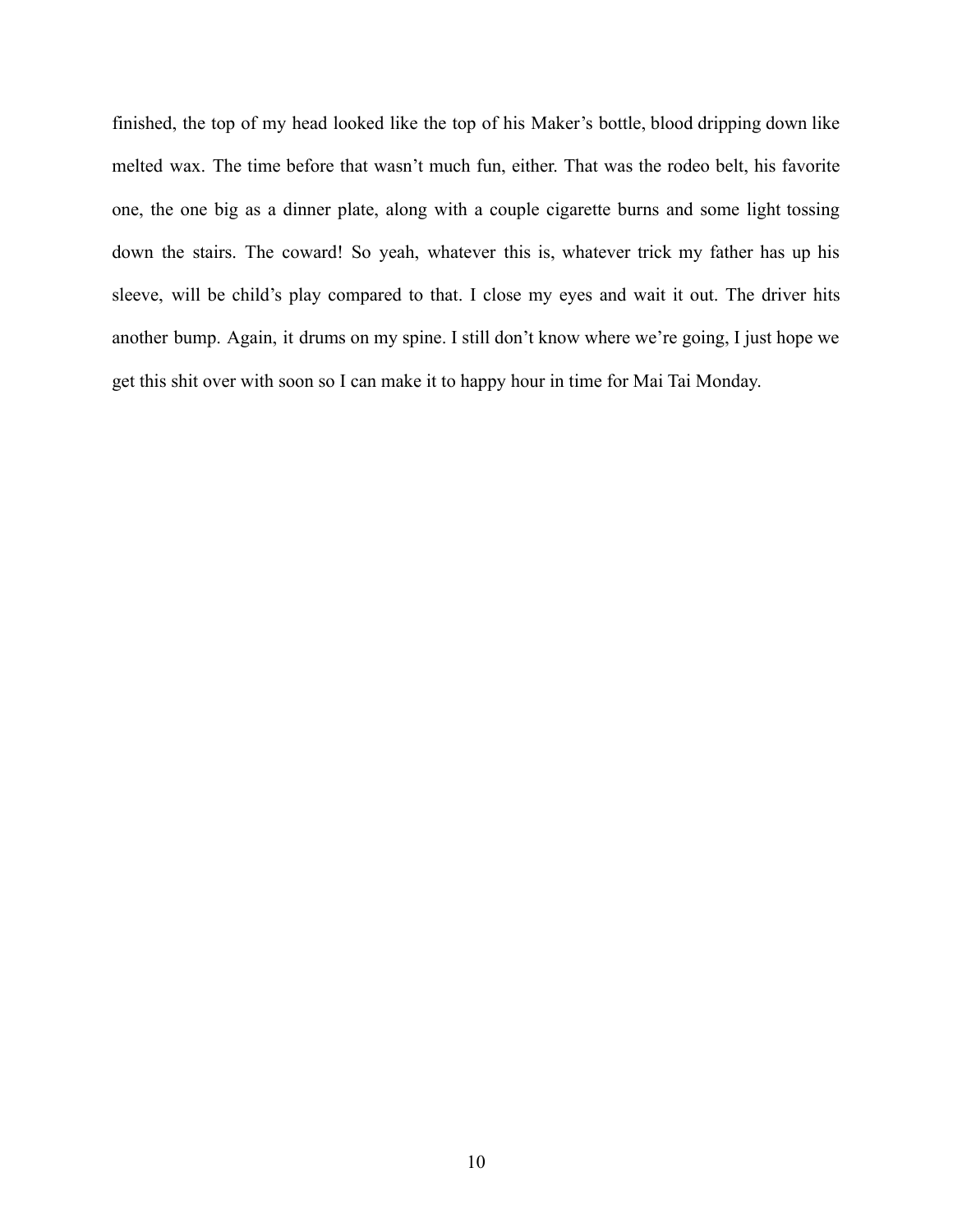## **WORSHIPING IN THE LAND OF FILTH AND REFUSE**

A tower of toxic sludge shoots into the air like a spotlight, signaling the hour of worship. The townsfolk don their diamond-studded gas masks, throw on their finest hazmat suits, and limber up (the Mountain of Rubbish at the Holy Ground is steep and requires a certain level of callisthenic chops). On the way over, they're met by a slew of singing worshippers — neighbors and divine alike — but before the singing even starts, they're blessed with a pointed wind that catches a profusion of plastic carryout bags and shoots them into the air like bees in flight. The bags swirl and spin and float and get slapped against the bottom of the buildings, adding to the already caked-on mosaic of transparent and beige litter. Everyone stops and gives praise, goes bug-eyed, hypnotized by the absurd beauty, until, eventually, they shake themselves loose, recover, twist their backs, and resume their journey to the Holy Ground. Upon arrival, they hand fistfuls of plastic bottles to the sherpa — an offering for him to guide them over the range — and head up. As always, the view from the top is magnificent: the glistening of garbage-covered rooftops sparkles under the midday sun, the miles of scattered goods go on as far as the eye can see, and the pool of glorious glop below is as dark and sticky as ever. One at a time, the townsfolk grab a cardboard cutout — the holiest of transportation — and prepare the plunge downward, splashing oil on the windows of their headgear and repeatedly yelling GLOP IS GOD as they scoot their slice of cardboard closer to the edge. They shake with excitement, high-five each other — some even cry — knowing that they're mere seconds away from being dunked into the Holy Gunk of Love.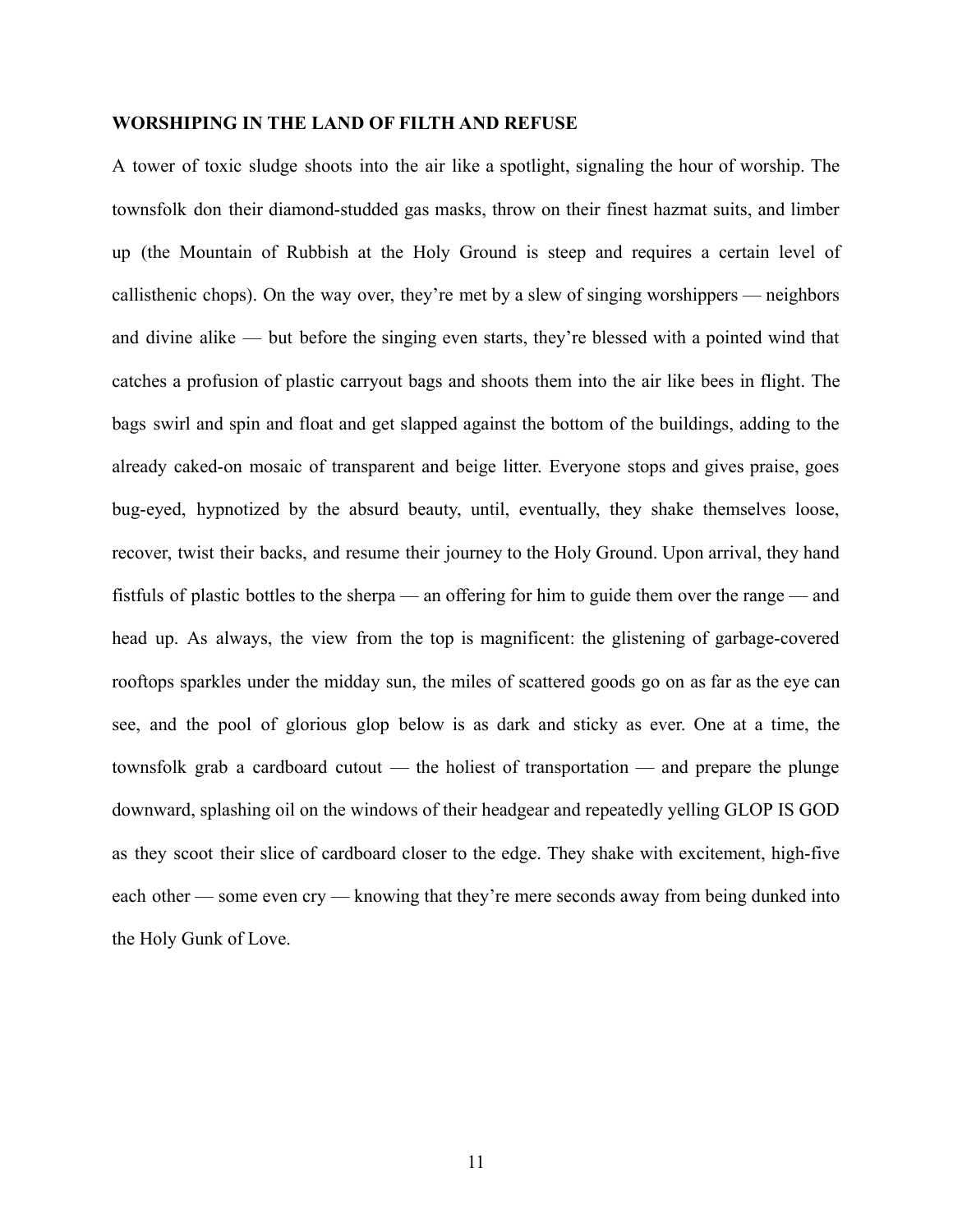## **THE BEAUTIFUL COLORS OF THE HUMAN HEAD**

### **NOAH – PART ONE**

Thousands of images flash across Noah's eyelids at night, some good, some bad, the majority of them flashbacks from his time as a travel essayist. But there's one that shows up more than the others. It's an image from his trip to India, in the middle of a Holi Festival, with showers of colored powder raining down on a jam-packed crowd. Noah was on the balcony, looking down, taking pictures as everyone celebrated in the beautiful mess. It's one of his fondest memories. In fact, pieces of that colored powder are still stuck deep in the crevices of his Sony Alpha. There are others, too. Like from his time in Senegal, floating in the algae-rich waters of Lake Retba, a swim that turned his white t-shirt into a faint shade of pink. To this day, it's still the only shirt he owns that he's never washed and has a special place for in his closet. There's also the time he rode a camel through the Lut Desert in Iran, one of the hottest places on the planet, where some of the buttons on his camera melted on his way to catch the most beautiful sunset he'd ever seen.

Those are some of the good ones.

The bad ones are there, too. And even though Noah has learned to tuck them away, and hardly even speak of them, they still come out from time to time.

The worst one is from his time in Syria. It was right after a drone strike during the Syrian civil war. He was walking through what used to be the Al-Nuqtah Mosque, sifting through the carnage and capturing all the photos he could, when he found a shiny plaque on the ground demanding his attention. He wiped it down, looked it over, then used his phone to translate the words. On it was the story of how blood from a severed head — the head of Husayn, the prophet Muhammad's nephew — was on one of the stones featured in the mosque. According to the plaque, this came about after a group of prisoners on their way to Damascus got stopped by a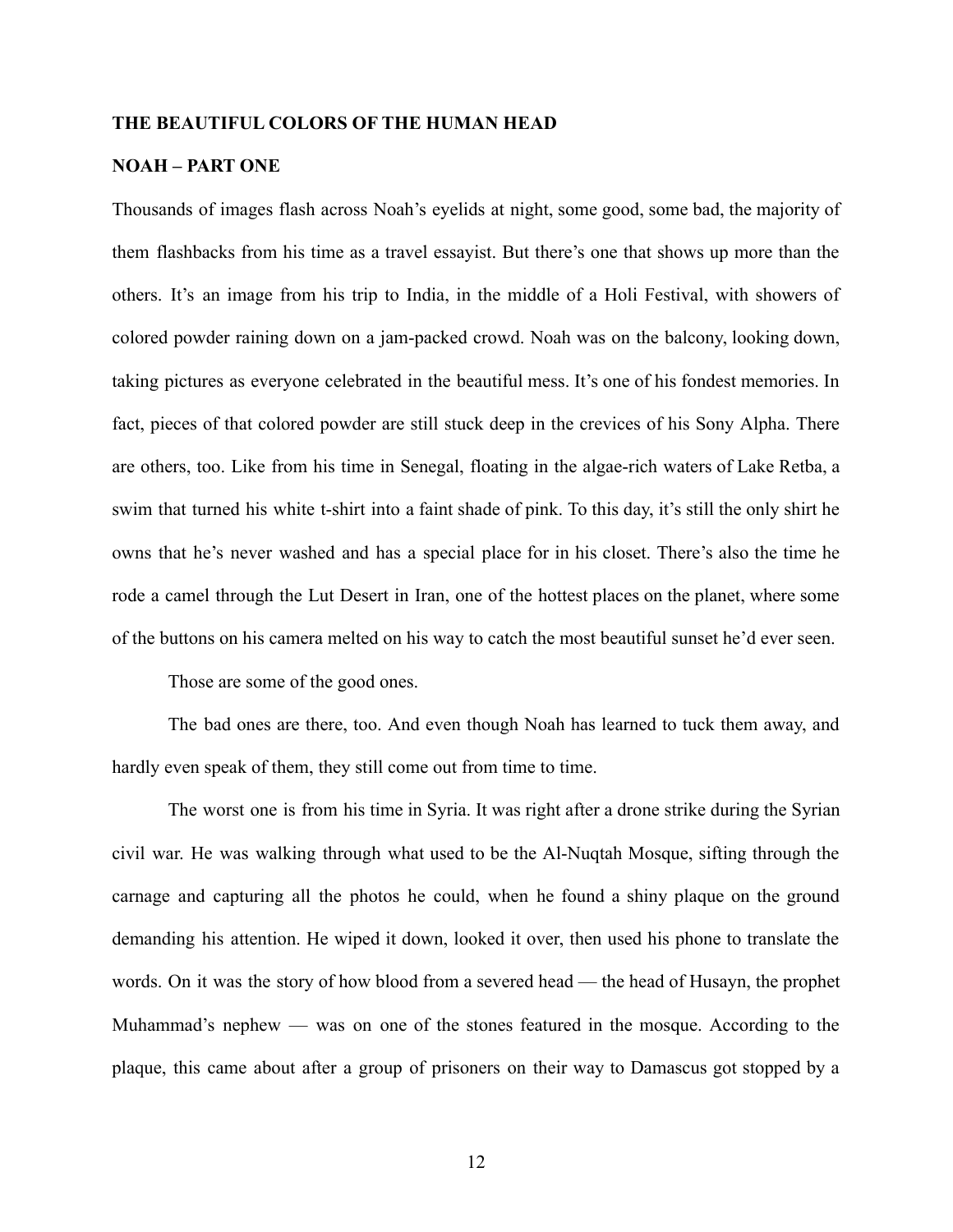Christian monk who noticed a light emanating from the head and asked if he could take it for the night in exchange for money. To which they agreed. The monk then placed the head on the piece of stone, and blood from the head fell onto it. The monk returned the following day, with the head, and professed to Islam.

Noah was oddly enamored by the story. By the lore of it. By the destroyed history it represented. He placed the plaque at his hip, like a book, and felt the weight in his hands. He traced the edges of it with his fingers. And as he did, a little girl, no more than five years old, dirty and disheveled, her clothes torn and blackened, ran up to him, sobbing uncontrollably. She took no time grabbing his hand. Noah bent down to her level, tried to ask her questions. Like where her parents were. If he could call someone to get her help. But she didn't speak any English, didn't comprehend a thing he was saying. She was panicked. She pulled on Noah's arm, almost pulling him to the ground, and jumped and pointed and shouted, pleading for him to go with her to a different location. At first, Noah objected, thinking it best if he stayed on his current route, but the little girl was persistent. She tugged and tugged until he finally agreed.

When they arrived, the little girl gripped Noah's hand, tighter than she had the entire walk over, and led him over piles of shattered stone and shards of broken glass. The site was unrecognizable, mostly leveled, though it looked like it could have been a small market. The little girl then pulled Noah around a big pile of rocks and walked him up to a half-broken wall. Once again, she pointed. Noah was afraid. More for the little girl than himself, but still afraid. Of what might happen to her. Of what might have happened to her parents. But also of what might be on the other side of the wall.

The rocks beneath Noah's feet wobbled as he walked, like tiny seesaws. He took it slow, one step at a time, the little girl following in behind him. When he got up to the wall, he held his

13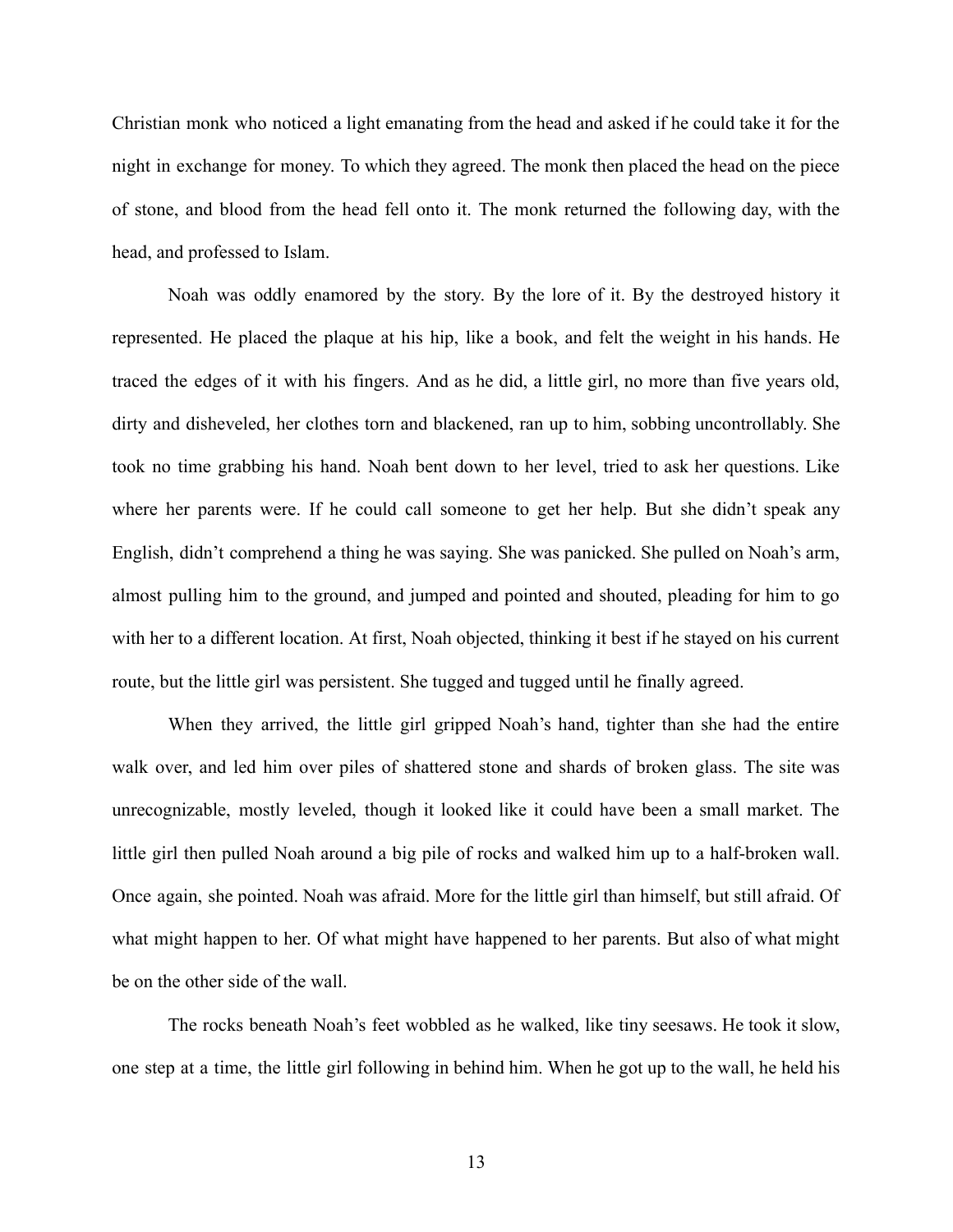hands out and motioned for the little girl to hang back — which she did. As she stood there, quiet — as quiet as she could — with her arms placed behind her back, her tiny shoulders shook as she tried to contain herself. Noah crept in closer. He then looked back at the little girl, who let out a whimper the size of a pea. Yet again, she pointed. It took a few seconds — and a few deep breaths — but Noah finally curved his head around. And when he did, that's when he saw it what the little girl so desperately wanted him to see. Right in front of him, placed on a broken marble table, was a child's severed head. All by itself. Eyes closed. With a slow drip of blood falling onto a pile of stones below. Before Noah could even look away, the little girl was right behind him, her tiny body leaning against his. She squeezed his hand — this time light and gentle — and whispered, *Akhi.* My brother.

That one is the worst one. The one he never talks about. Not to anyone. Not even his mother.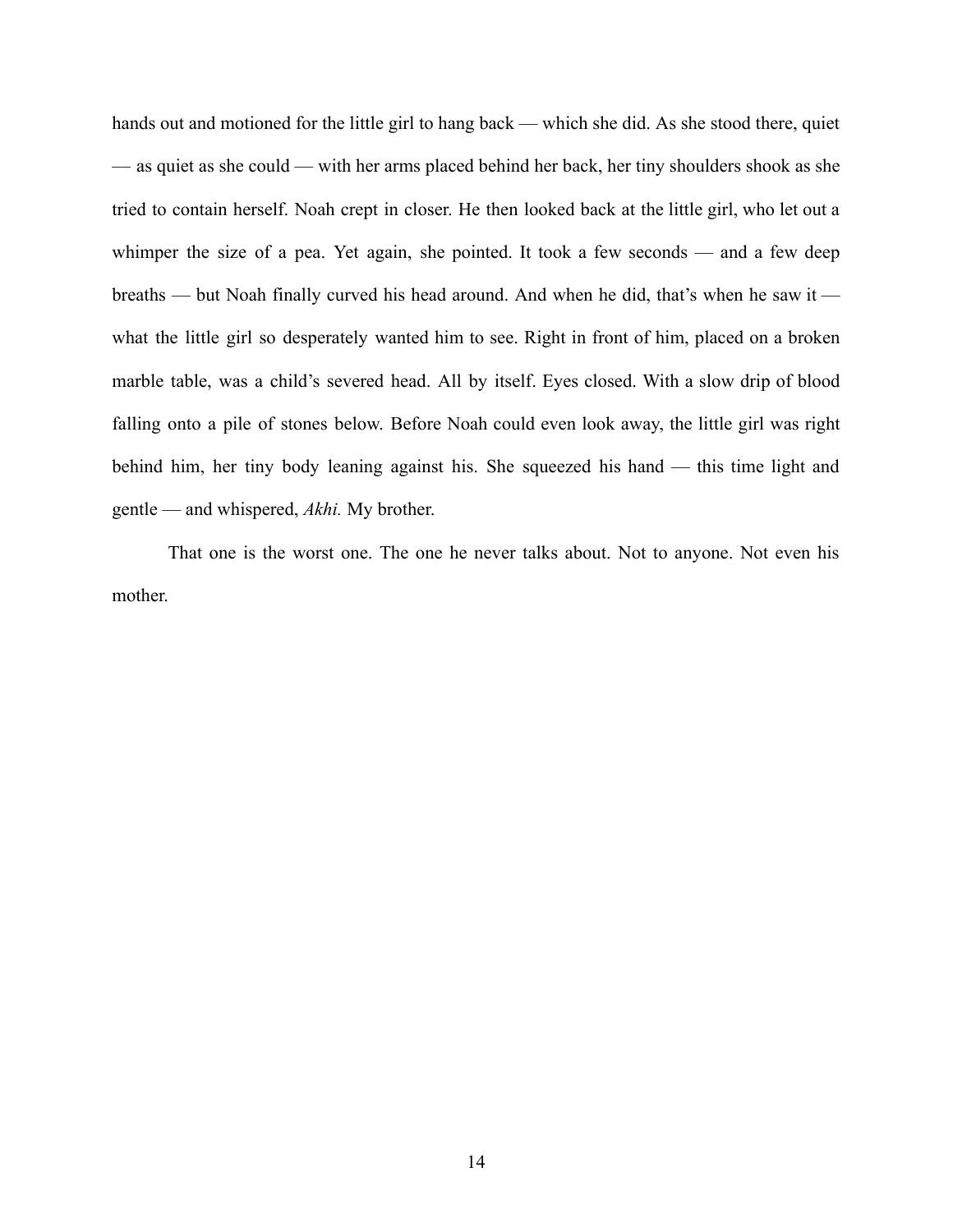# **THE CHATEAU** (a ROMAN à CLEF)

A mental breakdown is imminent. All because of one line. One single sentence atop a white page nestled in the confines of Tony's typewriter: *You are not like him; you will never be like him.* He can't get it out of his head, doesn't even know who it's aimed at, or what the fuck it means, only that it sits in his brain like a tumor, eating away at his thoughts, his sleep, choking his progress. He gets up and walks around, tries to catch his breath, tries to redirect his thoughts elsewhere, but the words follow him around like a lost, mangy puppy, tail wagging, skin in shambles, just happy that someone is giving it attention. Maybe it's this place, he thinks: the private patio, the special parking spot, the mile-high shrubbery marooning him from the outside world — all of the magic that supposedly lies within this hotel. Frustrated, he goes back and faces his typewriter, determined to write something of substance, maybe a few words that, together, will shake something loose, get him back on track. He closes his eyes, thinks about the last few nights the parties, the actresses, the models, the quasi celebrities, the *actual* celebrities, the endless mountains of liquor and narcotics — and it triggers something. Suddenly, he begins to type, freely, feverishly, plotting the end of this hellish line, the meaning of it, its target. And as he does, another thought scares its way up: that even though he's been surrounded by all of these great things — or what appear to be great things — and even though he has more than enough to survive, he still feels desperately destitute. But why? His fingers stop. He opens his eyes to see what's on the page, hoping for something resembling the person he knows he can be, the person he knows he is. But the only thing in front of him, typed over and over again, filling up an entire page, is: *You are not like him; you will never be like him.*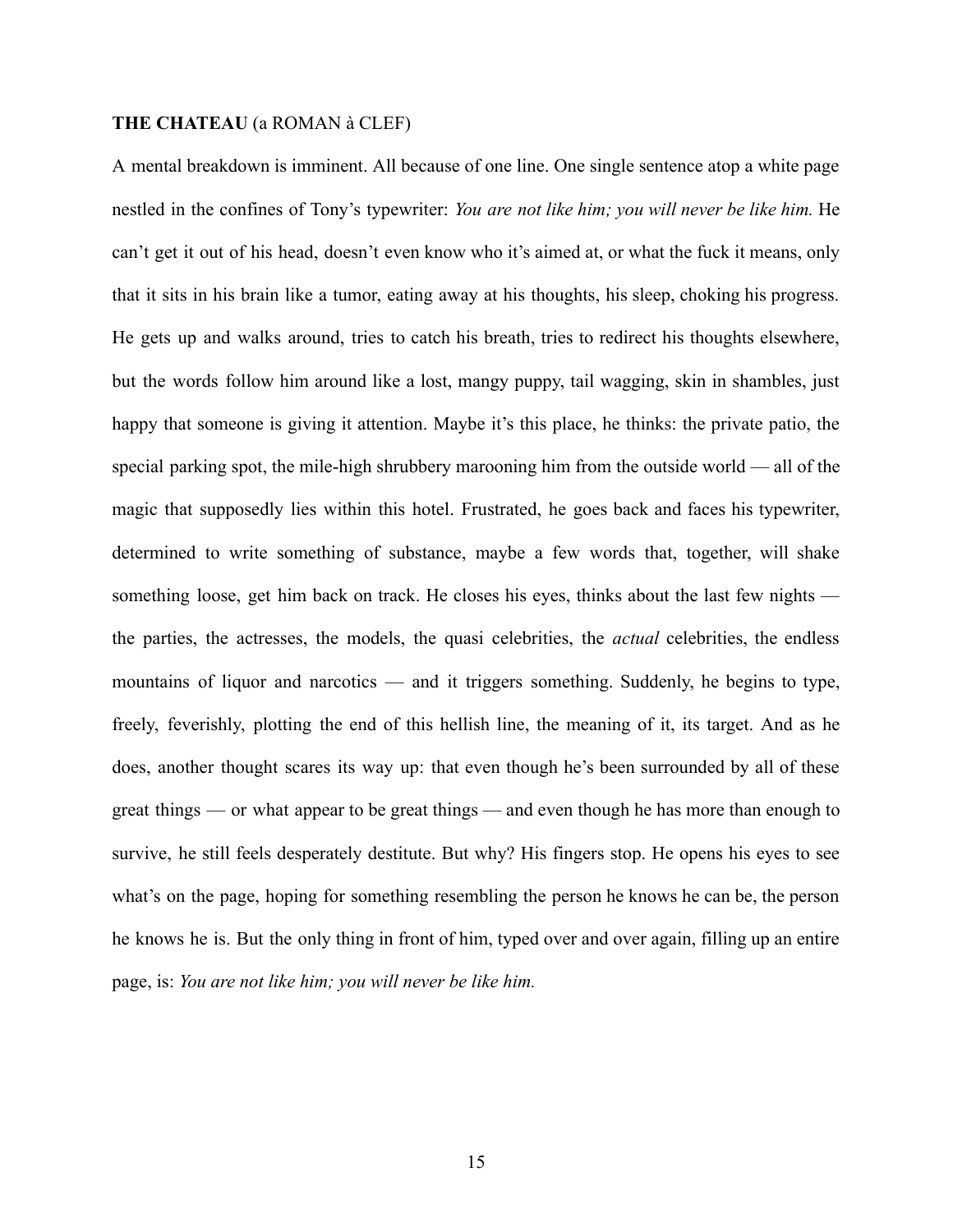# **SALIVA PATH**

Adele, the adorable little fuckup, the purveyor of slippery tricks, stands alone in the kitchen of her childhood home, hands behind her back, her busy fingers fiddling around like hungry caterpillars. She freezes in front of the fridge, stares straight ahead, and then just… stands there. When she finally decides to move again, she dramatically pulls each of her arms from behind her back, like she's performing a magic trick, and slowly reveals each limb to the stainless steel doors in front of her. Immediately, she grows so entranced by the images of her arms' reflections that she presses her palms firmly against the doors, which makes the images go away, but gives her the idea to create a light beat using the tips of her fingers. The taps start slow, almost waltz-like, and sad, even without a recognizable melody, then transform quickly into something quicker, a beat that sounds like Madonna's *Like a Prayer* but not quite. When the final note ends, she yells a quaking *Thank you*! to no one in particular then rips open the fridge door — a move that shakes and rattles all of the glass condiments on the inside shelf — and snatches the orange juice carton, flicks open the mouth hole, and chugs the entire thing. Strings of orange juice and drool drip from her mouth and leave small pools between her bare feet. With a dismissive swipe, she tosses the carton onto the kitchen floor, tiptoes toward the hallway — bringing her knees up the way a cartoon robber with a sack of cash over his shoulder would — but gets distracted by the stove. She considers ripping it open too, the way she did with the fridge, maybe stuff a few things inside — she even thinks about how funny it would be to open it and make it look like it was talking — but instead continues on her journey to the hallway. She picks up where she left off, again with the tiptoeing, only this time at a much slower pace. When she finally reaches her old bedroom door, after leaving a long trail of orange drool behind her, she collapses at the door's threshold.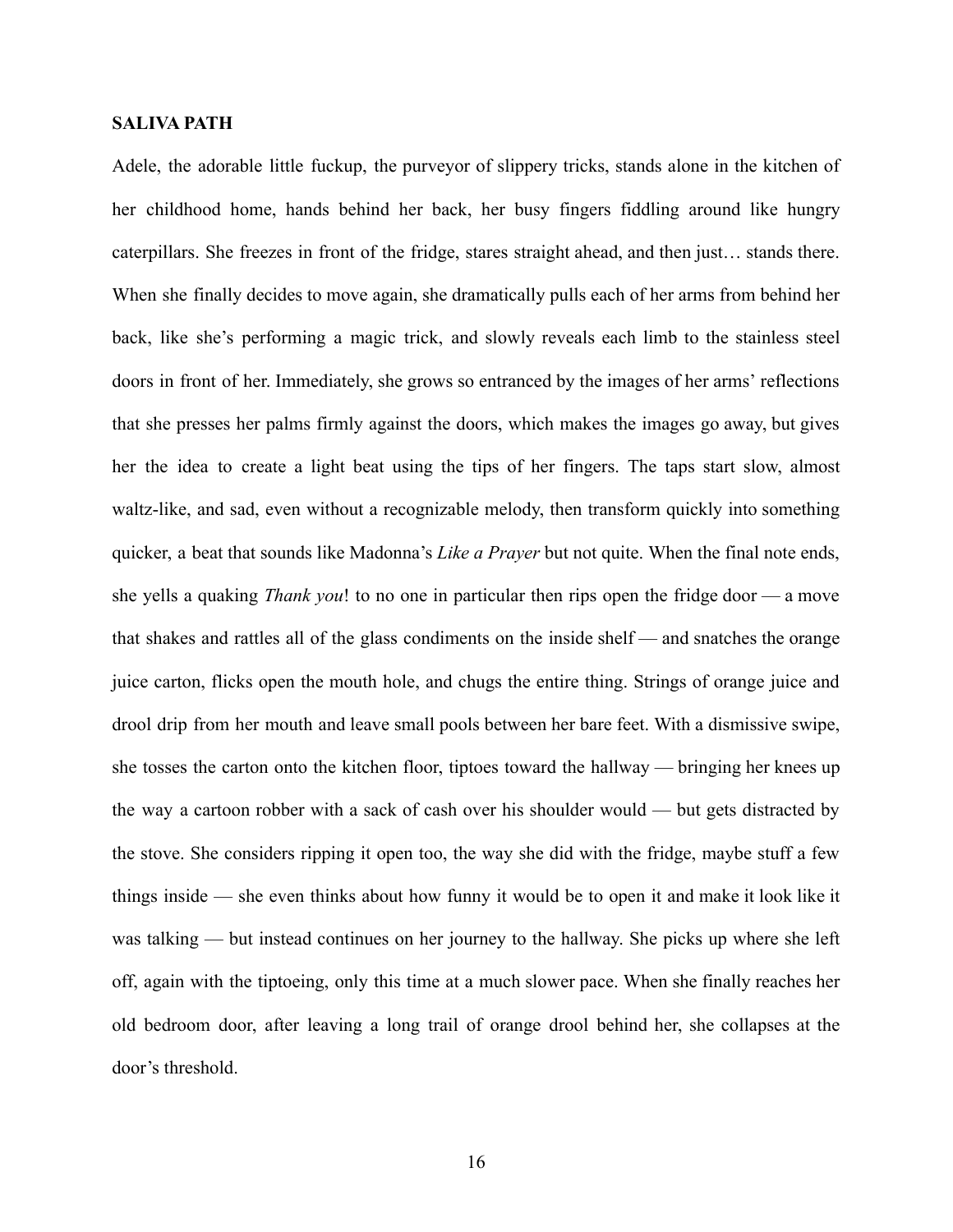# **SWEET POTATO CASSEROLE**

# **ADY + KASSIE – PART TWO**

At Thanksgiving, Mimi, in her fragile state, looks over Ady's feet and, fulfilling Kassie's prophecy, tells him that she will most definitely be making him a pair of wool socks for Christmas. It's an offer Ady can't refuse. *She's amazing*, Ady says, *Just like you described her*. At dinner time, the smell of her sweet potato casserole wafts from the kitchen into the guest bedroom, where Ady and Kassie sit on Kassie's old bed. They're close to each other, like always, talking. It's here that they make a promise to each other: a wedding, rings and everything, though neither one of them can come up with a good reason to rush into such a commitment. They decide on something small, intimate, immediate family only, maybe a few close friends. They write everything down in a purple notepad and label it WEDDING STUFF with a silver permanent marker. Mimi's guest room becomes their secret oasis, a place where they plan out their entire future.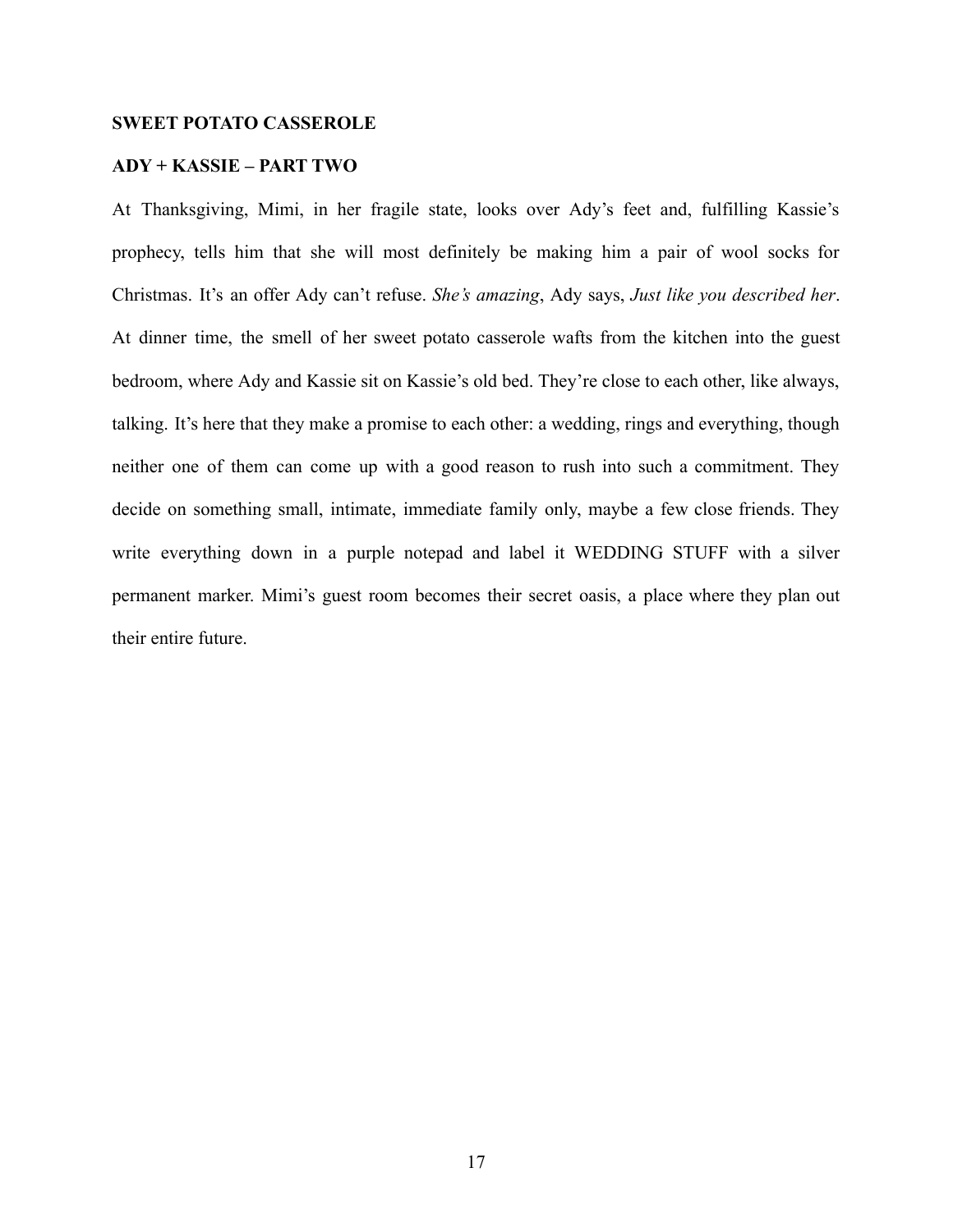## **A DUET OF QUEENS**

An aging gang of wealthy and villainous trolls — at least fifty greasy tops with scoliosed backs and sickled feet — ready themselves to observe the night's show: A Duet of Queens. Clockwise, they drag their chairs to the edge of the dinner table, stuff their bellies under the giant slab of imported wood, kiss their cross necklaces, and, should the show be anything less than satisfactory, prepare their antiquated diatribes that, in their words, "Work for any situation." But before a single queen even takes the stage, the group catches wind of what the play is *actually* about and let their rhetoric grow so vicious and toxic that a fire gets lit on the lips of the listless gent at the head of the table, the broadest of the bunch, and his cherry red cheeks, for the first time, begin to outshine his pearly white teeth. He lets out a censorious growl, one deep and masculine, then screams *Pussy is God!* while pounding his fists on the table. From there, all hell breaks loose. Red Cheeks leads the way. He knocks over chairs, howls fiery nothings into the ceiling, and leads chants about *Speaking to the head of the theater* and half-baked recitations of *Really* and *Sad* and *This is bad*. Slurs and forks are then forced and placed next to duplicate plates of turkey, pie, and thick slices of ribeye, while each troll, impatiently, awaits their turn to rant and rail against *This abomination of their perfect nation*.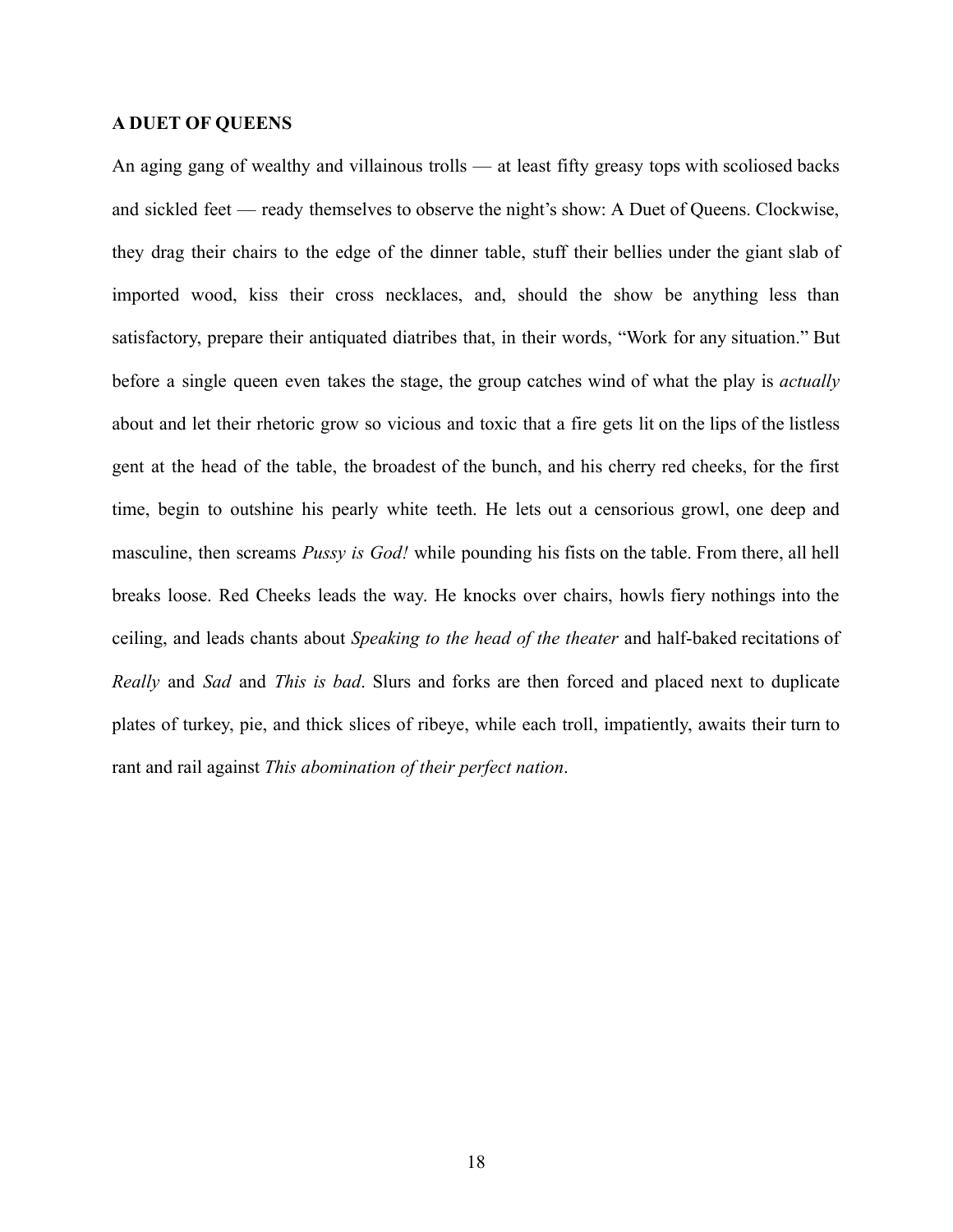## **THAUMATURGUS**

Bullets fly over my shoulder and find refuge in a man's chest in front of me. His eyes grow wide with rejection, his arms tighten around a frightened little boy, and time, for the moment, cuts ties with reality, grinds to a stop-motion dream: snowflakes pause in mid-air, the sounds of the city collapse into another dimension, and the smell of oil hangs in the frozen fog. Naturally, I freeze, too. Though only briefly. Because my instincts kick in and suddenly I find myself curving behind an empty car, crouching down, and steadying myself on the car's bumper. When everything comes rushing back, I maneuver my neck and peek through the back windshield. I see the man. His body has stiffened, as if to salute his assailant, and is now wobbling like a drunk. Towering above him, the Church of Nikolai Thaumaturgus — white and everlastingly glorious, in direct competition with the freshly fallen snow — is doing its best, though unsuccessfully, to cut ribbons through the darkness at her feet. On any other day, this would be a breathtaking view. One to write home about. But instead, I'm left watching as a little boy attempts to free himself from his father's grip, a pile of fear in his eyes, his face growing white, his screams muffled by the snow. The boy then pauses. He looks around. Looks in *my* direction. For a second, I think he even sees me. But he moves on, quickly, and continues to scream. I tuck my head into my chest, afraid to move. A shiver then rattles down my spine and knocks a sobering thought into my conscious. That even in this moment, even as the gentility of life blows like a bullhorn into my ear, it's painfully obvious what lies ahead for this boy. How tough it will be for him. How it will be a miracle if he ever conjures up a genuine smile for the rest of his life. Because this is the moment that will define *everything*. His every move, his character, his place in the world. Everything will lead back to these few minutes. My eyes drift back to the man. Somehow, he's still standing. Still in shock, but still breathing. For the first time, I notice his beard, short and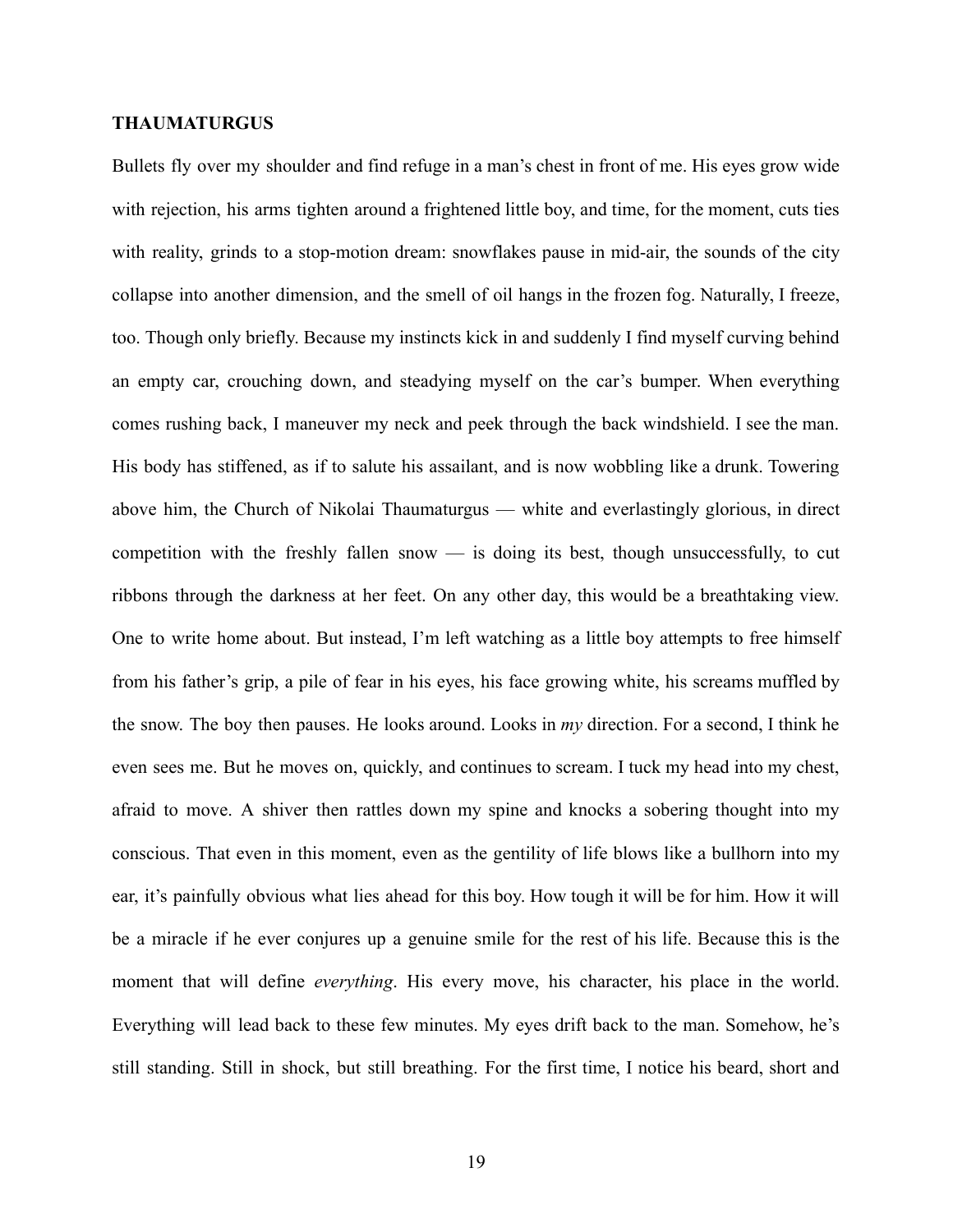gray, his circular glasses, frames just big enough to cover his worried eyes, and his clothes, dark and baggy, topped with a black hat that says Rosneft in bold white letters. My focus drifts back to the boy. I watch as he reaches up to the man, the way a toddler does when wanting to be held, and with his tiny hands peeking out of his oversized coat, places his palms flat against the man's stomach. The man falls to his knees. Again, I slip away. I want to collapse into that alternate dimension, maybe find an alternative reality. Something better. Less evil. Perhaps a scenario where this man is genuflecting, kneeling at the steps of a grand church, making some grandiose gesture to show his son the freedoms of religion and pride within the confusing walls of manhood. An event wrapped in love instead of brutality. A beautiful moment. And as I ponder the possibility, I can't help but ask: Is this what I'll *have* to tell myself when the horror of these images inevitably takes my nights hostage? When they haunt the innards of my eyelids? Is this what I'll have to make myself believe? The man whimpers and falls forward, becoming one with the ground. The boy cries out. And as he does, a pool of dark crimson spreads from the man's body, soaking the thick layer of snow beneath him. The boy, confused, walks in circles — around the man, around the blood — then he too falls to his knees; in the same motion, he swings his fist into the man's stomach, forcing a breath to shoot from his mouth, a small cloud that freezes in the air. I stay quiet, though I feel words trying to escape my mouth. A tickle in the back of my throat dying to become a roar. The little boy sits back up, fixating on the pool of blood, enough to fill a bathtub, then collapses back on the man. I look away, let my head settle on the car's bumper. Out of nowhere, I begin to speak. Involuntarily. My lips moving without my brain's permission. The roar winning out over the tickle in my throat. I slap my hand over my mouth, try to trap it. But it sneaks through my fingers. I stand up. Also involuntarily. My legs also moving without my brain's permission. I hear myself say, out loud, "Please, dear God" — a phrase that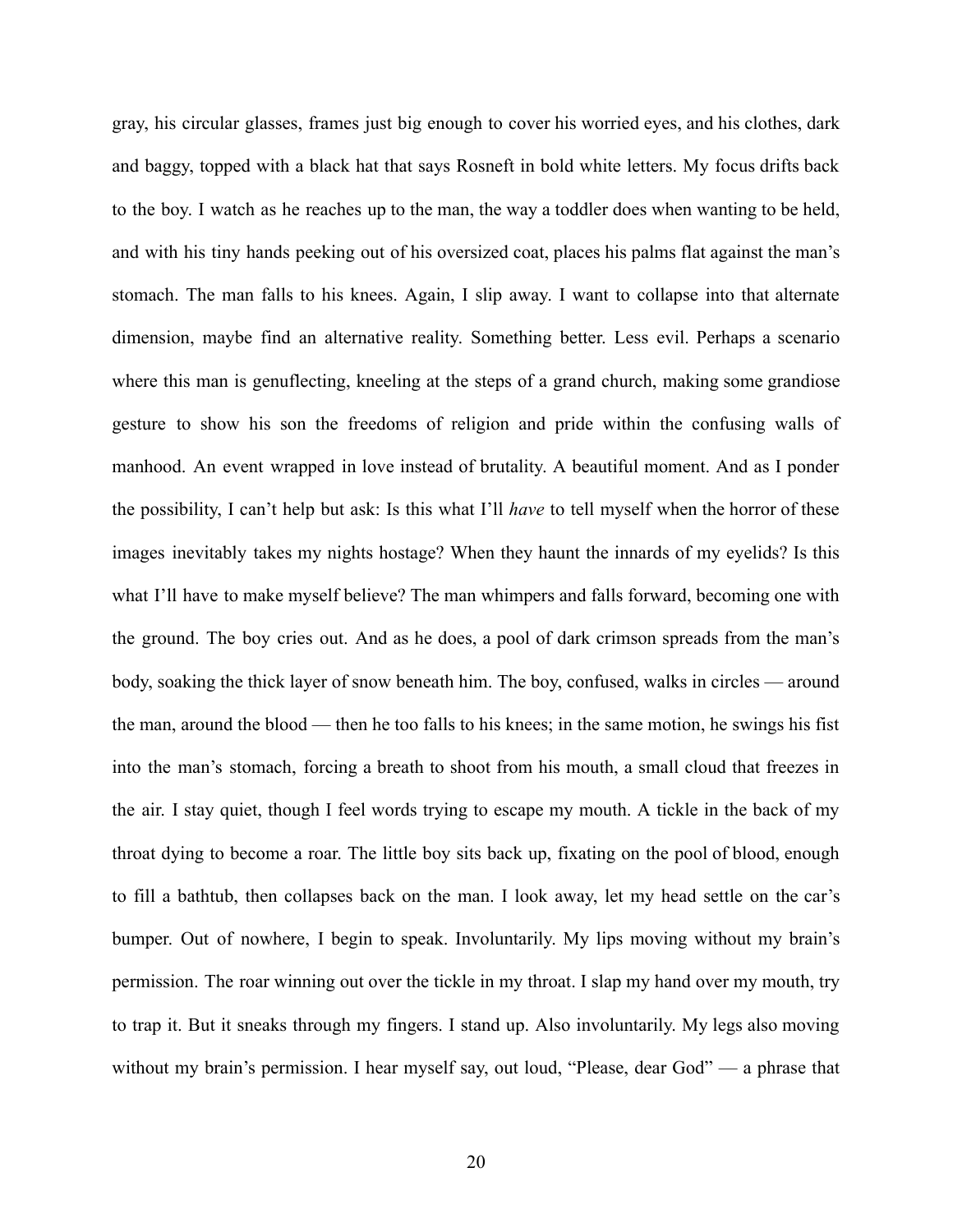sounds entirely foreign to my ears, like it's the first time they've ever heard it — followed by, "Please send me a miracle," which sounds equally as strange. I then repeat it. Several more times. Even though I know it's pointless. Not enough. Or even plausible. Because I know a real thaumaturge doesn't live here.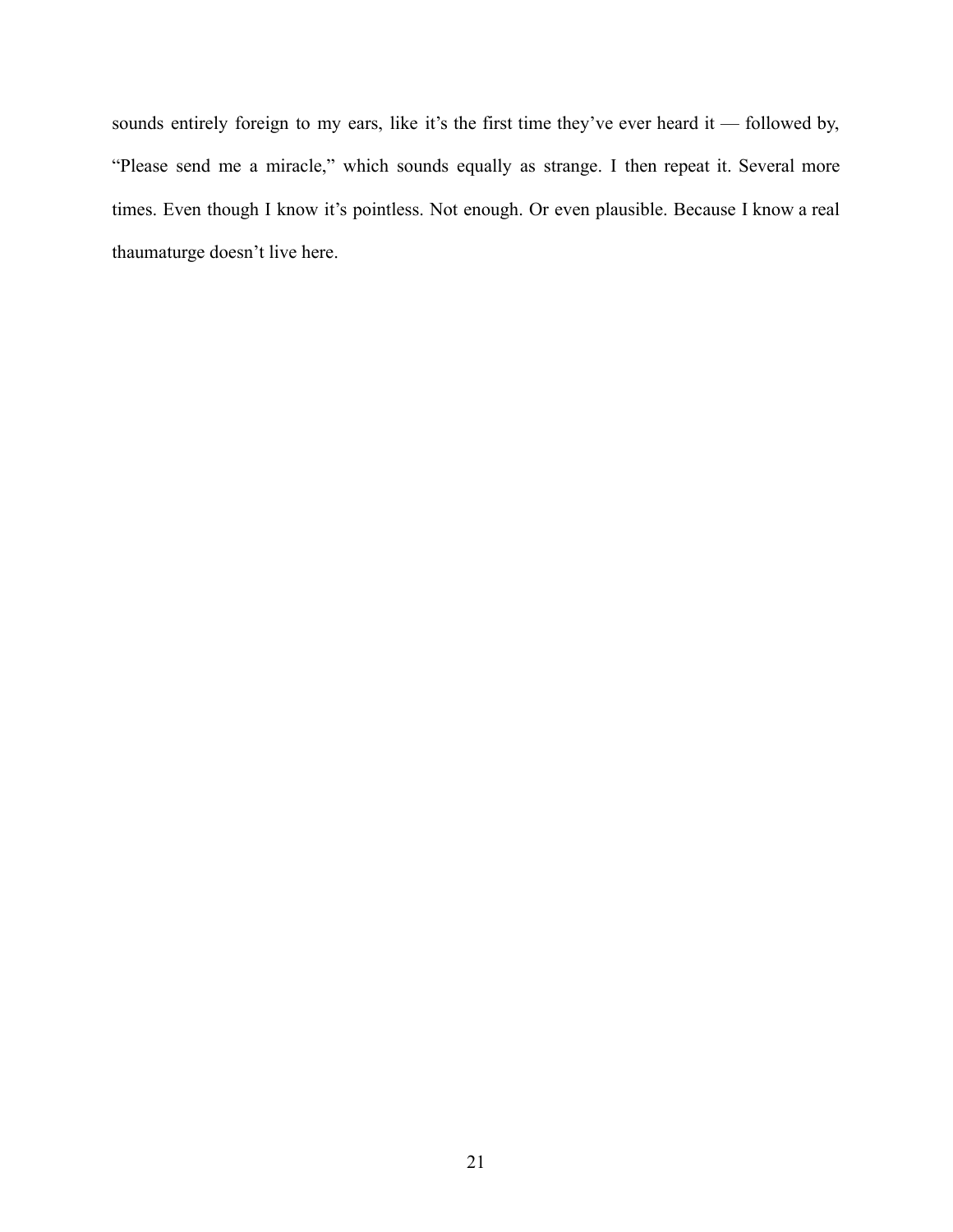# **FIRE RECORDS** (a ROMAN à CLEF)

A candy wrapper gets caught in the wind, slides up Bee's face, and tickles his nose. It makes him slap himself awake — *hard*. Lazily, he drags his fingers across his eyes and forehead and almost rips off his ratty toboggan. After looking around, he quickly realizes that he fell asleep on the sidewalk. Again. Third time this week. This one marked by sleeping straight up against the door of his record store, a first draft of *Less Than Zero* tucked into his armpit, and an almost empty bottle of whiskey gripped in his hand. He plants his palm into the concrete to push himself up, trying to keep his book and bottle in place, and reaches for the handle. But as he does, he gets trampled by a man in a blood-red suit — a real *mountain* of a man — who bullies his way through Bee to start rapping on the door with his meaty palm. *Sorry, didn't see you there,* he says unapologetically. The man's face is tight, angry-looking, his skin entirely way too tan for this time of year. His voice is hurried and loud. *Is the owner around?* he asks, making an oval with his hands to look through the window. Bee shrugs his shoulders, pulls himself up. Knowing that he never locks the door, he points at it, and says, *Maybe you should just try opening this thing and taking a look for yourself*. Which the man does. Bee slinks in behind him, quietly, trying to gauge his level of anger, trying to figure out what he did to make this man so upset. *Did I fuck his wife?* he thinks. *His brother? Did I forget to pay my dealer?* Inside, the man yells Bee's name several times, looks in every nook and cranny, even pokes his head in the bathroom. He walks up to Bee, his face redder than blood, the tendons in his neck thicker than bridge cables, and looks him dead in the eye. *I'm going to find that motherfucker if it's the last thing I do*, he proclaims. Angrily, he wipes beads of sweat from his forehead and storms out. Bee takes a swig of whisky from his bottle, the last little bit left, and steps behind the counter — where he waits, wondering how long it will take for the man to come back.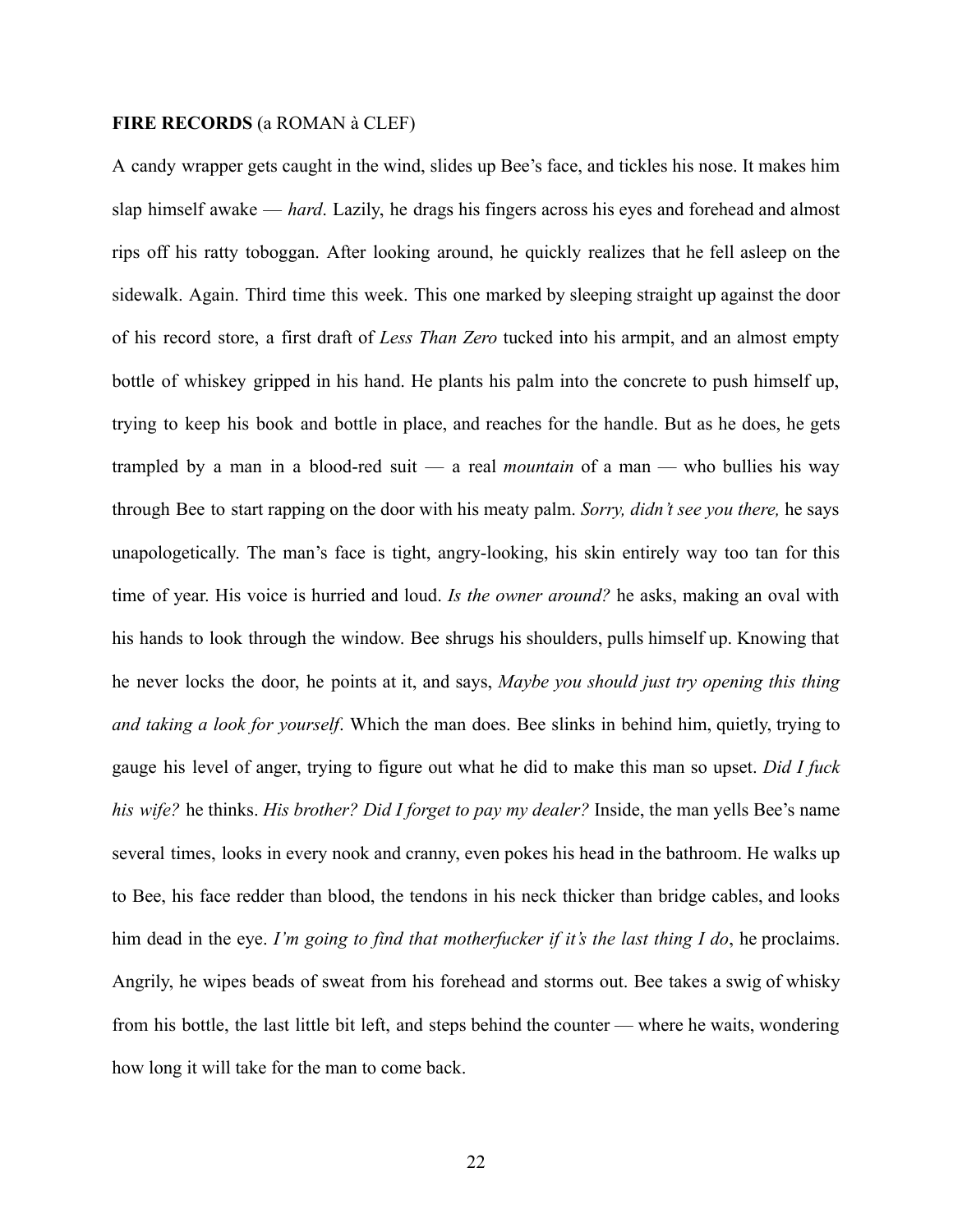#### **THE BIRD**

# **NOAH – PART TWO**

Noah stared at an old photo and remembered the time he was forced to get into his grandfather's death bed with him to take it. He recalled his grandfather's papery skin feeling the way he imagined an elephant's skin feeling, dry and flaky, and that his skeleton was protruding from it — as if his bones were trying to escape his body before his soul did — and that his mother, the self-proclaimed family's photographer, was pointing her camera at them, telling him to get closer, that *Papa Joe won't care*, then inching in but being scared out of his mind — because he was ten and didn't know anything about death other than it was scary — and then his mother telling him to smile, which he also did. He remembered his grandfather's shallow breath playing in his ear but feeling more like a hurricane than a soft wave, and this triggered a different memory, one from the week before when Noah was standing outside that same room, listening to his granny trying to calm his grandfather down as he tried to scream over and over again, yelling that he didn't want to die, that he was scared, and the words getting stuck on his tongue like they were caught in a beartrap*.* It was the scariest thing he had ever seen. He then remembered that, after the hurricane breath, his grandfather's hand, all bone and flesh, had brushed across his face, chilling his entire body. Fits of laughter followed from the lookers-on, mostly family members Noah didn't know, and he had no clue why they were all laughing. But it turned out that it was because his grandfather had then lifted his hand in the air, extended it out as far as it would go, and shakily flipped everyone the bird. In that moment, Noah looked to his mother, who dismissively waved him off, then turned back to his grandfather, who, still holding up his middle finger, looked Noah's mom directly into her eyes and, slowly, as if to savor each individual word, said, *Fuck you* — just as she snapped the picture.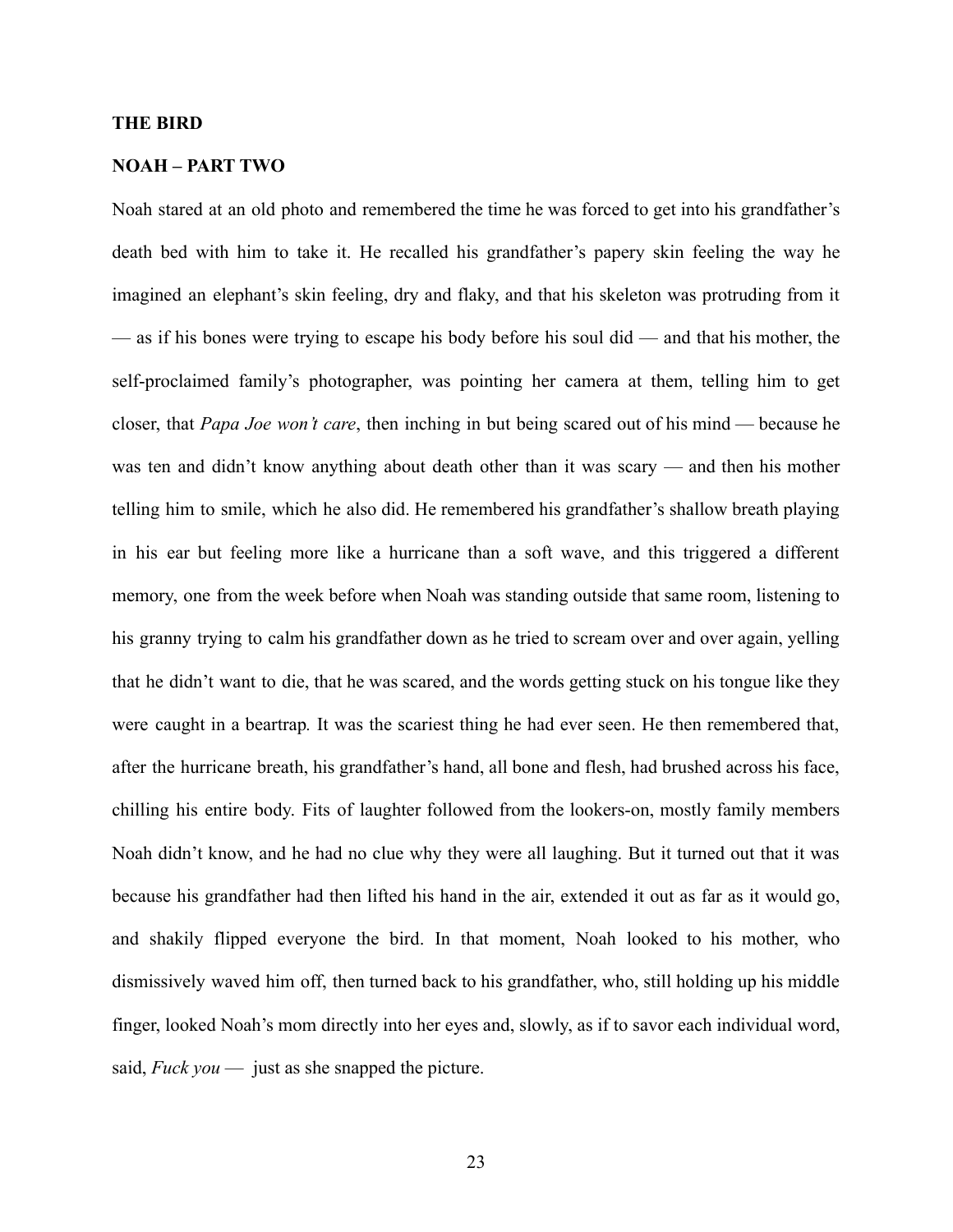#### **WHITE NIGHT OVER THE RHONE**

Every inch of blue leaps from Jack's Van Gogh and nuzzles next to him, between the posts and under his Egyptian cotton sheets, until every drop is drained from the canvas. Jack lays there, awake, and stares at the saltless sky. The silence — strangely, recklessly, even though there are no more waves, no more night — becomes alive. The buttery yellows and glowing whites, the lights of Arles and the incandescent multi-tipped stars, unable to reflect, beg for attention on the now open whiteness; the three unmanned boats, sunken at the bottom of a waterless abyss, stay grounded as a man and his wife, spectators enjoying their view from the quay on the east side of the Rhone, take in what is left of the river's knee. The man, more than the woman, seems disturbed by the goings-on — the leaky sea, the disloyal sky — and removes his straw hat in an apparent fit of rage. He then shoots a look, a dirty look, one meant for a man who has done something wrong, into Jack's pillow so bullish and resolute that it shrivels his bark. But why? Jack is merely a fixture, an observer, a lover of the delicate brushstroke; his pleasure here is driven purely by visual victory, a release to cool his nightly self-indulgence. But the man is insistent. He cups his hands and fetches a spot of river water from the inside of his boot, splashes it on his face, and yells at Jack over and over again, *Vous ne devriez pas être ici*. *Vous ne devriez pas être ici*. You should not be here. You should not be here.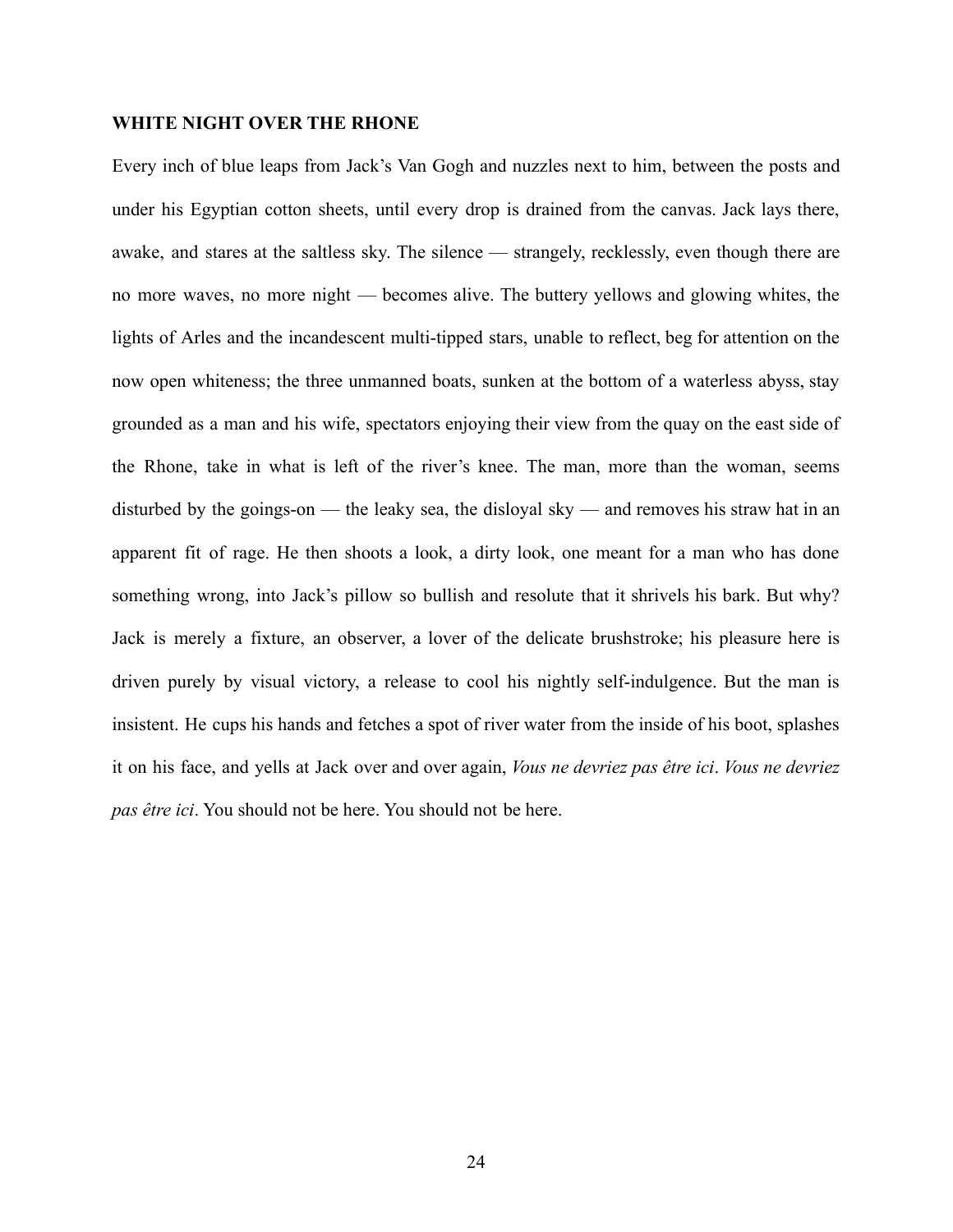#### **AN AMERICAN STUDENT SOBERS UP IN HONG KONG**

Wasting away in a rundown food market in Hong Kong, with the unfamiliar Chinese language filtering in behind him, an American student takes out a pen, opens his notepad, and tries to remember the night before. But only fragments trickle up. He recalls a bartender, an obsequious Chinese girl he took home from the bar, slept with, and left a note on before sneaking out and maneuvering his way through a sea of sleeping bodies in the living room; a moment in Central — miles from where he is now — where he stood in the middle of the street, looked through the mountains of skyscrapers, and thought that if the smog doesn't kill him surely the disgusting heat will; and Lei, his best friend, who, last he can remember, was with him at Tai Lung Fung — the last place in the city he remembers stumbling out of — but very well could have been one of the bodies he stepped over to sneak out of the house. That was it. He gets back to his notepad and casually flips through the pages. As he does, a small piece of paper falls into his lap. The edges of it are worn, as if it had been in there for decades rather than only a few hours, and almost falls apart when he opens it. The writing is in Chinese, the letters small, almost illegible. It says, GET BACK TO THE HOUSE. IMMEDIATELY*.* Or at least that's what he thinks it says.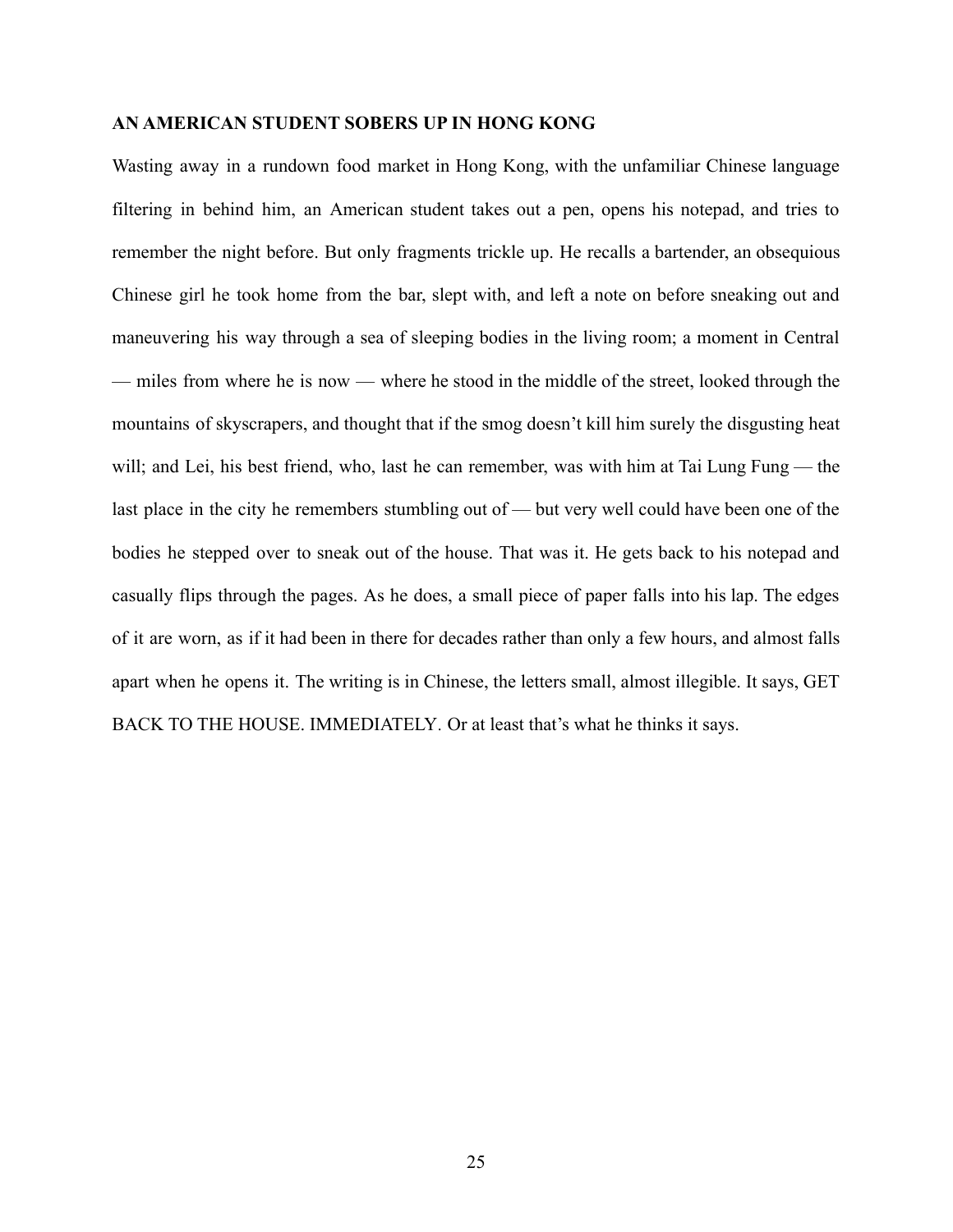## **BRONCO BLITZ MONSOON**

#### **PART ONE**

 $(4:45 \text{ p.m.})$ 

## A Tuesday afternoon.

From his porch, the cowboy watches as two blackbirds fight over a field mouse. He names the first one Bukowski, after his favorite writer, and the second Bronco Blitz Monsoon. The mouse, due to its insignificance — for the purpose of his birdwatching, not in the world gets a simple name, the generic designation of Field Mouse One.

Bukowski and Bronco Blitz Monsoon begin to poke and prod at Field Mouse One, mostly from its eyes and belly, and it starts to bleed profusely. This only hastens the birds' frenzy to feed on it, like sharks smelling blood in the water, and, out of pure instinct, they start to circle and yawp and jump and flap their wings.

Naturally, Field Mouse One is scared. But it's a fighter. And even though it can no longer see, because it is impossible to see without eyes, it is able to feel around the yard, navigate the dirt and grass, and before long, find refuge in a small, nondescript box — perhaps an empty parcel thrown out by a UPS driver. The cowboy, generously, starts to have hope for Field Mouse One, that it might survive, walk free. Though this turns out to be a silly idea. Not because the cowboy is generally an irrational man, but because since the mouse can no longer see, because it is impossible to see without eyes, fear overtakes its little body and, out of sheer fright, does the only thing it can, which is to run out of the exact same hole it just ran into for safety and right back into the arms of the blood-thirsty birds.

However, the mouse's imminent death is delayed — though only briefly — because Bukowski and Bronco Blitz Monsoon begin a fight of their own, for supremacy over who rules

26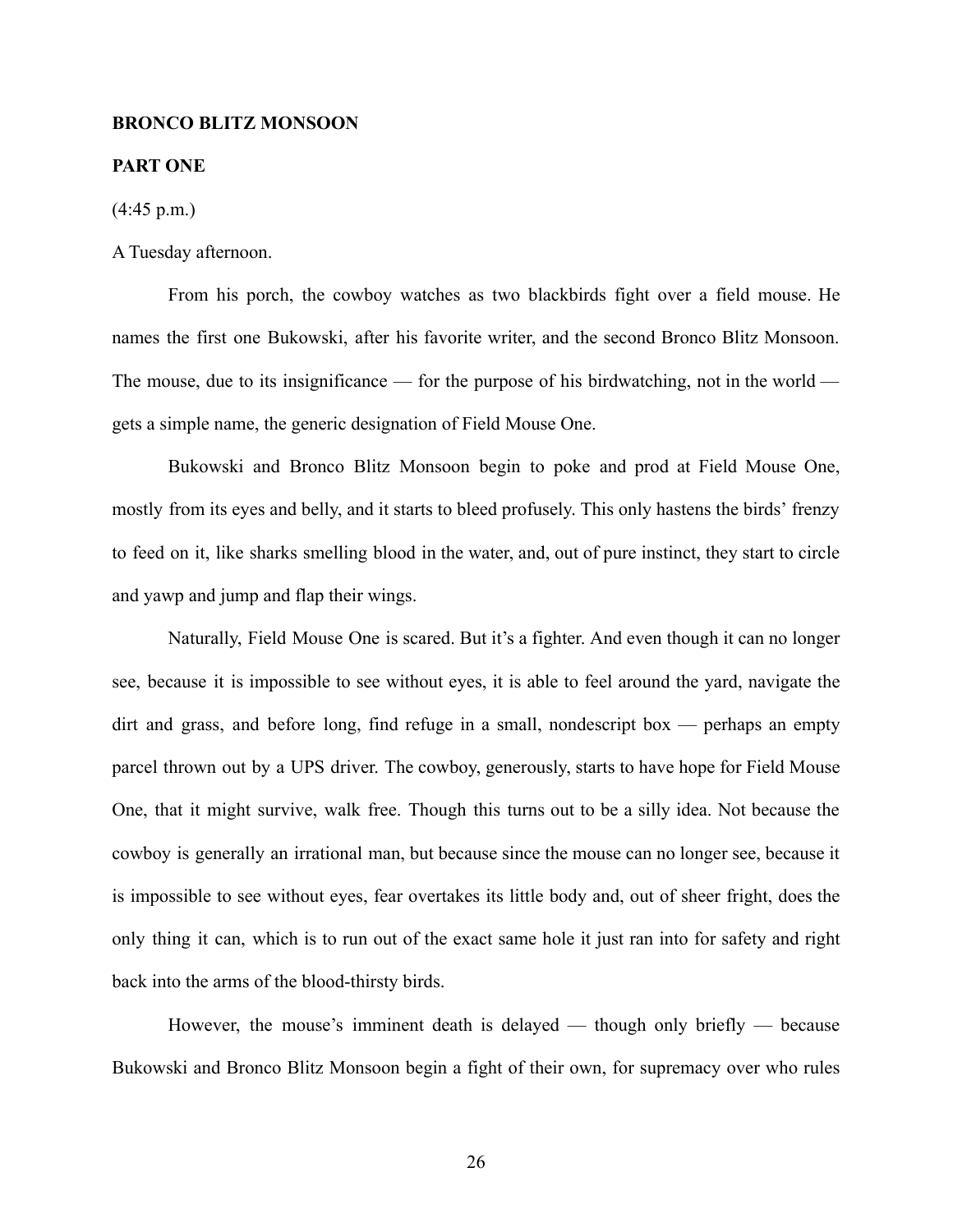the yard — and, ultimately, the rights to the mouse. They work through a preliminary bout of squawking and pecking, which turns into a round of high-pitched squeals and hollowed knocks — a testing of the waters, if you will — and finally devolves into an all-out brawl. The cowboy sits up in his chair, his ears perk up like a Doberman, and he even scoots up to the edge of his seat. Though this also turns out to be a silly gesture. Again, not out of some irrationality, but because, just as he does, the battle ends and the birds separate. And Bukowski, the apparent loser, flies away.

Which means Bronco Blitz Monsoon is king.

The bird quickly regains a sense of its surroundings and immediately locates Field Mouse One, who has run out of energy and is now only able to make slow circles in the middle of the yard, leaving small tracks of blood behind it. Bronco Blitz Monsoon flies to it, hovers briefly a way to toy with Field Mouse One — and fiercely grips its neck with its claws, making blood squirt from the mouse's empty eye sockets. Then, with its beak, Bronco Blitz Monsoon swiftly separates the head from the body, secures both sections of the mouse with its claws, then it too is gone. The yard goes tombstone still.

The cowboy slaps his palms on the arms of his chair in excitement, falls back, folds his arms, then closes his eyes.

And that was that. A Tuesday afternoon.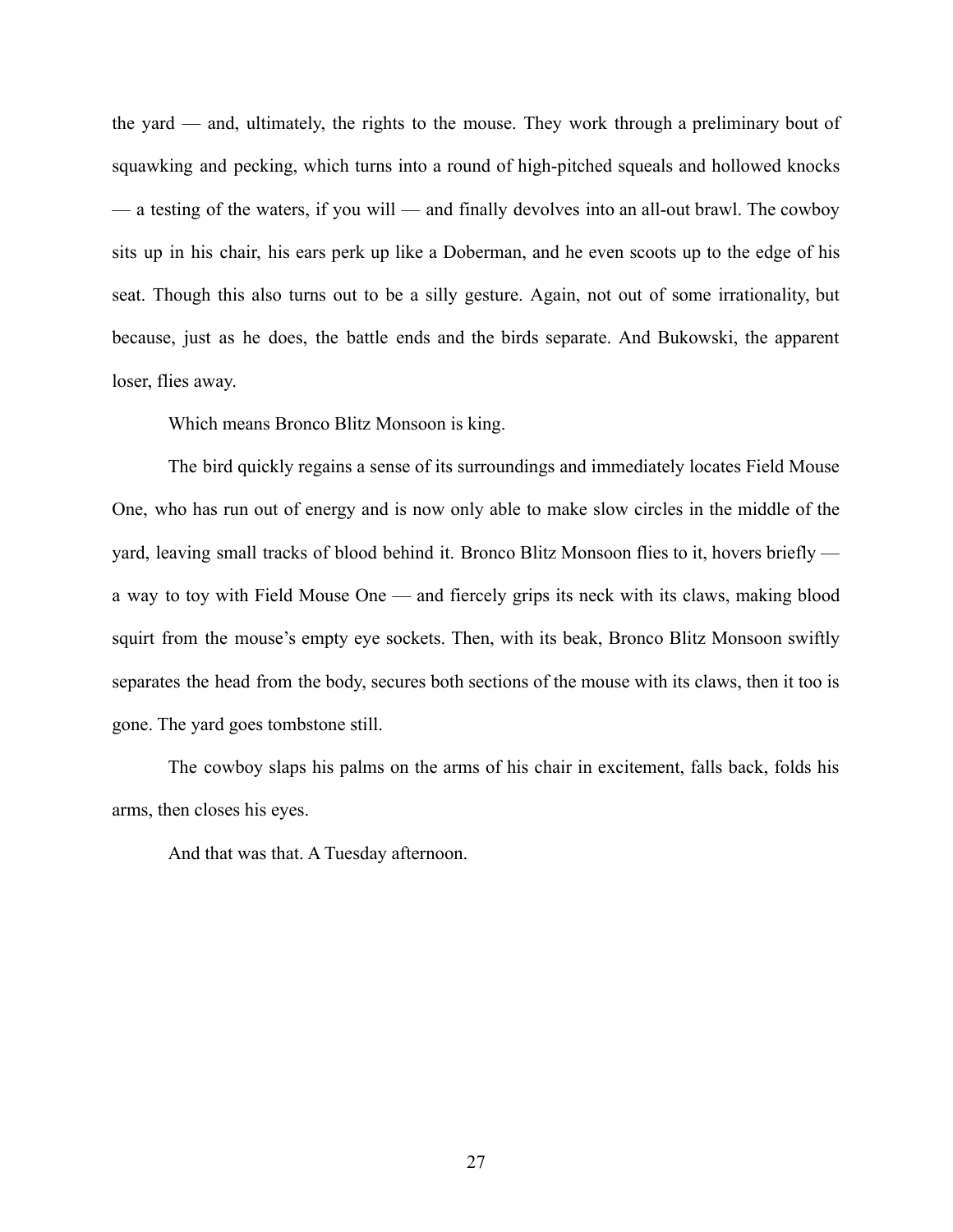#### **BRONCO BLITZ MONSOON**

# **PART TWO - THE COWBOY'S POV**

# $(8:15 a.m.)$

The rowels of my spurs dig into the checkered linoleum floor as I make my way to the back of the pancake house, my steps staying in rhythm with the fading *TING* of the bell above the door that screamed when I walked in. I don't think I've ever heard a bell so loud. Must mean there are a lot of older people in here, which today, is probably a good thing. Everyone in the dining room falls silent. I can feel them, their eyes. It appears my rowdy entrance made a bit of a stir. Maybe I shouldn't have dressed like Johnny Cash today. Not that it would matter. Any way you shake it, I'm the odd man out. I take a booth seat and grab the menu. Though I don't know why. I already know what I want. And what I'm here for.

I slap my menu against the table and jerk my head up. Ten nosey noses dart to laps. The bell above the door, on its last leg, squeaks out a few more *TINGS* then falls silent. It's replaced by rounds of whispers. I look around, try to locate a waitress. Somehow, I actually feel like eating. I peel back the corner of my menu, let it fall back to the table, then play with the sugar packets.

When everyone finally gets back to their business, talking and eating, I pull the menu back up to my face, fake like I'm looking at it, then gaze out the window past the road. Smoke starts to trickle out of the flue of gas stacks from the industrial plant across the street. Time to start today's pollution, I suppose. When I look back to the menu, a pair of too-far-gone Keds shuffle up to the table.

"Hey! I have a chicken coop," the waitress starts. Her voice is younger than I expected. I peek over the menu. Her teeth are crooked, her nose sharp and large. The light purple circles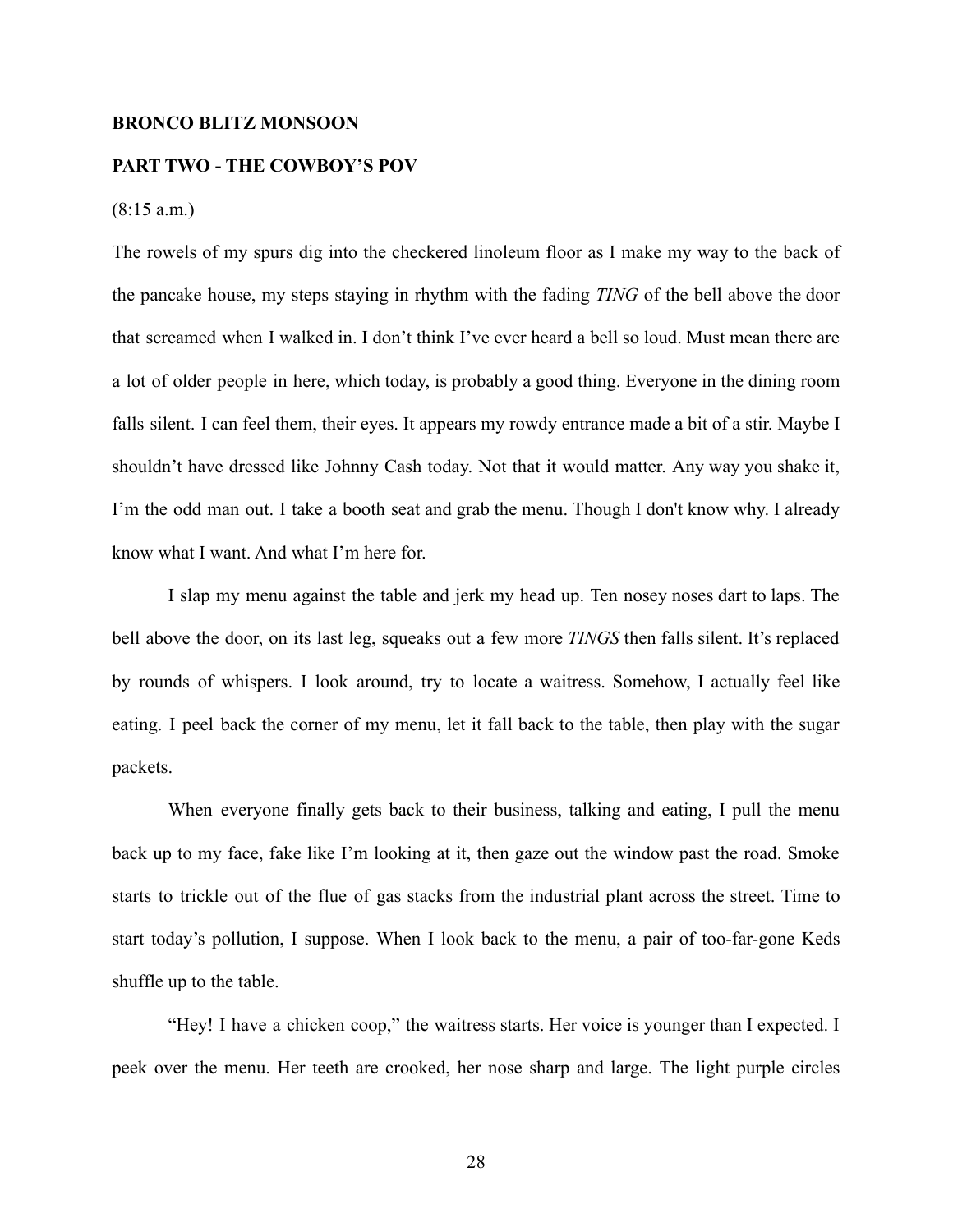under her eyes are the color of the sky when the dust rolls in at dawn. She's mid-30s. Single. No ring. Alone. She kind of reminds me of a vulture.

I lay the menu back on the table. "Excuse me?" I ask.

"Well, you're a cowboy. I have a chicken coop," she explains. "I was just putting the two together."

"Oh," I reply.

"I have a baby girl, too, ya know," she continues. "She's still in that drooling stage. Her spittle looks like a slow-motion yo-yo. The food is good here."

"What?" I ask. My voice is sharper than I intended. "What the hell are you talking about? Can I just have some blueberry pancakes, please?"

But before the waitress has a chance to reply, the bell above the door screams again and distracts us both. I turn toward the door. And that's when I see her: sweat-drenched blonde, white tank top peppered with dirt, ripped blue jeans, lips the color of blood. She hits me with a smile — a sea of red, a sea of beauty — and my heart lunges in my chest. She walks in and takes a seat on the opposite side of the diner.

The whispers reemerge, the way they did when I walked in, but this time they cool down much quicker. For good measure, I slide my hand inside my right boot to check my inventory. My persuader is nestled safely in her holster, where it should be. I run my fingers down the etched lettering on the handle, feel the word Makarov. A nervous tic. *Why the fuck does this one have to be so goddamn gorgeous?*

A hand then cups my shoulder and my whole fucking body jumps. It's the waitress. She rubs my shoulder like she's trying to smooth out a wrinkle on my shirt, and says, "Whoa, easy there, cowboy. A little jumpy, are ya?" then uses my shoulder to balance herself to lean over and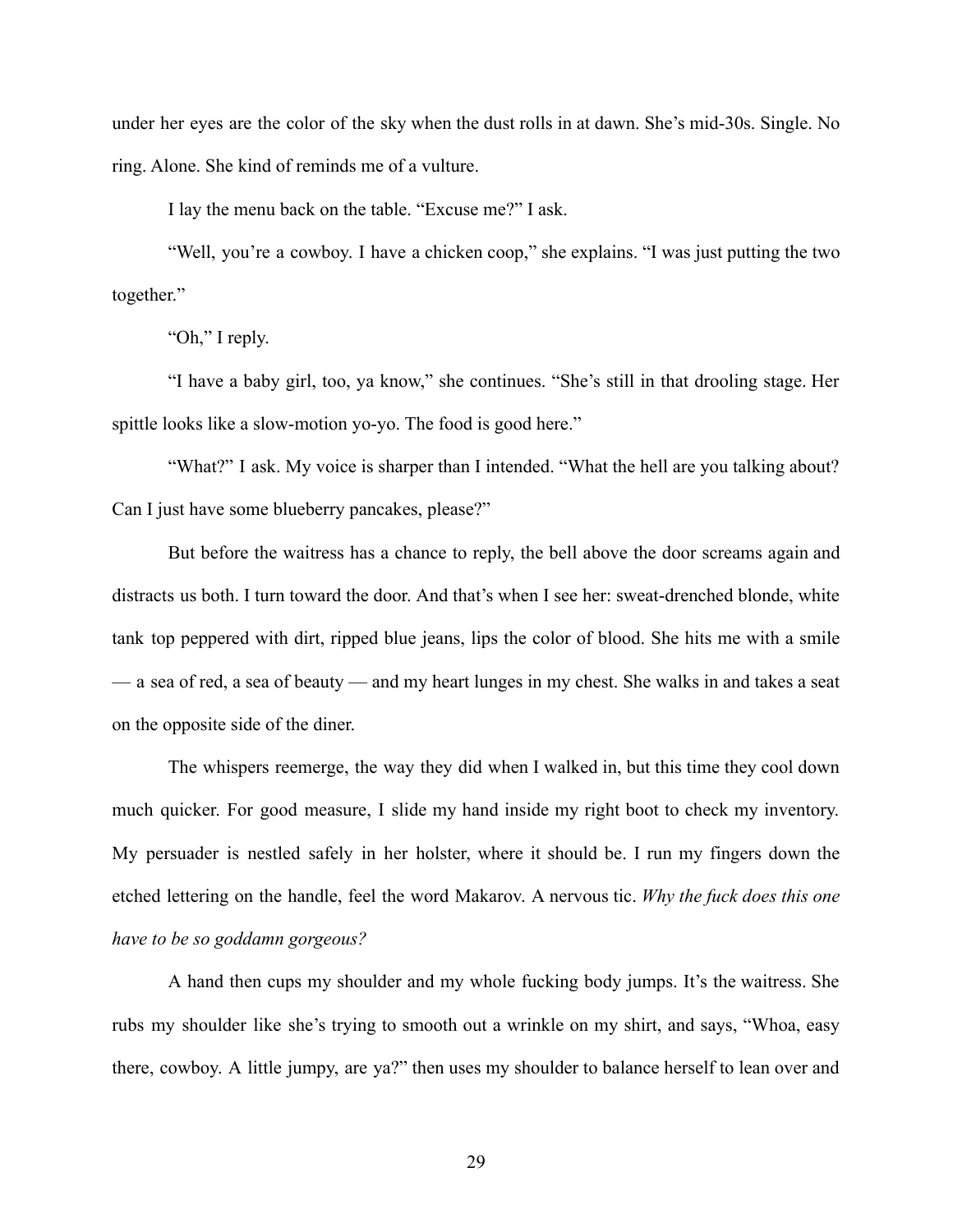drop a glass of water on the table, her face right in front of mine. Pulling closer, she whispers into my ear, "I can climb to the very top and ride."

My whole face involuntarily scrunches up, like I just sucked on a sack of lemons, and my body shoots to the back of the booth. "What? No, just the pancakes," I reply. "Thank you."

Embarrassed, the waitress snatches the menu, storms off, bolts over to the main cook, shyly gives him my order, then plops down on a small stool in front of the cash register. Placing her face in her hands, she begins to cry. I ignore it and look back out the window. The smoke from the industrial plant is getting thicker, turning the open blue sky to gray.

*Focus!* I tell myself, perking up, craning my neck, darting my eyes through the waterfall forming between the waitress and the counter. I peek again at the woman. She's still sweating, like an ice water pitcher. She must have walked here. *What a beautiful mind she must have. And* that smile, those lips. My god. Fuck, I really need to get over there and get this over with before *this shit gets out of hand.*

But I wait  $-$  a far cry from normal. And my contemplation comes in the form of 10-second intervals. First, I unfold the napkin containing my cutlery, place the knife on my left, fork on my right, then wipe everything down: the plate, the silverware, the rim of my glass. I try to look normal. Beads of sweat creep down my temple. I remove my Stetson, use the napkin to sop it up. I take a deep breath. My stomach tightens. *Ok, no time like the present*. I prop my hand on the table, prepare to get up, prepare to make my move. With everyone seemingly enjoying their breakfast, it's a perfect time. But just as I start to get out of the booth, I'm interrupted.

#### *TING!*

The bell above the door screams out yet again. It stops me in my tracks, impedes my progress, my momentum. I look over. Under the bell, a filthy-looking older man is standing at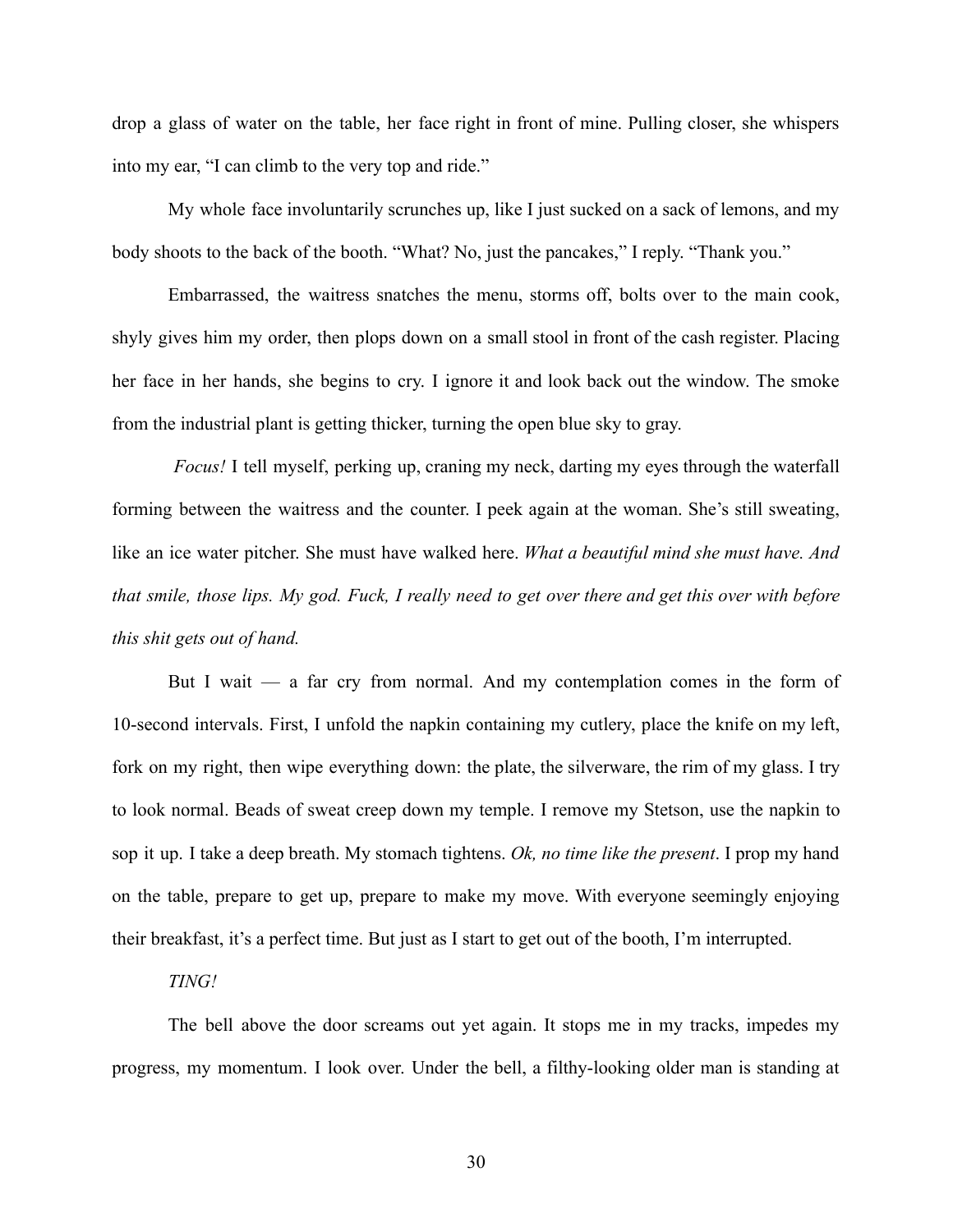the threshold, dressed in a dirty T-shirt with holes in it like Swiss cheese, cut-off denim shorts, and black and white Chuck Taylor's that have been through hell and back. He stops and stands at the door for a few seconds then steps inside. For some reason, he has an old, bald car tire propped up with his right hand, and a few books pinned at his hip with his left. The book in the middle is thick, like a dictionary.

I sit back down, trying to look as calm as possible, only to find myself wondering what these locals must be thinking: First, a cowboy walks in dressed in black, then a gorgeous blonde strolls in who's more suited for a runway than a pancake house in the Midwest, and now this homeless man? They can't be accustomed to this.

But then…

"Hey! Walter!" Everyone erupts, in unison, welcoming in the homeless man.

Incredulous, I look over. *What the hell?* And before he even replies to the crowd, Walter immediately spots me. He cocks his head with a slight tilt, lifts it back up, then smirks at me. He then nods to the peanut gallery, which draws some smiles in return, and starts directly toward me. My eyes shoot to the top of the table. *I don't need this shit. Just keep moving, old man.* But the sound of rubber rolling over linoleum gets closer and closer, louder and louder. I throw my hat back on, try to hide my eyes under it. But as soon as I do, Walter's tire hits my right boot, jarring my leg. Walter quickly retrieves it and places it back at his side.

"Well, hiya there, partner," Walter starts. His accent is thicker than mud. "Sorry 'bout that. So, what do ya know?"

"It's fine. What's with the tire, old man?" I ask.

Walter looks down, examines the bald piece of rubber, then looks back up. He stares directly into my eyes. "Well, that depends, Cowboy. How's your head today?" I start to respond,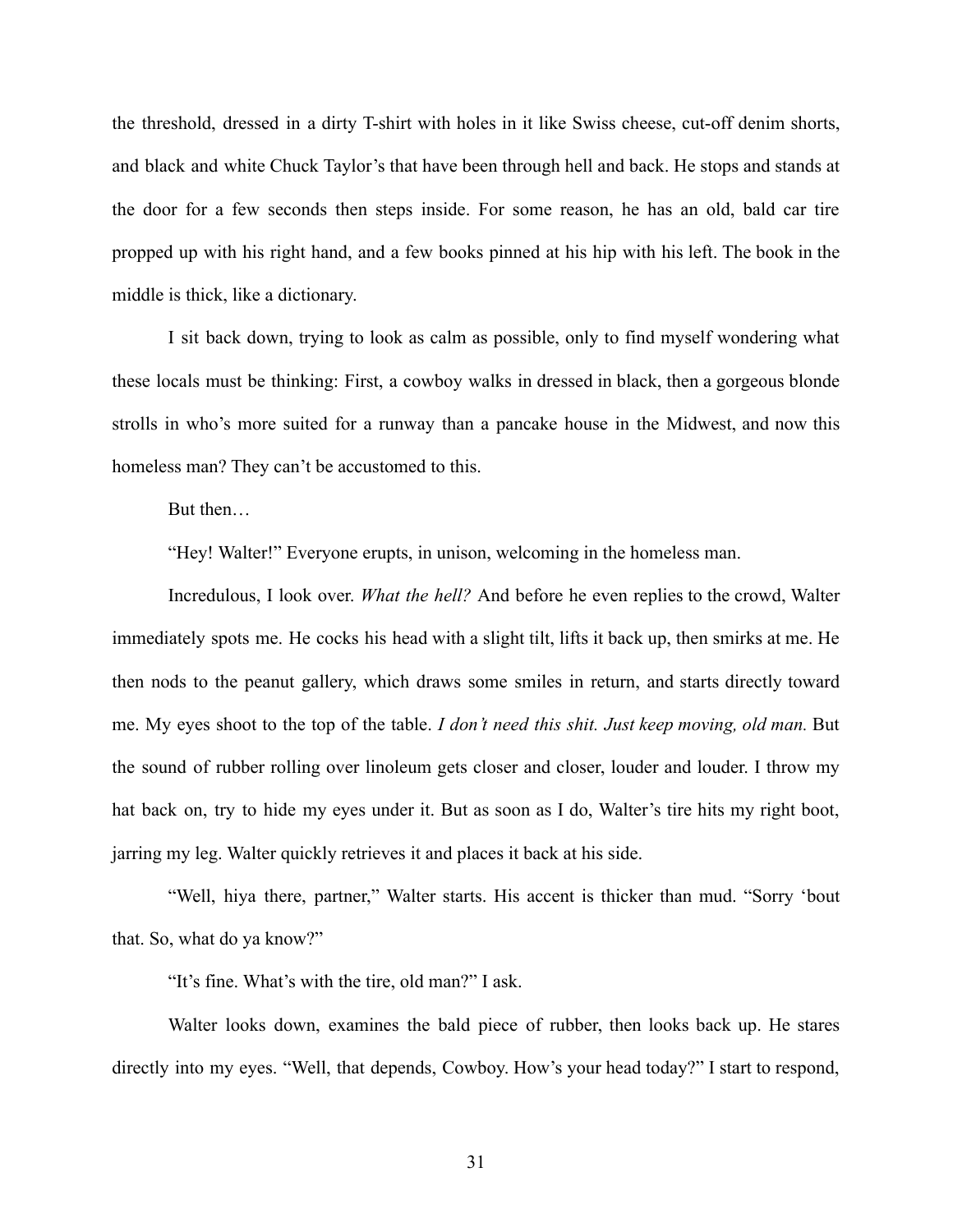but before a single syllable even leaves my lips, he rolls his tire and himself three booths behind me, where he sits with his back to everyone. I start to say something but think better of it — best to let the crazies be crazy.

I look back over to the woman. She's still as majestic as ever. And still sweating. Walter then pivots in his seat, props his elbow on the back of his booth, and again, looks me dead in the eyes. He looks tired, his eyes almost black. He jerks his head in the direction of the woman, and says, "Well, what are ya waiting for, Cowboy, go talk to her."

I stare at him, blankly, reply with an inquisitive, "OK?" then, without thinking, prop my hand back on the table, and again, prepare to make my move. *Fuck it. He's right.* "Wait, how did you know what I was thin—" I start, but once again get interrupted. It's the waitress. Again. Didn't even see her walk over.

"These are my first blueberry pancakes of the day, Cowboy," her voice cheery again, "Lucky you!" She places her hand back on my shoulder and guides me back into the booth.

*Fuck! I was supposed to have this done before the food came out.* "Thank you." I try to sound polite.

"Have you ever seen a human heart?" the waitress asks.

"Oh. Um, yes?" I reply.

"Well, it has a purpose to me, ya know? It's a lifestyle, it's beautiful, all the time, both inside and out. But ya know, when it's outside the body, it's like a fist wrapped in blood. It's compromised. It's weak. Which is why you should always examine it from the inside. To keep it strong. Like a marble. Durable enough that it can get squeezed without breaking."

I look up at her. "So that's what all the fuss is about? Someone squeezed you too hard?"

"Whatever. Would you like some syrup?" She replies.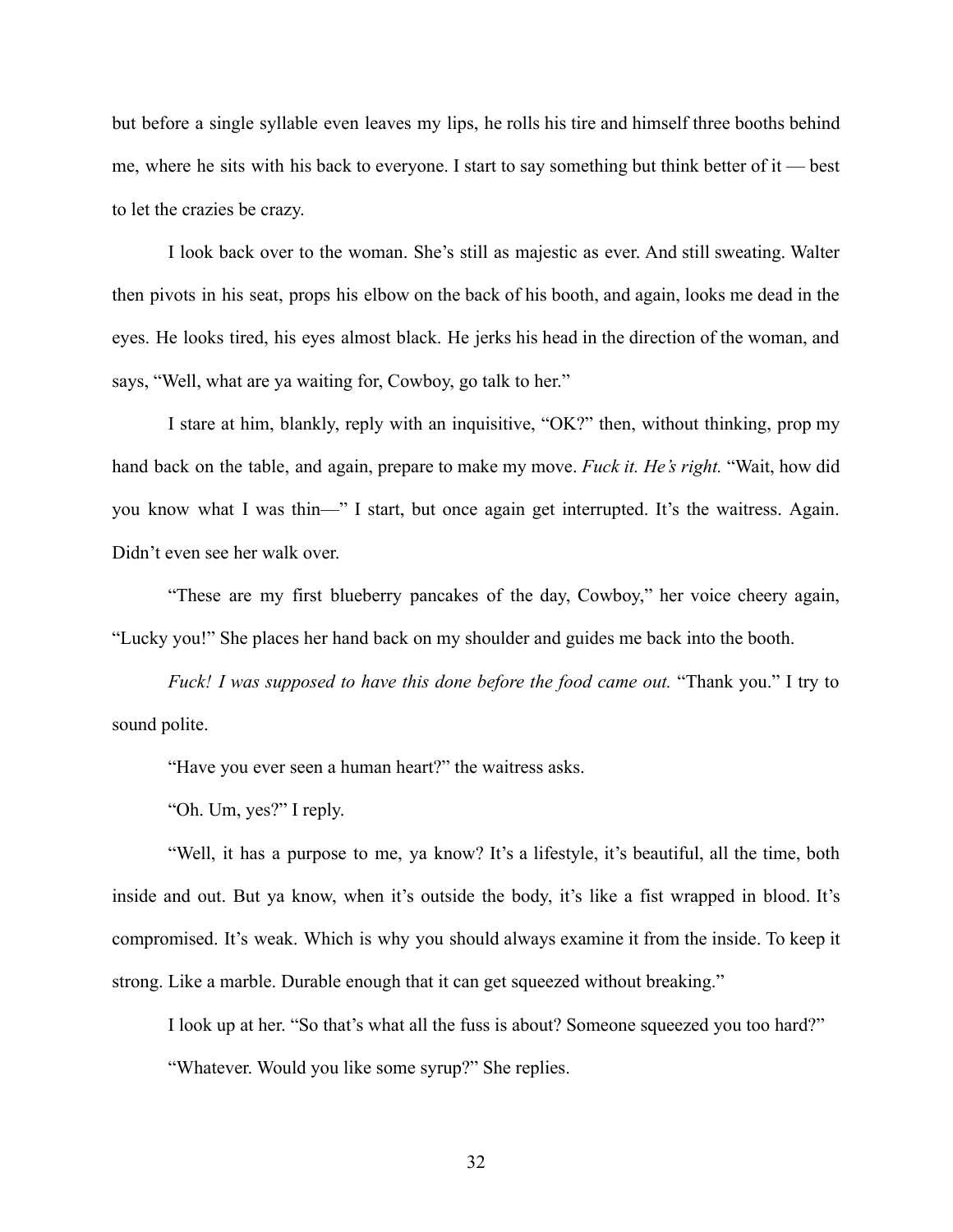"No. Thank you," I answer.

The waitress then looks down at her well-worn Keds, then slowly walks back to her crying spot. She stands there for a second then bursts through the double doors into the kitchen, where faint weeping continues on the other side. *What in the living fuck, why is she always cry– Fuck! Liquid. Sweat. The woman!* I shake my head. *Focus! It's time to move! Now! No more excuses.* I make a note to kill the waitress, too. I look around for the woman, the one with the beautiful mind, the one whose blood-red lips are like the opening to her beautiful soul. But she's gone. I reach for my Marakov. But *she's* gone. Panic stampedes through my legs. I launch out of the booth, sprint to the front door, look outside. Nothing. I open the door. The bell cries out, tickles my eardrums. *Jesus Christ, that fucking bell.* I walk outside, the dirt under my boots soft and fragile. Still nothing. When I don't hear the door close, I turn back to the pancake house. And when I do, Walter is standing in front of me. This time, he doesn't have his tire. Just a book. The big one. The dictionary. The continuing *TINGS* of the bell fade as the door behind him finally comes to a close.

"What are you doing, Walter?" I ask.

He takes a step forward. The dirt under his filthy Chuck Taylors kicks up and swirls around his ankles. All he says is, "Quiet," his voice gentle and soft. He then brings the dictionary up from his side and, with both hands, holds it out in front of him. He opens it, slowly. The inside of the book is hollow, and empty, except for my persuader. He pulls it out and points it directly at me.

A hesitant smile builds on my face. I feel it reach my ears. I lower my head and start to laugh. I can't help it. I then look back to Walter. Somehow, his eyes look even more tired, older. "How?" I ask.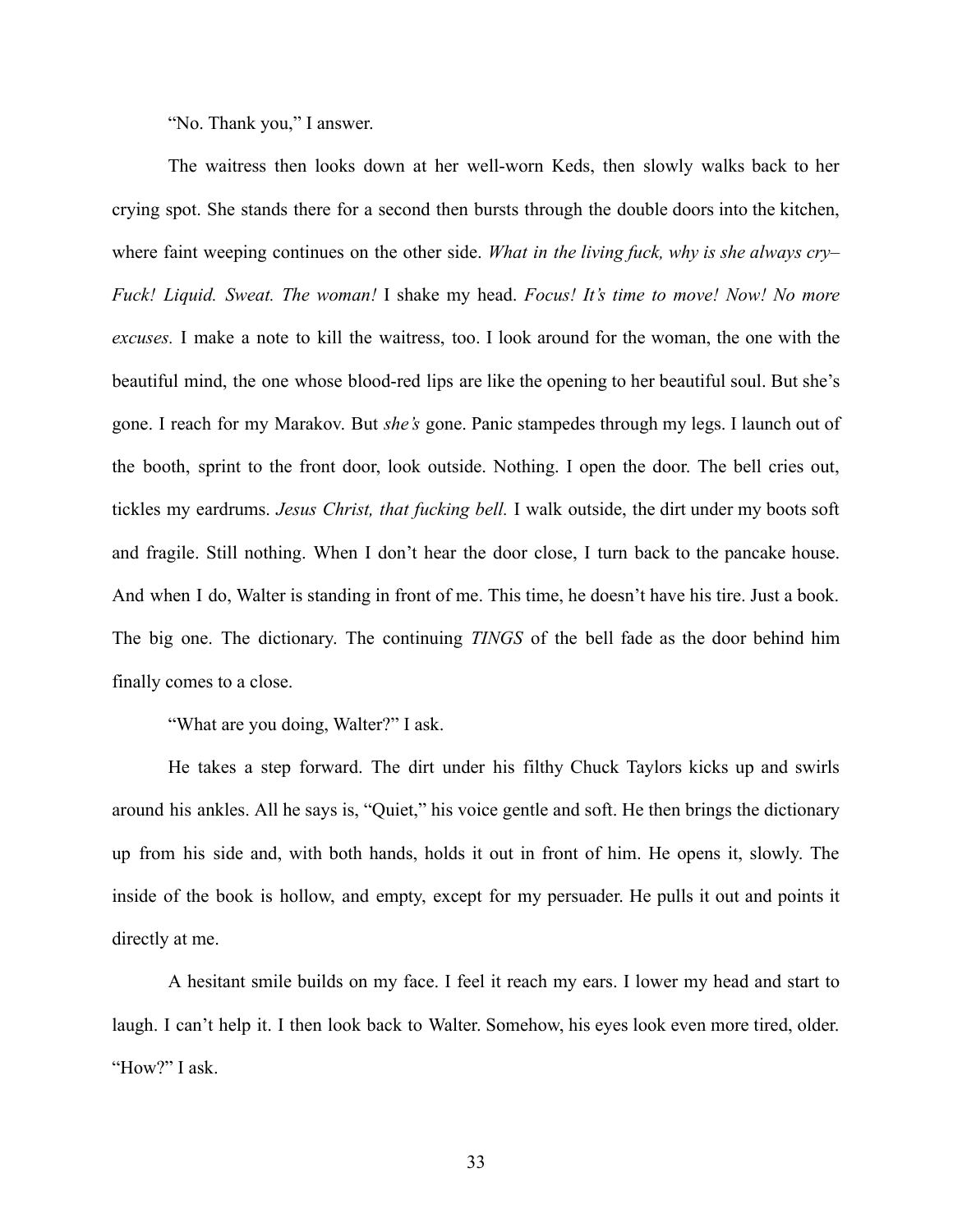"Just turn around," he says, his voice now direct and firm.

I comply. And that's when I see her: sweat-drenched blonde, white tank top peppered with dirt, ripped blue jeans, lips the color of blood; my target — my beautiful target. I focus on her face for a few seconds then look beyond her, across the street, to the smoke from the flue gas stacks. It has now completely engulfed the entire pale blue sky, turning it into a sad gray mess. I look back to the woman. She hits me with a sly smile, a shoulder shrug, then a conquering head tilt. *Fucking awesome*. I smirk back then close my eyes. My heart weakens, falls to my stomach. Behind me, I hear one final *TING*!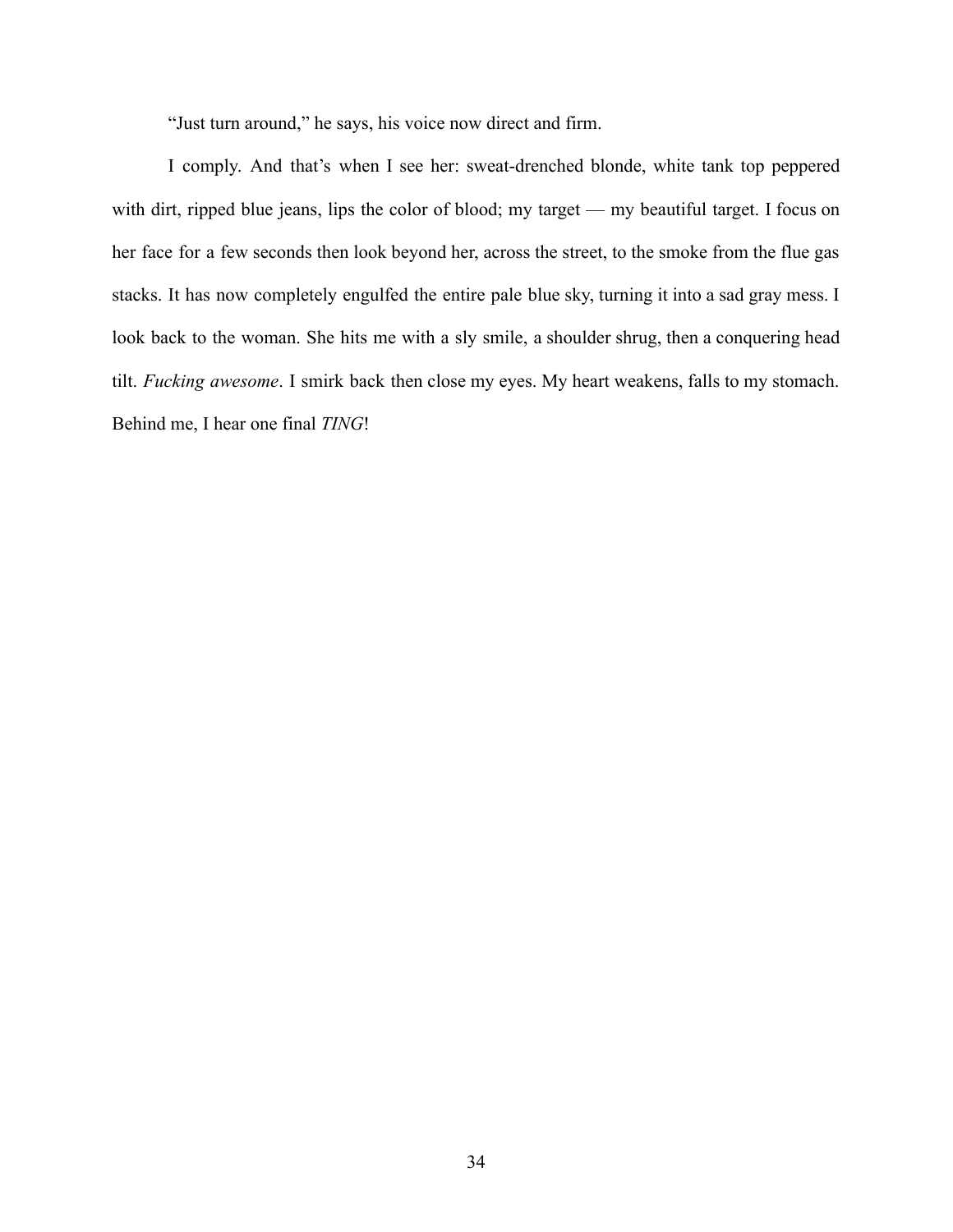# **A SEGREGATED SKY**

You tell me you don't like storm clouds, especially the ones that hang over the horizon like they're about to collapse on whatever city or town they're hovering over, like grabbing hands, the ones that turn day into night. You tell me this because patches of them are forming in front of us, crawling into the frame of our windshield as we drive east into the city. Behind us, in our small town, everything is still clear. I check the review mirror, adjust it, and catch the sun dipping into the earth. You harshly slap your visor up and curve your head under it, propping yourself up on the dash in front of you. You stare up. Before a drop of rain even spills, you tell me you hate them – a strong word for anything, let alone clouds – and that you don't know why, but you just do. Probably because they're filled with thunder and lightning and violent currents of energy, you say, though there's no evidence to support these particular clouds hold such power. It's funny, I say, when we were kids, you loved clouds, could even name 'em. Hell, you were so obsessed with the weather you'd tell anyone who'd listen you wanted to be a weatherman. What the hell happened? You shoot more daggers through the windshield, eyeballing the formation as it gets lower, darker. I ask if you're okay. Just assessing the threat level, you say. It's starting to look pretty bad, actually, maybe we should turn back where it's still clear.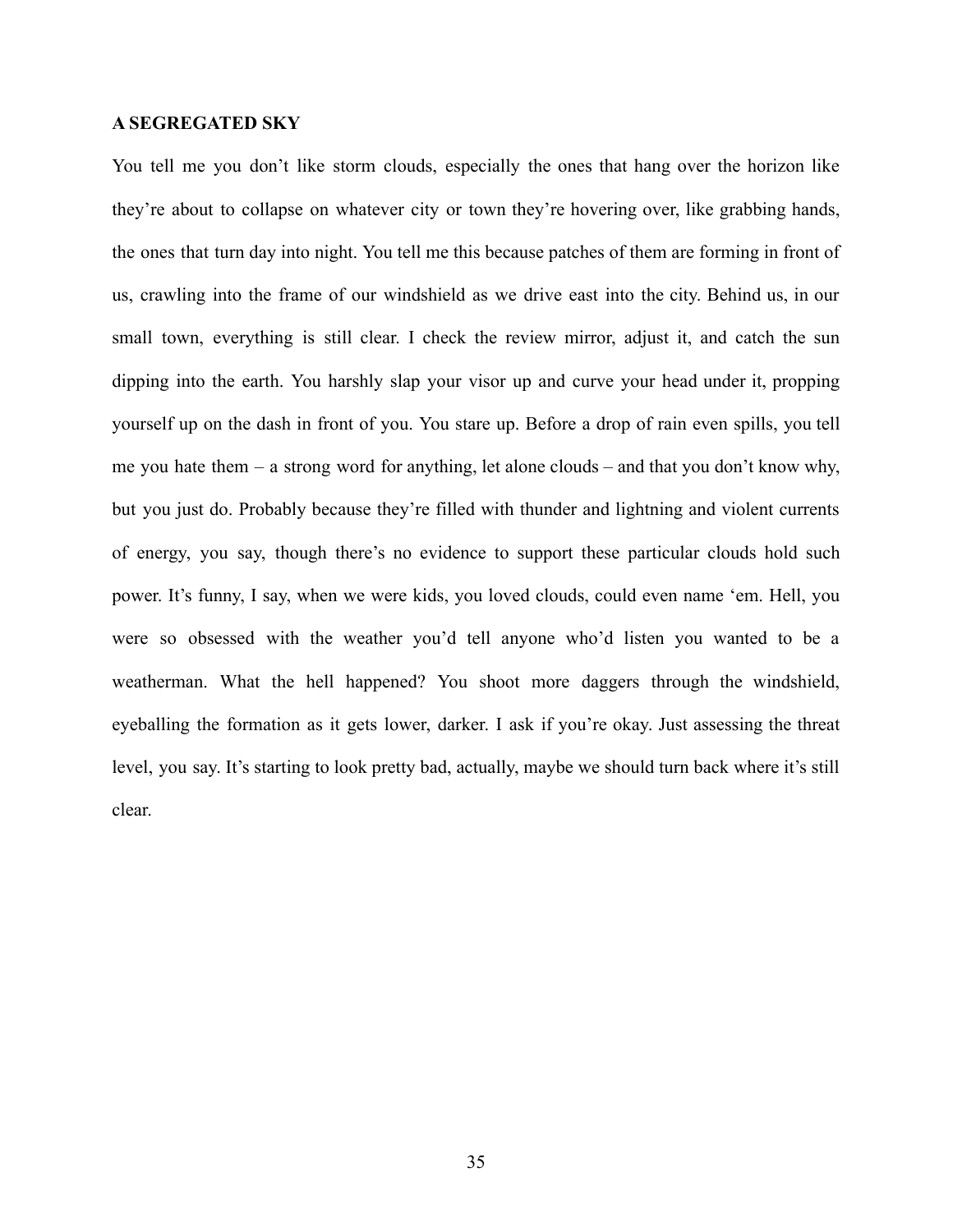## **IN THE BELLY OF A TRAIN STATION**

Melodious whirs of orchestrated machinery roar through the burrows of Union Station and muffle the harsh voices targeted at a young Palestinian woman trapped in its belly. The small group of men, all middle-aged, all dressed in black tactical gear, stand in a half-circle around the woman and force her to the platform's threshold — where train meets person — and push, and push, and push. But the woman, despite feeling the wind of the train against her back, remains steadfast. Controlled. As if she is used to this treatment. Even as the wind loosens her hijab and splashes it around her face like a wind-whipped flag, she doesn't budge. Doesn't let the men win. She just stands there while they yell nonsense like *Go back to your country* and *This is a Christian nation* and grab at her clothes and attack everything that makes her... *her*. She takes a tiny step back, the last few inches she has left, and it prompts a unified gasp from the lookers-on — around people twenty or so — all of whom either look away or stare at their phones when the woman starts scanning the room. Despite knowing better, and despite knowing this woman is clearly no danger to anyone, I follow suit, remain uniformly statuesque. But why? I could easily cause a scene, get the police involved, do *anything*. But I don't. Because I am a coward. Because I am afraid. Afraid that if I yell *This is bullshit!* or *This is social injustice!* or even a simple *STOP!*, the assailants will turn on me too, try to bait me into joining their little circle of discrimination. So, I do nothing. I wait it out. I wait for the train to pass. Just like everyone else.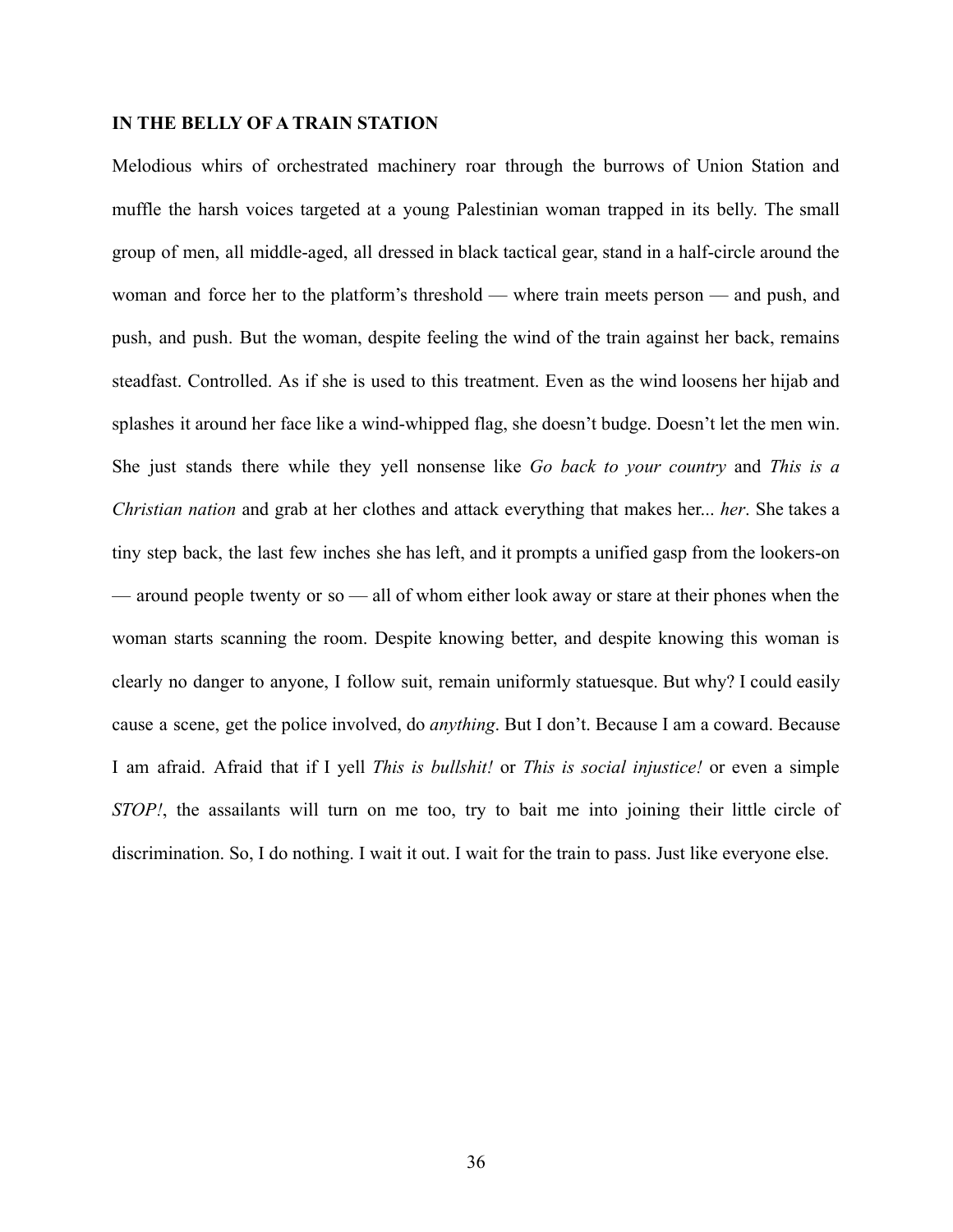## **A SCIENTIST FINDS PEACE IN A GREENHOUSE**

Shards of broken glass, odd-shaped and unpredictable, fall slowly from the freshly shattered ceiling, each piece painted with the promise of abuse, and slide past the scientist's arms, stomach, down to his feet. Oddly, he begins to spin, welcoming the storm. And as he does, he realizes something: while human bodies are meant to sustain injury and distress, even in the most rigorous and physical of times, even in the most emotional of situations, and even in the most funereal of instances, they are *not* meant to be used as umbrellas in a glass storm. But this does not deter him. Not even when the bigger pieces slice fresh slips of flesh from his bone and transform his arms into blood-spewing sprinklers; in fact, it only makes him spin faster; a smile even breaks out across his face, one so wide and freeing that the wrinkles under his eyes crash into each other and fold over themselves. Small spots of crimson begin to build around his body as he continues to spin, freckling the floor, forming a Pollockian mosaic of layered circles around him until, eventually, *tings* from the final pieces of broken glass die out with a gentle ease on the gravel floor and everything stops. The smell of burnt copper follows, followed by a blast of clean air, by a hard breath, by a starlit sky — the goal; *his* goal. The scientist melts to his knees, looks around. The greenhouse is different now. The greens are still green — perhaps greener than ever — the boxes of doctored soil remain symmetrical and unmoved, and the foggy walls have retained their status as guardians of this inside world, but the ceiling is tattered, polka-dotted by the scientist's stones. The opening has laid the earth bare again, made it accessible. The scientist's eyes grow wide as the moon as he looks up and watches the open sky with a faithful awe. He doesn't turn away — *can't* turn away — and only allows himself to blink when the stars do.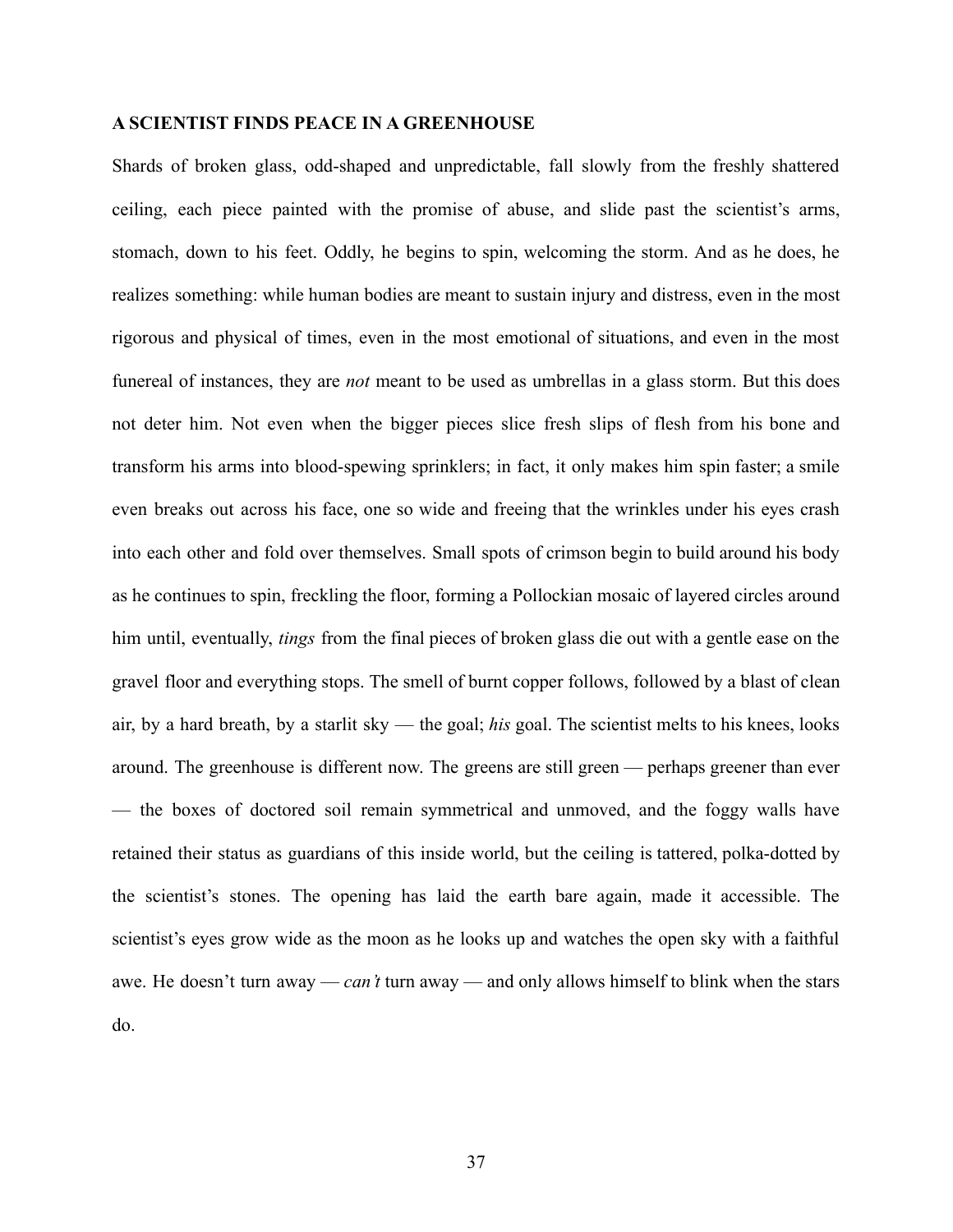## **FATAL//BEEPS**

Moonlight streams in the window and his face goes white like the face of the moon. Across his stomach, skinny rectangular beams of light bleed through the blinds and run ribs over his blanket, sectioning off his body. I get up and put my head on his chest. It welcomes me, sucks me in, teases me to jump. I make legs out of my fingers and walk them up, skipping over each rib on my way to his chest, then use my fingernails to find a small crack just below his throat — one long enough to fill with a few coins — and pick at it, piece by piece, until it's wide enough for me to slide in. I start slow. A hand, an arm. Then jump in headfirst, like diving into a swimming pool, wiggling my way down until every part of me is inside. I'm welcomed by the shallow beat of his heart. It echoes from cavity to cavity — his chest, his tired brain, down to his lungs, his abdomen, even his pelvis, back up to his chest — and each new thump knocks a memory into my head: the first time I breathed the air in front of his door, the hidden kisses at the zoo, the first time we undressed each other and traced each other's freckles with our fingers. The memories hang in my mind like a mobile, spinning and swinging, right in front of me but just out of reach. I extend my arms to sift through the network of images, hoping to pull one down — just one to lock it away forever, but just as I'm about to grab one, the entire room gets washed black, cleaned of light. The air thickens and traps the moonlight on the other side of the wall. When everything finally comes back, all that's left is a penetrating beep on a machine and a collection of clipped strings hanging from the ceiling.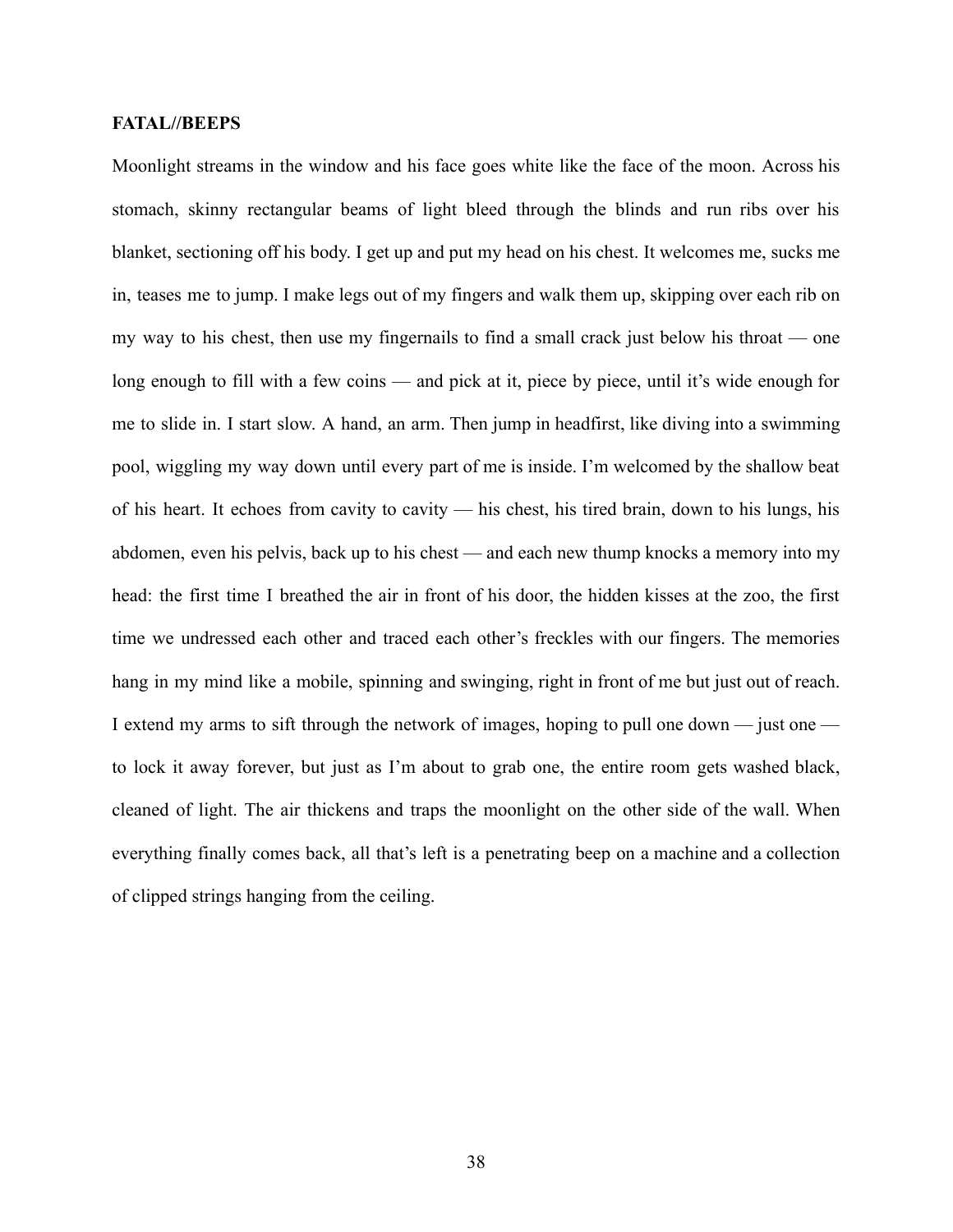# **PINK**

## **NOAH – PART THREE**

Her pink scrubs. Her pink skin. Her pink lipstick. The way they all blend together to form an actual person. It's all Noah can think about. At least until she utters the words, "What you have here is an elephant problem," her face lighting up as if she's come up with some genius analogy, the pink blush on her proud cheeks matching her pink fingernails. "You know, like, an elephant in the room?" Noah's brother side-eyes him, cocks his head to the side. Noah doesn't respond, *can't* respond, can't even bring himself to acknowledge the words coming out of this woman's mouth — not immediately, anyway. In his brother's retelling of the conversation, he says that the woman kept going, that she went on to say it's going to feel like the elephant's presence will only get stronger, that their mother's lack of auditory response – a fancy way to say someone's going deaf – will eventually cause them to raise their voices and might even feel like they're herding cattle, and that their mother's eventual lack of hygiene may lead to a certain kind of olfactory response, which might cause a sort of "ghost presence" when the elephant isn't around. Noah's brother tries to snap him out of it, waving his hands in front of him and clicking his fingers. But nothing works. Finally, a rush of blood brings him back. Still fixated on the woman's first few words, Noah sits up and slaps his hand on the table in front of him. He stands up, points to the woman, and yells, "You know what, I seriously doubt my mother would like being referred to as an elephant, you pink asshole!"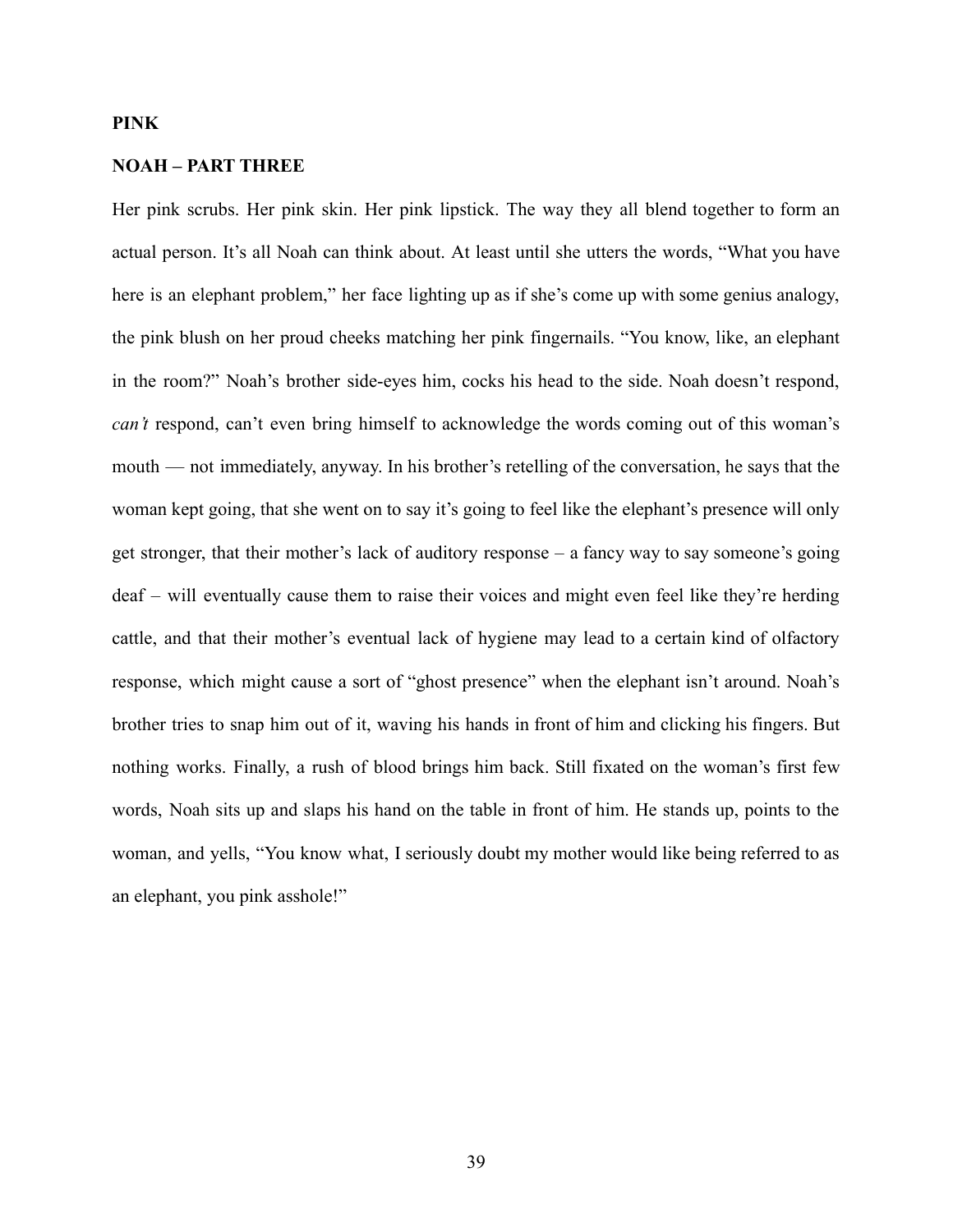#### **WAIF IN THE WOODS**

#### **THE WAIF – PART ONE**

The cold is a murderer. It devours the feeble and rides the strong — the bears, the deer, the red foxes, the snakes, even the wolves with their bulky coats and keen ears — late into the season, sometimes dragging them across the borders of mortality. For years now, the waif has walked these well-worn paths, searching for these decaying carcasses beaten down by the wintry wilderness, yet still finds herself shaking shivers from her spine and blanketed in a costume of horripilation at the sight of a fawn and its mother overtaken by fate — it's the part of life that is harsh and crushing and catches her off guard, that throws her perfect vision of the wild into a distorted blur. It changes her every time. But she knows these woods. She knows they will prevail. She knows that each winter the trees will change from green to yellow to brown matrixes, intricate labyrinthine systems spanning from one end to the other — an unforeseen attractiveness so sweet and generous that, below it, to an untrained eye, would seem bleak, seem purposeless, unrefined, as though it were a plot of enshrouded soil rife with inimitable potential and promise — and each time she looks up through the foliage and sees their might, sees what the inexperienced eye cannot, she's overtaken, refreshingly shaken; she's renewed every year she walks these well-worn paths; every year she is hopeful again, engaged, in charge, colored in with an unobtainable happiness so rich and pure she can only beg for the next new minute of cold, breathy air. It's what she lives for. It's why she left. It's why she never went back home.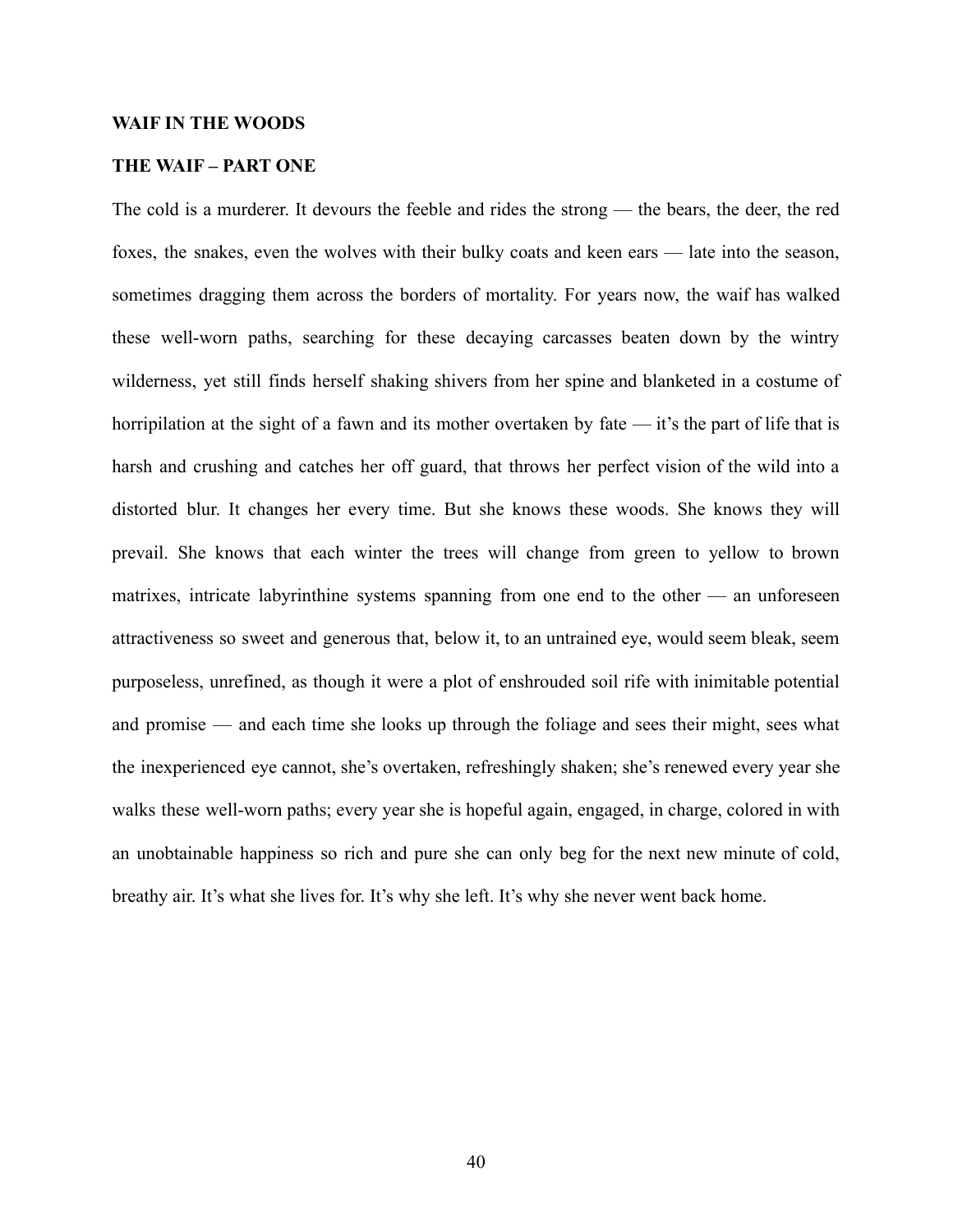#### **BON CHAT, BON RAT**

# **THE WAIF – PART TWO**

A paradoxical sleep hits during an otherwise restless night. The Waif's eyes become blanketed under a set of indolent lids, her muscles go slothful and lethargic, and she is transported to a different world. A wonderland. Suddenly, she finds herself walking through a space where all living things are behaving like proper beings, where there is no cheating, no stealing, no depression of spirits; it's a starlit jungle, an empyrean landscape, overrun with forests of oak trees and gangs of roses, overpopulated with a willingness to prosper and a desire to live freely in jubilance and intoxication. The people here are *alive*, the animals steady. Fawns fumble freely around their mother's sturdy legs, bounties of blissful dancing tickle the airy dirt, and a spine-tingling clearness exhales throughout the salt-filled sky so sweet and cool that it shocks toes and sweeps foreheads in gooseflesh. It's where the procreation of happiness is being built. The waif wanders up to a tree and snaps a branch from its truck. The limb slides off like butter, and the cavity left in the bark immediately fills itself in. She removes her shirt, ties it to the top of the branch, and waves it around. Shavings of bark jump around in the crisp air, like glitter, then float into the brightness of the succulent sky. Overwhelmed, the waif raises her arms in victory, and proclaims, loudly, over and over again, *Enfin, je suis à la maison. Enfin, je suis à la maison.* Finally, I am home. Finally, I am home.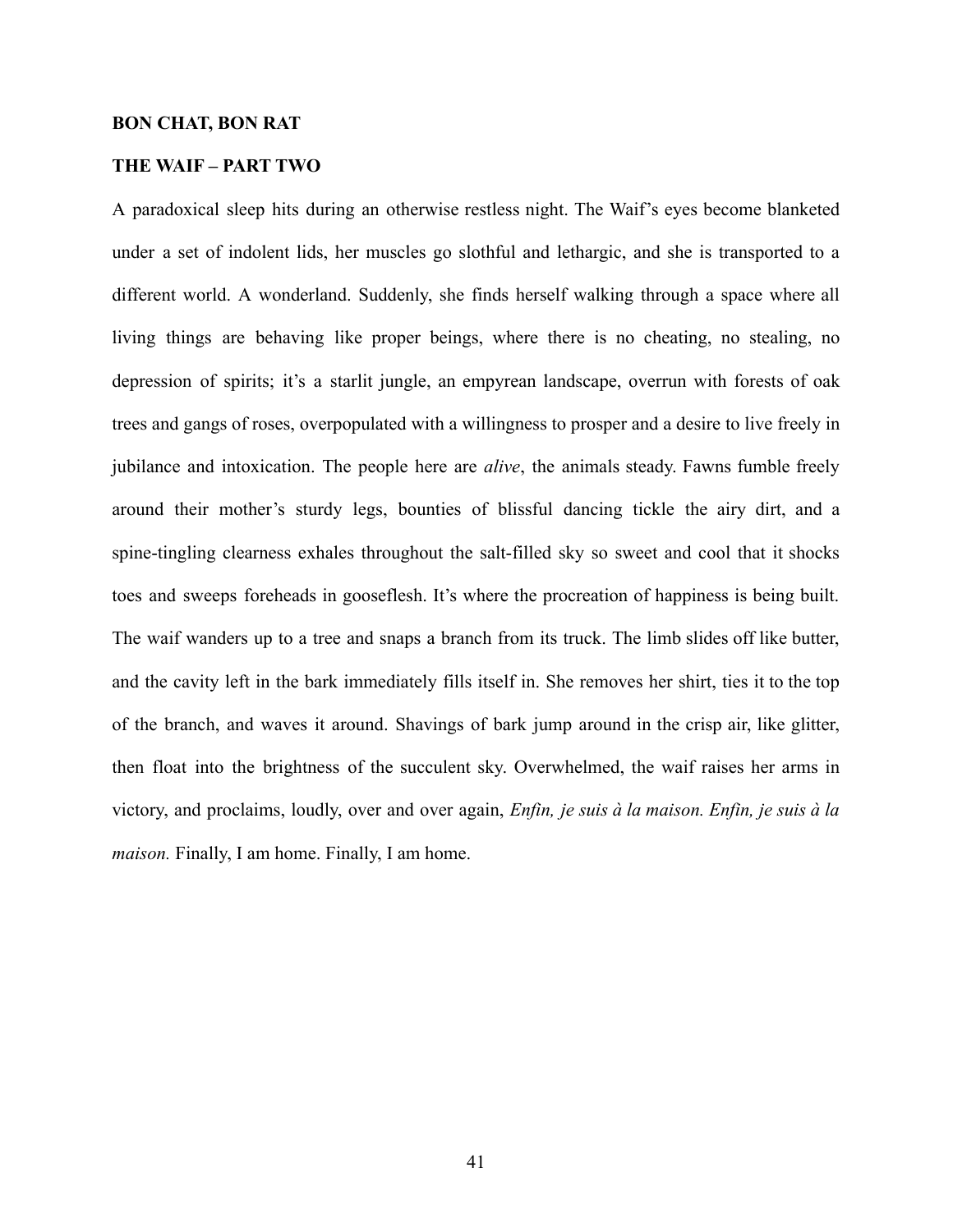#### **ALIVE**

#### **NOAH – PART FOUR**

I prefer to shoot on digital, Noah says, adjusting his camera. You know, as opposed to film. But I suppose I could be persuaded. He waits for a response but doesn't get one. Digital is just cleaner, he continues. Easier to store, the raw images easier to manipulate, the colors more vibrant, more alive.

Alive.

The word hangs on Noah's tongue. He swishes it around, allows it to fill his mouth. The room stays silent, still, his attempt to capture his subject's attention an obvious failure. But it gives him an excuse to keep working, to push forward. He shuffles over to the woman, stands in front of her — his large frame towering over her shrunken body — and adjusts her hands, tilts her chin, makes sure the light is catching her wrinkles just right. As he fiddles, she quickly gets frustrated and shoos him away, waving her hands at him like she's trying to get rid of a fly, only to call him right back to tell him why film is better. Because it's all we had, she says. That's just the way it was.

Noah doesn't respond. He just peels away, slowly, hanging back a few seconds to see if she has anything else to add. When she doesn't, he continues walking. His mind goes into overdrive. In particular, he can't help but think about love, about how on the one hand it can feel so complete, so absolute, so unconditional, so sweet and easy, so clean and pure, but then, at the flip of a switch, can transform into such an uneasy, even burdensome, proposition. He then wanders away completely and starts toward the back of the studio. On the way over, he hears, I– I don't even know who you are. The words are soft but fill every inch of the room. He turns around. The woman's face is blank, her eyes adrift in the distance.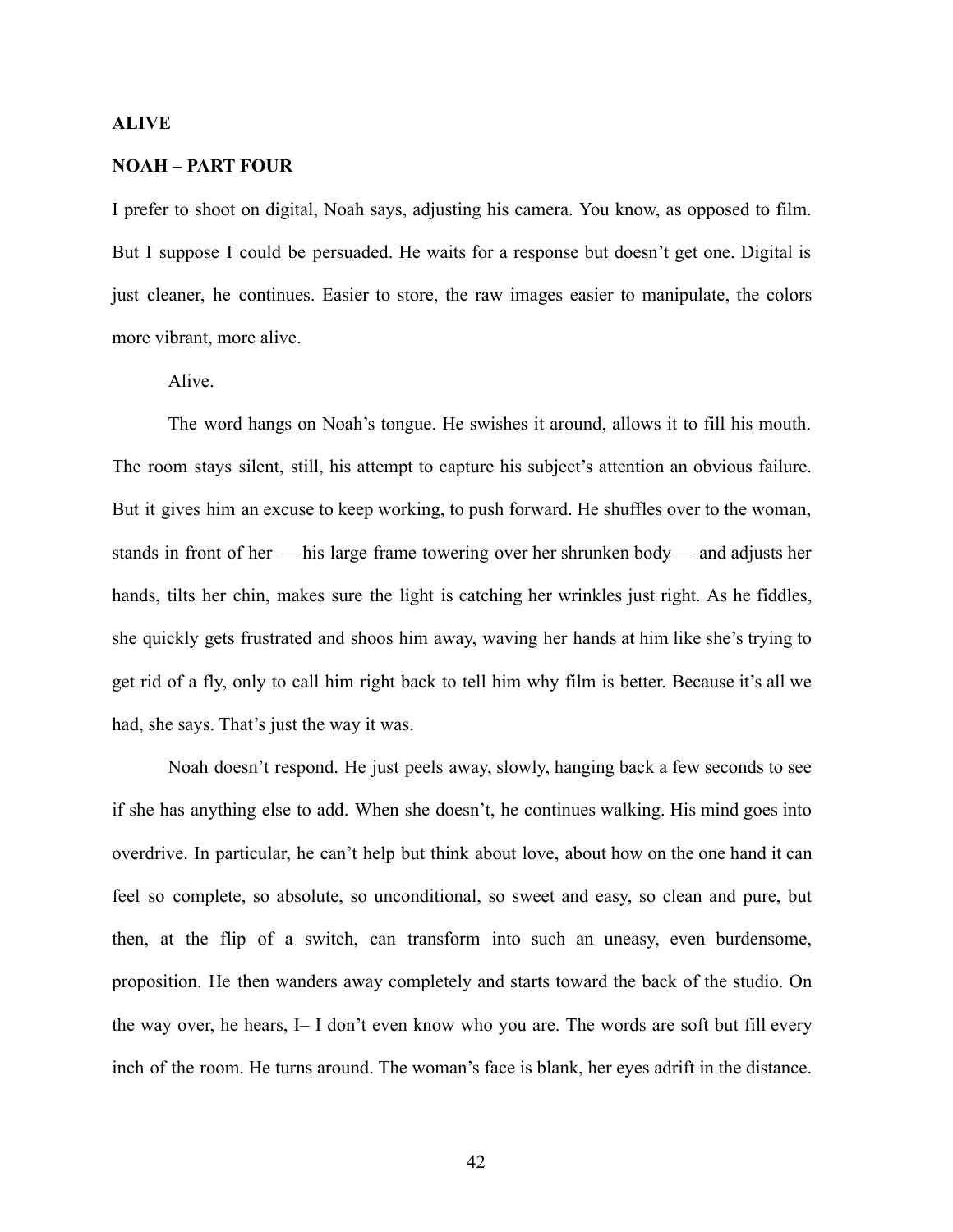And she's mumbling to herself, saying that she doesn't care what Noah thinks — surely a residual response — then tucks her chin into her neck, brings her fingers to her lips, and falls silent. Silent and still. When she finally starts up again, she yells, And I damn sure don't need you touching my face. Just take the damn pictures, cameraboy.

A million thoughts jump into Noah's mind, most of them stemming from an impatient frustration that comes with being the sole caretaker of a person in this condition, but he manages to suppress any immediate outbursts and reduces it down to a single, two-word sentence: OK, Ma.

Noah calmly retakes his place in the back of the room and puts his camera down. The thoughts continue to flood his mind. Most immediately, he can't help but think about the fight ahead, about what his life is going to look like. It freezes him. He slumps his shoulders, lowers his head, sighs. But knowing that that doesn't do anyone any good, he takes some time to consider life itself, its brevity. That even here, even as this inevitable march toward total darkness thrusts forward, even as the word *alive* is still dancing on his tongue like oil in a hot pan, and even as he watches through the tiny screen of his camera as the woman who put a camera in his hand in the first place phases in and out of reality, there is still something beautiful about this moment. There *has* to be. And not just because it's what he was taught to believe, but because *she's* the one who taught him so. She would always say, Everything is more beautiful behind a camera, Noah. *Everything*. No exceptions. Noah lifts his head up, grabs his camera, and looks back to his mother. As he does, he thinks that, if she could, if she was still capable of being that everlasting stalwart he's become so accustomed to, she would tell him that *this* moment is beautiful too. It's beautiful because I'm still alive, she would say. Because *you're* still alive. Regardless of how cruel that is.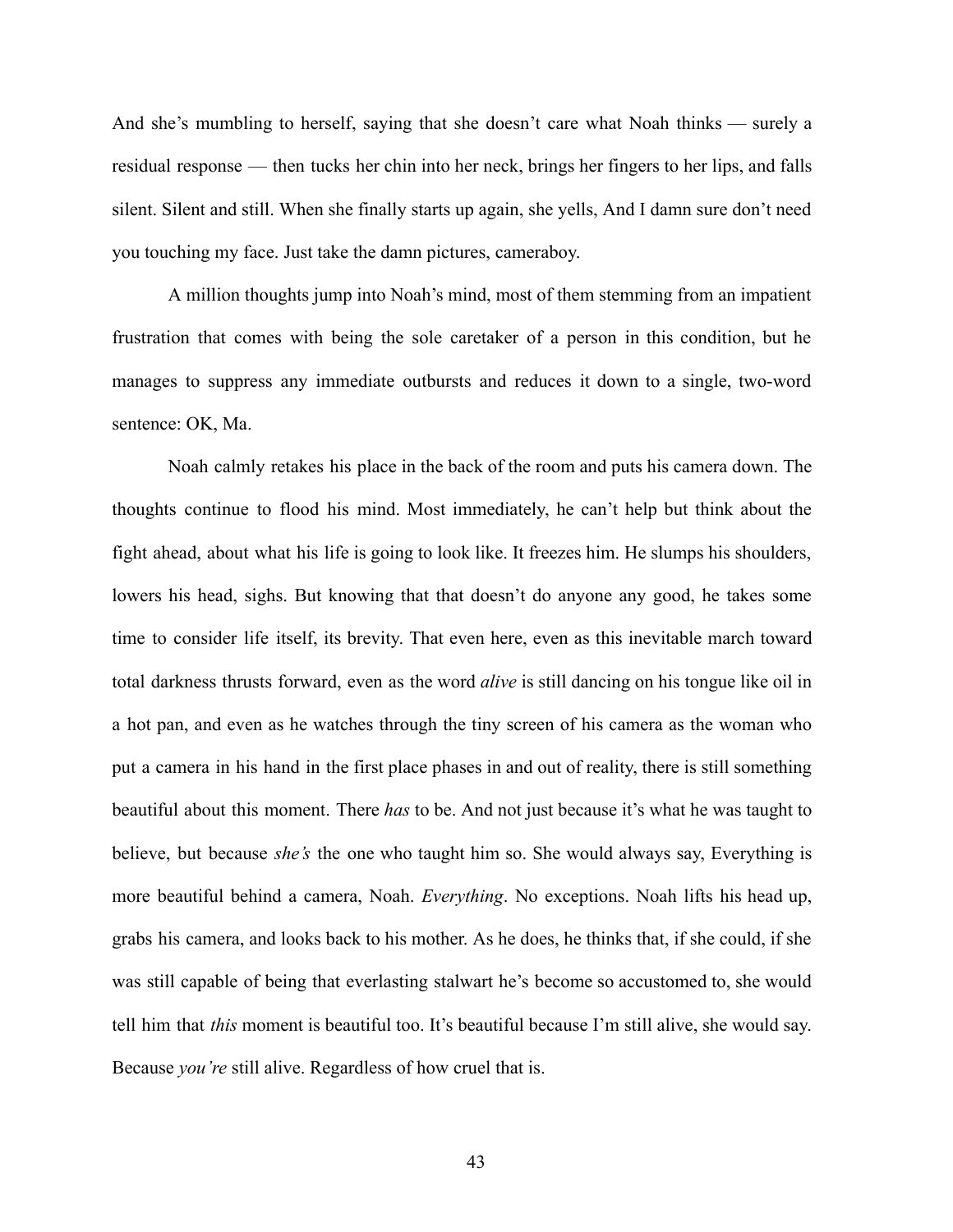## **60.1 – SIKI SIKI BABA**

In the middle of a dark club in Paris, surrounded by the Kocani Orkestar, Zach, crowned by a hundred faceless strangers, shoots his voice into the sky. It blasts into the air like an exclamation point and flutters down like a feather. He repeats this several times. He likes the way it feels, the way he can single out his voice from all the others, watch it float, how he can lift his hands into the air, as if trying to touch them to the ceiling, and let the words rocket to the soffits then sink back into his throat like a drink of water. He can feel it. Something *new*. For the first time in forever, he doesn't feel alone; in fact, he and the crowd feel connected, like a collection of found wanderers, a single unit, captured by the night the way people ought to — the way *friends* ought to: drunk, united, and loud. He sways like a wave to the music, lets the horns and harmonies take over his soul, his body, and spills sweat like rain. But then, in a matter of seconds, everything shifts. Because out of nowhere, just between blasts of brass, Zack hears a woman's voice, singled out in the same way he was able to single out his own. It yells at him, the words in French: *Sommes-nous dans un putain de rêve?* Are we in a fucking dream? The words ring in his ears, play on an endless loop, cloud his mind, to the point where he can't help but ask himself: *Are* we in a dream? Is this all just imagined? He rubs his eyes, looks over the crowd — at all of the blank faces — and, involuntarily, stands there as his brain runs through the possibilities. If this really is some elaborate vision being playing behind his eyelids, it means that he's actually sleeping on his sofa back in Texas, filling his unimpressive square footage with thunderous snores and brushing away his cat as she licks his earlobes. It means that tomorrow is actually Monday, that his alarm is set for 7 a.m., and soon he'll be going through his tedious morning ritual of brushing his teeth while staring at himself in the mirror and wondering if he'll ever lose the fat around his face or regain the hair on his head. It means that soon he'll be wondering, like always, if he'll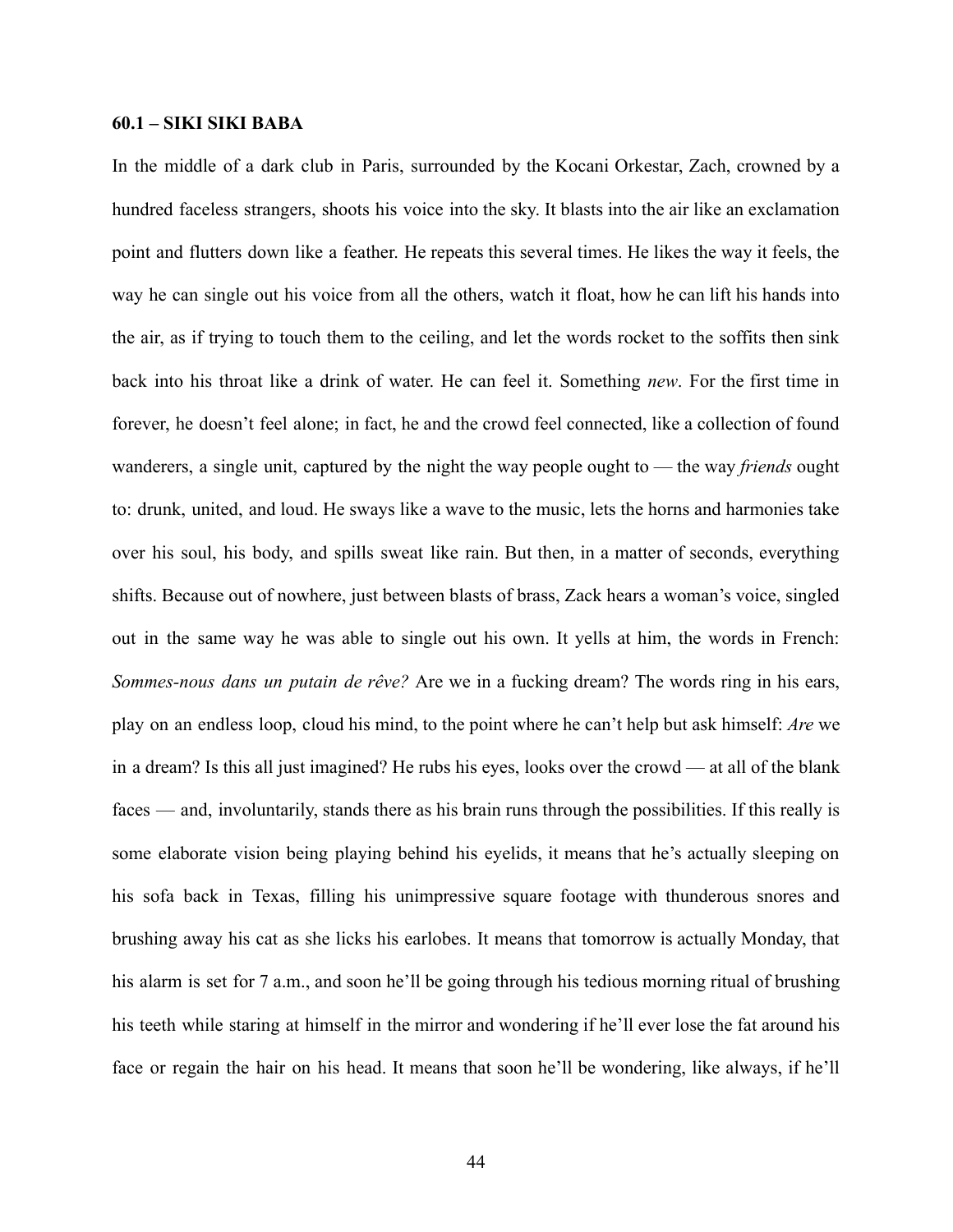ever wake up to another person in his apartment. He rattles his head, tries to shake the thoughts, tries to tell his brain to let it go, to get back to the music. But he can't. He starts to disconnect, completely, and drift away. Away from the club. Away from the people. Out of desperation, he tries to latch on to the girl next to him, tries to loop his arm into hers to somehow anchor him to this world, to Paris. But she pulls away. And as she does, she hammers him with a toothy smile, looks directly into his eyes, and yells over and over again: *Ouvre tes yeux. Ouvre tes yeux*. Open your eyes. Open your eyes.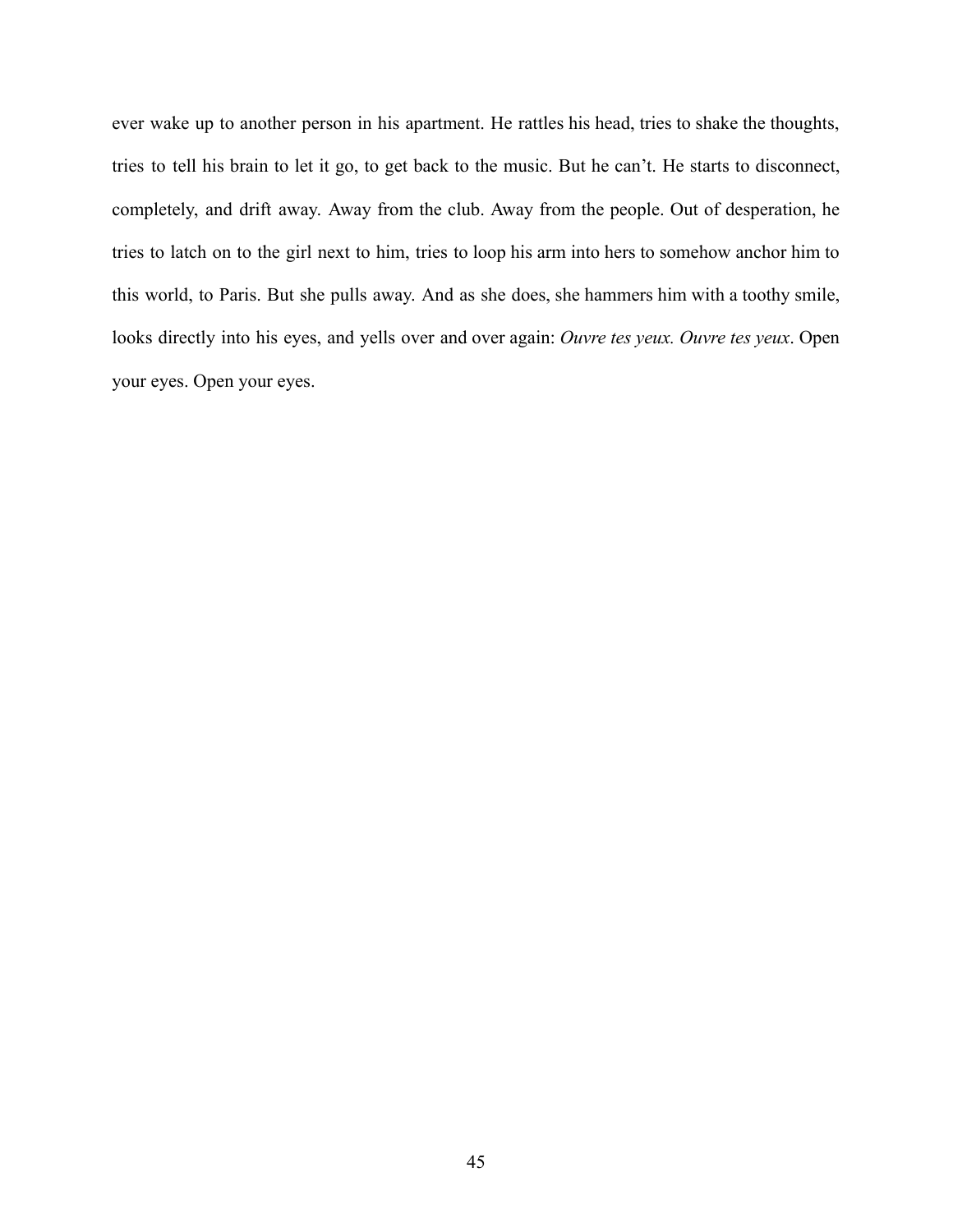## **COLD FEET**

# **ADY + KASSIE – PART THREE**

Mimi doesn't make it till Christmas. The incurable nastiness in her lungs, the inevitable killer of millions, escalates quickly, spreading faster than anyone could have imagined. As to be expected, Kassie is inconsolable. The mountain of tears she so bravely held back only months ago, just at the mere mentioning of her name, come pouring out, like a broken dam. Ady tries to catch them with open arms, but fails. It's something everyone was prepared for but not prepared for at the same time. Nothing is the same without her. Christmas is composed of aunts and uncles, cousins, people Kassie knows, others she doesn't, but still no mother or father. She's not sure if they know. Or if they even care. It's the first Christmas Kassie spends without her grandmother, and the first Christmas she won't get to don a fresh pair of Mimi's hand-knitted wool socks. She refuses to wear or even pick up a pair of the old ones, not out of hate or despair, but because they're covered in miles of unconditional love and dripping with an uncontrollable sadness. She falls. Deep. Deep into a place that Ady is not welcomed. A place where she, and only she, can grieve and be alone. Ady wants nothing more than to be there with her, but he is shunned, seen as an outsider, not worthy of joining in on her pain and suffering. He falls, too. Out of the picture. The picture they so beautifully painted of their lives together. It takes him months, but Ady finally gives up. The rings they promised each other become a distant memory, and the purple notebook filled with their plans gets stuffed into an old sock drawer, buried under a sea of wool, kept warm, and never spoken of again.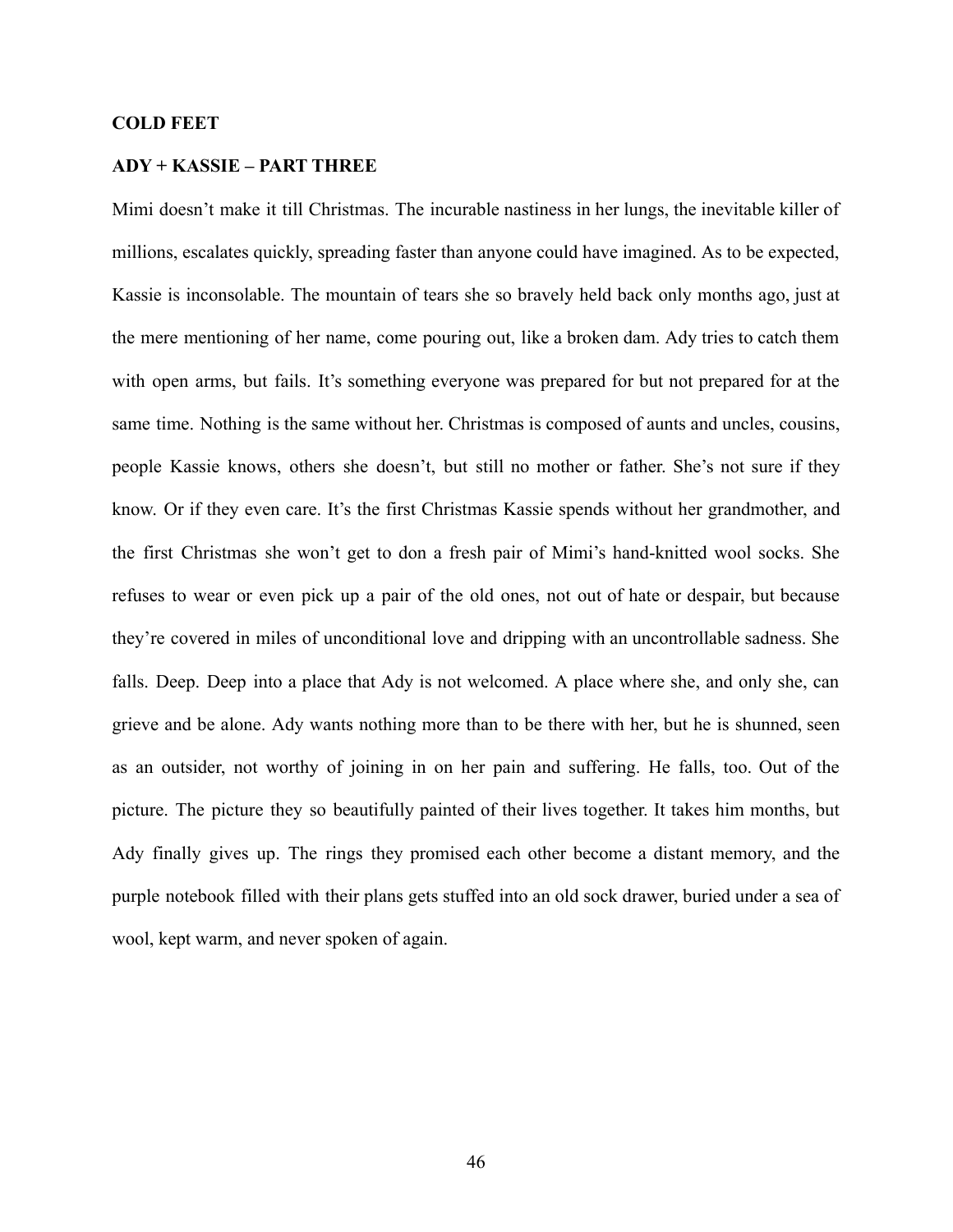## **MANCHESTER GORILLA**

A set of gold teeth called out to Perry, a middle-aged stiff in a suit. They belonged to a woman sitting at the bar, covered in tattoos, wearing a sparkly red dress, one better suited for a fancy dinner party than a night out at Gorilla, Manchester's hippest new venue. But she pulled it off just fine. Her long legs were tied in knots around her barstool, and her hands danced when she talked. She was pretty and stylish and cool. Everything Perry wasn't.

The teeth whispered out: *Perrrryyyy. Perrrryyyy.*

It didn't start this way, though.

No, it all started with Perry simply mesmerized by the teeth. He couldn't pull his eyes away from them, the way they shined so brightly under the dim glow of the overhead lamps, like tiny suns coming up at midnight, and how they reflected off every surface in the room. He watched from a distance, of course, nestled in his booth, a mint-colored number furthest from the bar where he sat alone, drinking a drink he didn't like, a green one that made his lips pucker, too afraid to get up and talk to the woman. Instead, he doodled on his drink napkin, nursed his cocktail, and pretended like he was having a good time.

As he sat there, Perry didn't see anything else. *Couldn't* see anything else. Not the dozen or so people eating and drinking at other tables, not the waitstaff feigning polite platitudes, not even the attractive bartender flashing his dimples and whipping his shaggy blonde hair at anyone who walked by. Just the woman. That was it. The doodle on Perry's napkin was even devoid of his surroundings. Nothing of the industrial workings that ran through the venue's soffits. Nothing of the elevated tracks above the railway arches just outside the window. Not even a hint of the artisanal tile work between him and the bar. It was *solely* of the woman. Just her and the napkin.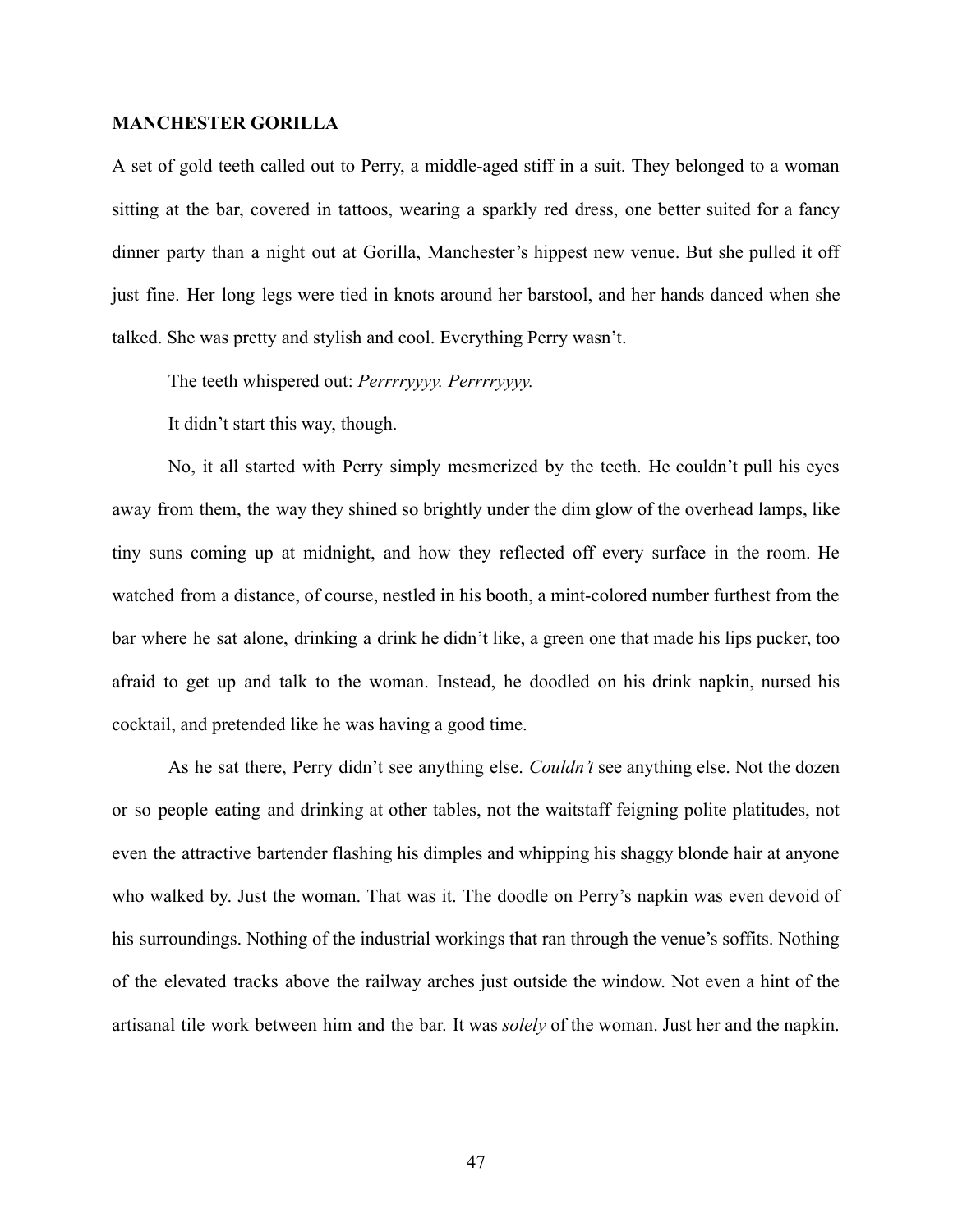But the drawing was *good*. Really good, actually. In fact, if Perry hadn't been so concerned with choosing a "stable career" in his younger years, he might have had a vibrant career as an artist.

Now, while the drawing on the napkin was good, it did — perhaps unfairly overemphasize the woman's features: her big blue eyes were huge and jumped from her face, her wild red hair splashed all over the napkin, and Perry even plumped up her breasts to make them larger, though this was hardly necessary — she was already quite zaftig. Of course, the drawing also included the woman's teeth, which he highlighted by adding little stars at the tips to emphasize their sparkle.

To get the details just right, Perry would look up, study her face, draw a few lines, take a sip of his drink — pucker his lips — then slink back into his booth and close his eyes. And that's when it would happen. Every time. Each time Perry would shut his eyes, he would hear it: *Perrrryyyy. Perrrryyyy.* It was like a fog rolling over the tables, and each time it reached him, it would jerk him back to reality.

The last time it happened, Perry sat up straight. He glanced over at the woman. He then looked back to the napkin. Ready to put the finishing touches on the doodle, he took a huge gulp of his drink, slouched into his booth, and closed his eyes. He waited for the call. He felt he needed to hear it one more time, that sweet wafting sound, felt that it was necessary for him to finish, to get the drawing just right. But it didn't come. He closed his eyes again, this time tighter, and waited some more. But still, nothing. No call. No wafting fog.

After a few minutes, he tried putting his head down and closing his eyes super tight against the folds of his crossed arms. He waited and waited, closed his eyes tighter and tighter. And this time, though he still wasn't greeted by the desired whisper of his name, he was greeted by a voice, a real one, one so soft and delicate it quite literally tickled his eardrums.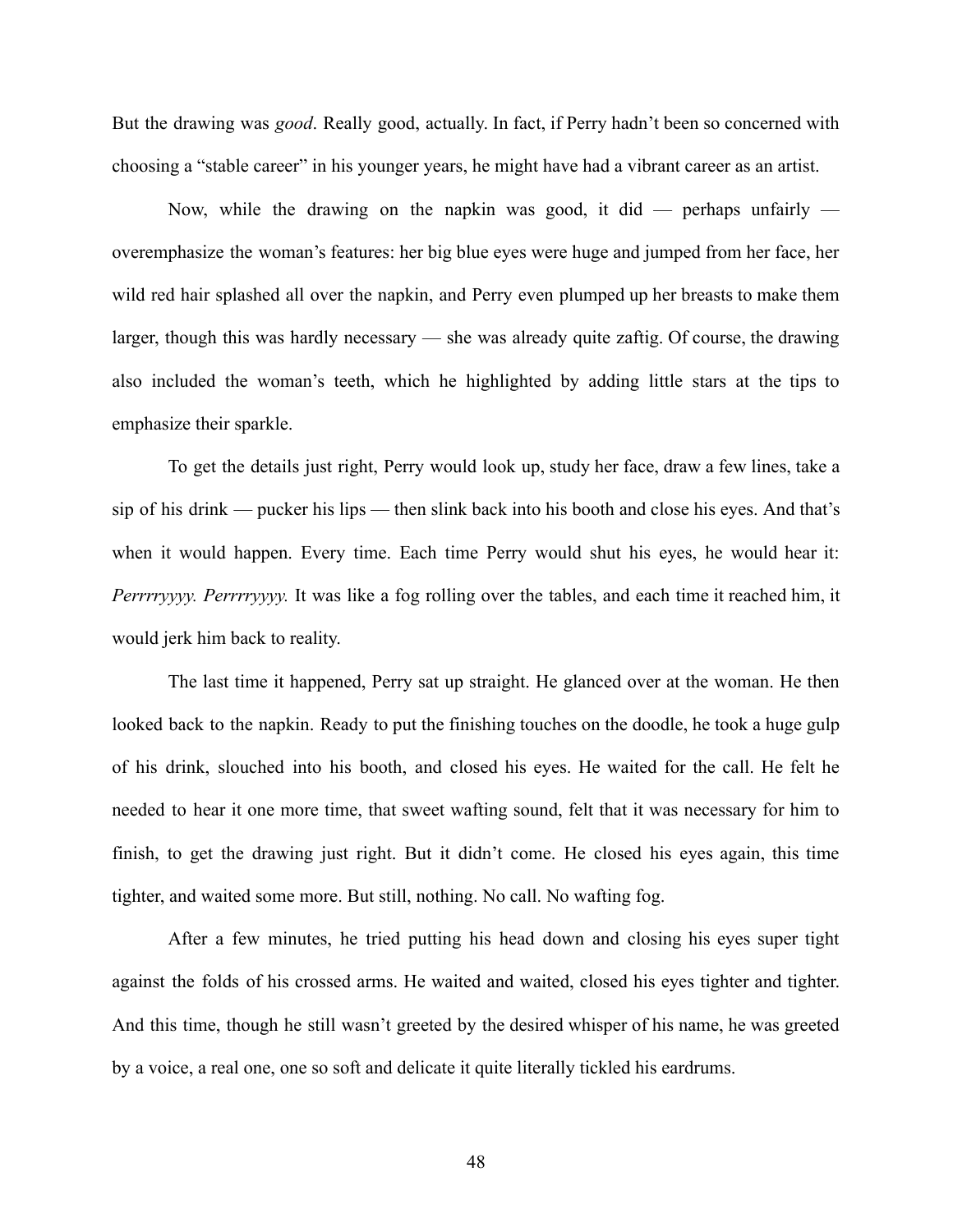"So, you like to party, huh?" it said.

Perry's entire body jolted to life. It was like he had received an electric shock. He lifted his head. He sat up. His eyes grew wide as planets. He couldn't believe what he was seeing: it was the woman! He sat up even higher. He then darted his eyes toward his drawing, quickly tried to cover it with his hand. "I– I don't know," he stumbled. "I mean, I guess so,"

The woman leaned over Perry's table. For every inch she moved in, Perry slipped backward. It was like the air between them was pushing him back. The woman lifted a huge smile, flashing her gold teeth at Perry. They shined like tiny strobe lights. She then propped herself up on her elbows, and continued, "Well, you've been drinking this absinthe all night, haven't you? I just assumed you like to party."

Perry awkwardly lifted his glass, unaware of its contents, and raised it toward the woman. He leaned in, took a deep breath. The woman's scent rushed into his nose. She smelled the way angels ought to smell — like vanilla and apricots. "Oh, well, um, yes. I do– I mean, yes ma'am. I do like to party."

The woman slammed her palms on the table, making Perry jump back. "You see, now that's why I love this place! You never know what you're gonna come across. One night it's a threesome with a married couple, the next it's a stiff in a suit looking for some magic. Here," the woman reached into her bra and pulled out a small white pill. She swirled it around in her hand then placed it on the table. A red smiley face with stars for eyes stared up at Perry. "Take this, Little Man," she said.

"Wha– What is it?" Perry inquired.

"Heaven," the woman replied.

Perry picked up the pill, examined it, and let it roll around on his palm.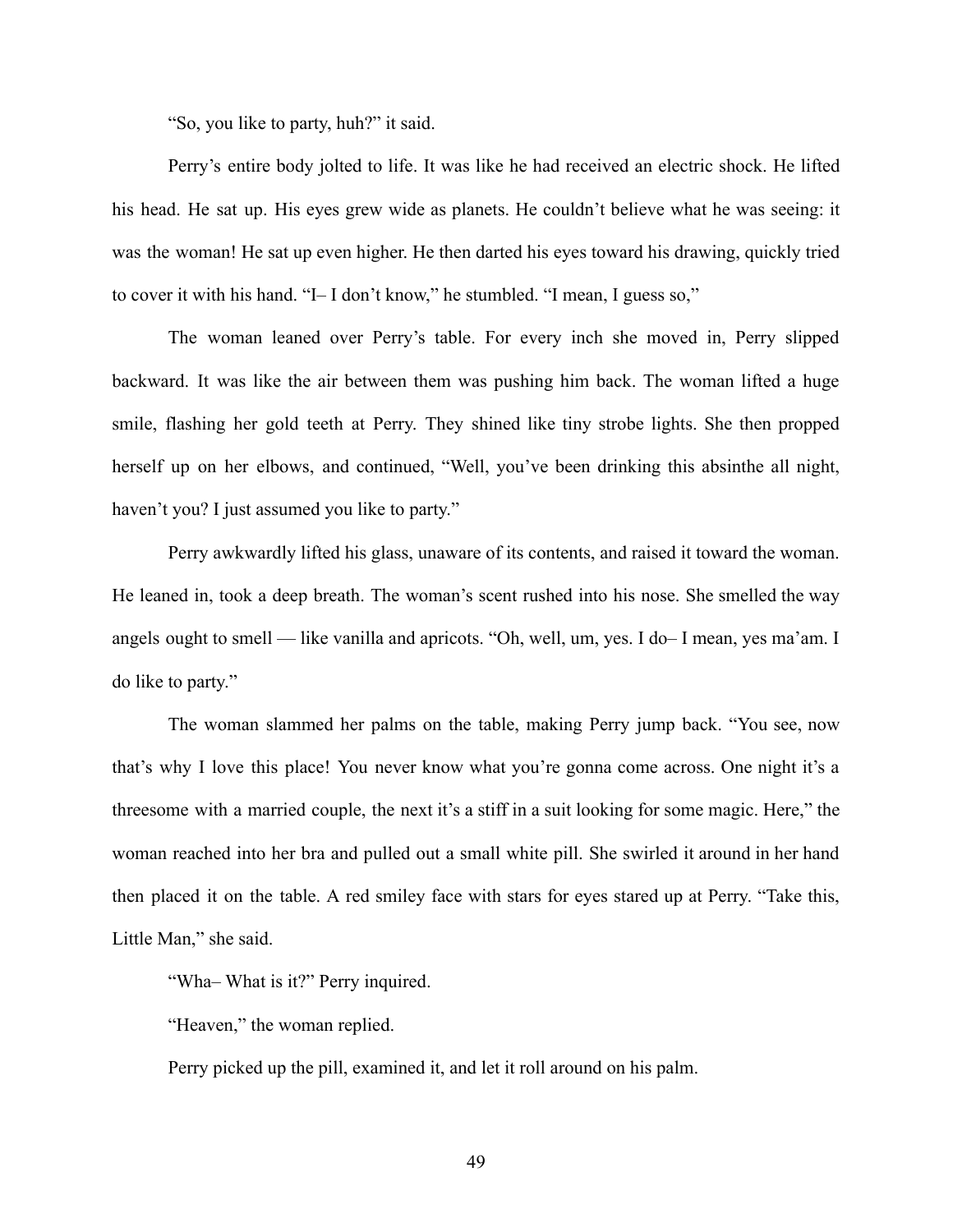"Trust me," the woman continued. "Take it, then come find me in twenty minutes. Set a timer on that fancy little phone of yours."

Perry didn't hesitate. He pulled a small gulp from his glass — the last few sips he had left — and threw the pill down his throat. It went down with ease. He watched as the woman, without saying a word, retreated back to her seat at the bar, mesmerized by the sway of her walk, the way her hips dipped and spun. He then looked around to try to figure out what the hell just happened. He looked down at his hands, like somehow they might have the answer. He tried to take another sip of his drink. But it was empty. Only melted ice cubes. He set the glass down and grabbed his phone. As directed, he set a timer for twenty minutes then shut it off. In the screen's reflection, he caught a glimpse of himself, and it made him smirk. Because for the first time in forever, he felt important.

The pill hit quick. First, it just flushed Perry's face. He could feel it redden. But after only a few minutes, it kicked in. Everything went fuzzy: his brain, his thoughts, his vision. He couldn't believe it. He couldn't believe he let some stranger, regardless of how beautiful, lure him into something so uncharacteristic, so reckless. He's an accountant for god's sake. And a cautious one. One who doesn't go out, who rarely drinks — and therefore doesn't know *what* to drink — and who didn't even want to come out tonight and only did so on a whim. He buried his face in his hands, embarrassed.

And that's when he heard it. Not the whisper — something he was still craving — but, yet again, something new*.* Another voice. A *different* voice. A familiar voice? It came from the top of his table.

"Psst. Hey. Perry. Perry! Psst, down here," it said.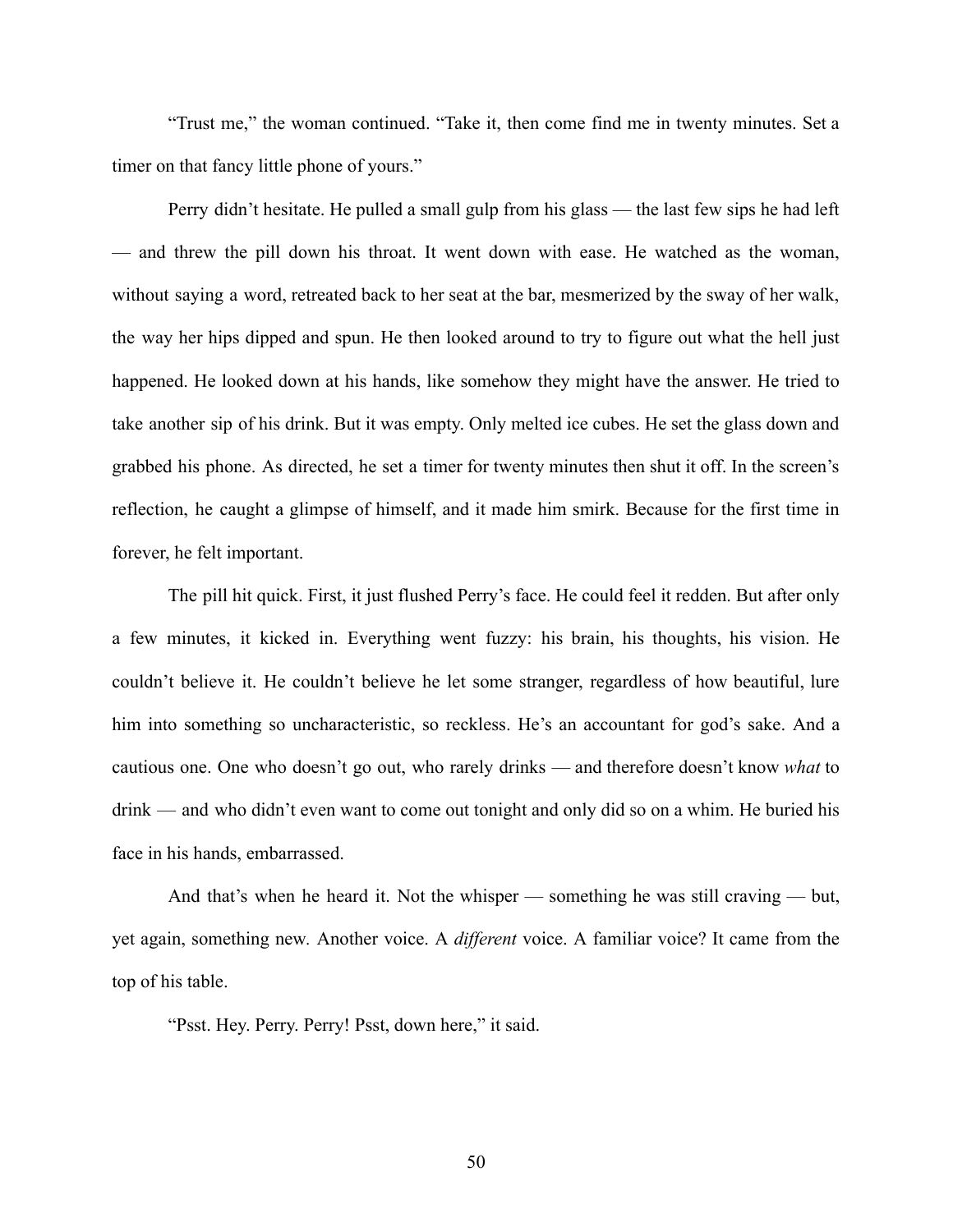Perry looked around, confused. He thought it might be a waiter, maybe someone from the management team, someone trying to get his attention to tell him he needs to leave. The gig was up, he thought. He had been outed for being the least cool person in the place and it was time for him to go. But no one was there.

"No, I said down here, Shitbird!" The voice was louder this time, more assertive.

Perry looked down. And when he did, right there on the table, he saw himself. But it wasn't like looking in a mirror, and this wasn't like looking in some reflection in a pool. Not even close. Instead, it was a cartoon version of himself right there in his napkin, the same one he used to doodle the woman with the gold teeth. And it was staring up at him. And talking to him! Perry rubbed his eyes, hoping to wish it away, thinking he must be going crazy. He then looked back down. His cartoon self was still staring up at him, only now he had his hands propped on his hips and a time-is-wasting look on his face. Perry took a closer look. Just like the drawing of the woman, the features on the cartoon version of himself were also exaggerated: his hooked nose was big and looked like a shark fin, his unkempt eyebrows were like two Brillo pads, and his curly brown hair was like a million tiny bed springs. He was positive he was going insane. He looked around to see if anyone else was seeing what he was seeing, to see if anyone was seeing the literal CARTOON-COME-TO-LIFE in his napkin, but no one was around. No one was even paying him an ounce of attention. Perry tried to gesture with his hands, discreetly, hoping to make eye contact with someone, to draw attention to the situation without making a scene, but no one was biting. So he focused back on the cartoon. He replied, "How— I mean, why is this happening? And where is the woman? Where did she go?"

"I don't have time to explain," Cartoon Perry started, his voice deeper than Real Perry's. "Yes, she's gone. And we need to find her. And I'm going to need your help with that." His little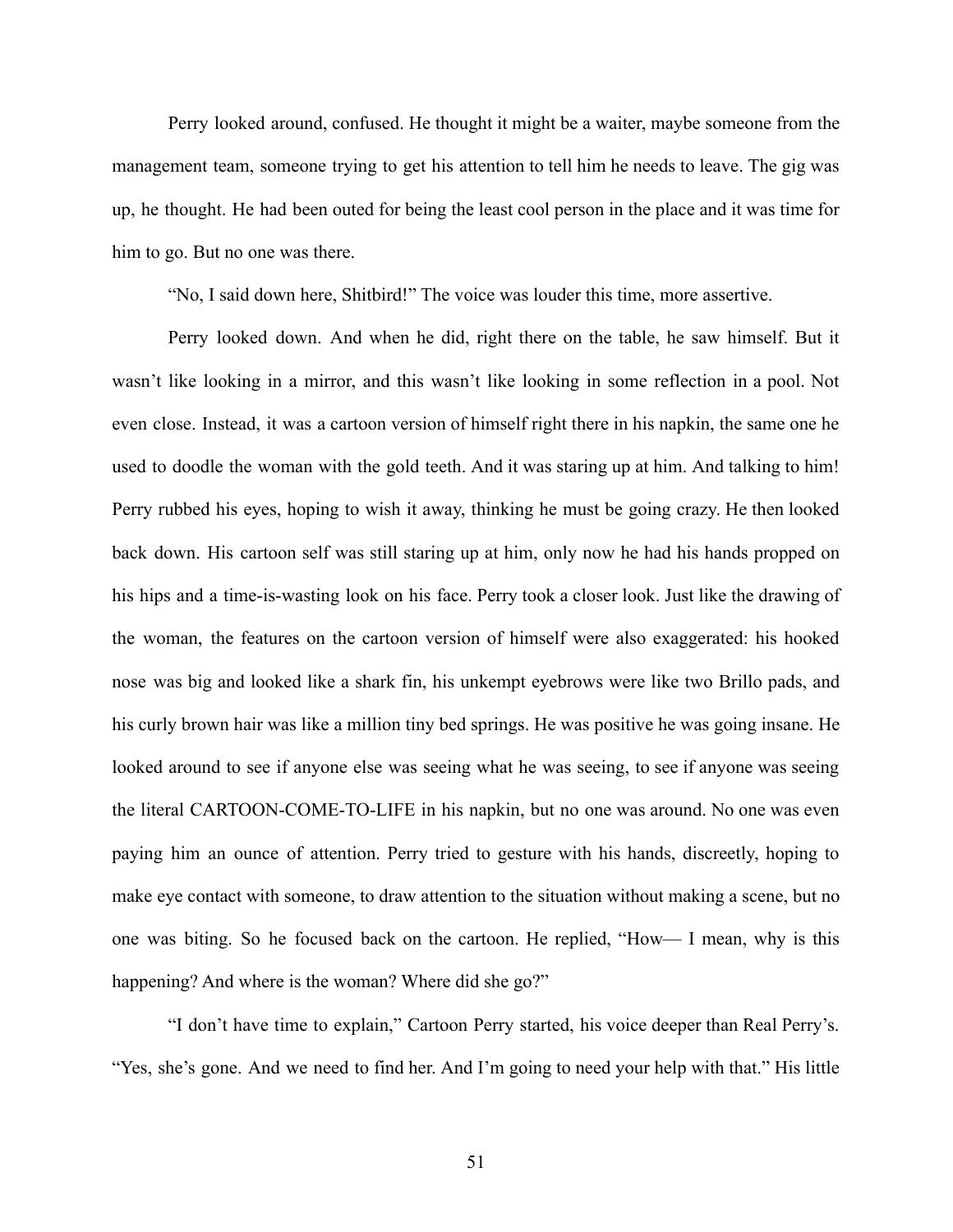body was splashing all over the place. It walked back and forth in the small confines of the napkin, hands waving wildly. "But first," he continued. He then stopped in his tracks. He motioned for Perry to come closer, waving him toward the napkin. "Come down here, Big Guy."

Reluctant, Perry leaned in, placing his face as close to the napkin as possible without looking suspicious. "Yeah, what?"

"Ok, here's what I need you to do. Are you listening?"

"Yes, I'm listening." Real Perry's eyes scanned the room again.

"No! Hey! Eyes right here, Pumpkin."

Perry looked back down. "S– Sorry. Ok, I'm here."

"Good. Now look, here's what I need you to do. I need you to get in here with me. That's the only way this is going to work."

"But how do– "

Cartoon Perry jumped in. "You're gonna have to stand up on this banquette, position yourself carefully, and dive headfirst into the napkin."

"What the fu– !" Real Perry started to yell but caught himself. A few people glanced his way but quickly returned to what they were doing. Real Perry brought his voice back down to a whisper and honed in once again on the napkin. "Are you fucking crazy? No. Absolutely not. That's insane. I'll break my neck. This is crazy, I can't– " He started to get up.

"Hey!" Cartoon Perry again waved his arms wildly. "Listen to me. You need to pull it together, Pussy Boy! I need you to trust me on this. Everything you ever wanted is inside this napkin: the power, the assertiveness, the autonomy, the confidence. Everything you need to get with the woman from the bar is right in here." Cartoon Perry's voice was stern, nothing like Real Perry's. "Are you with me?"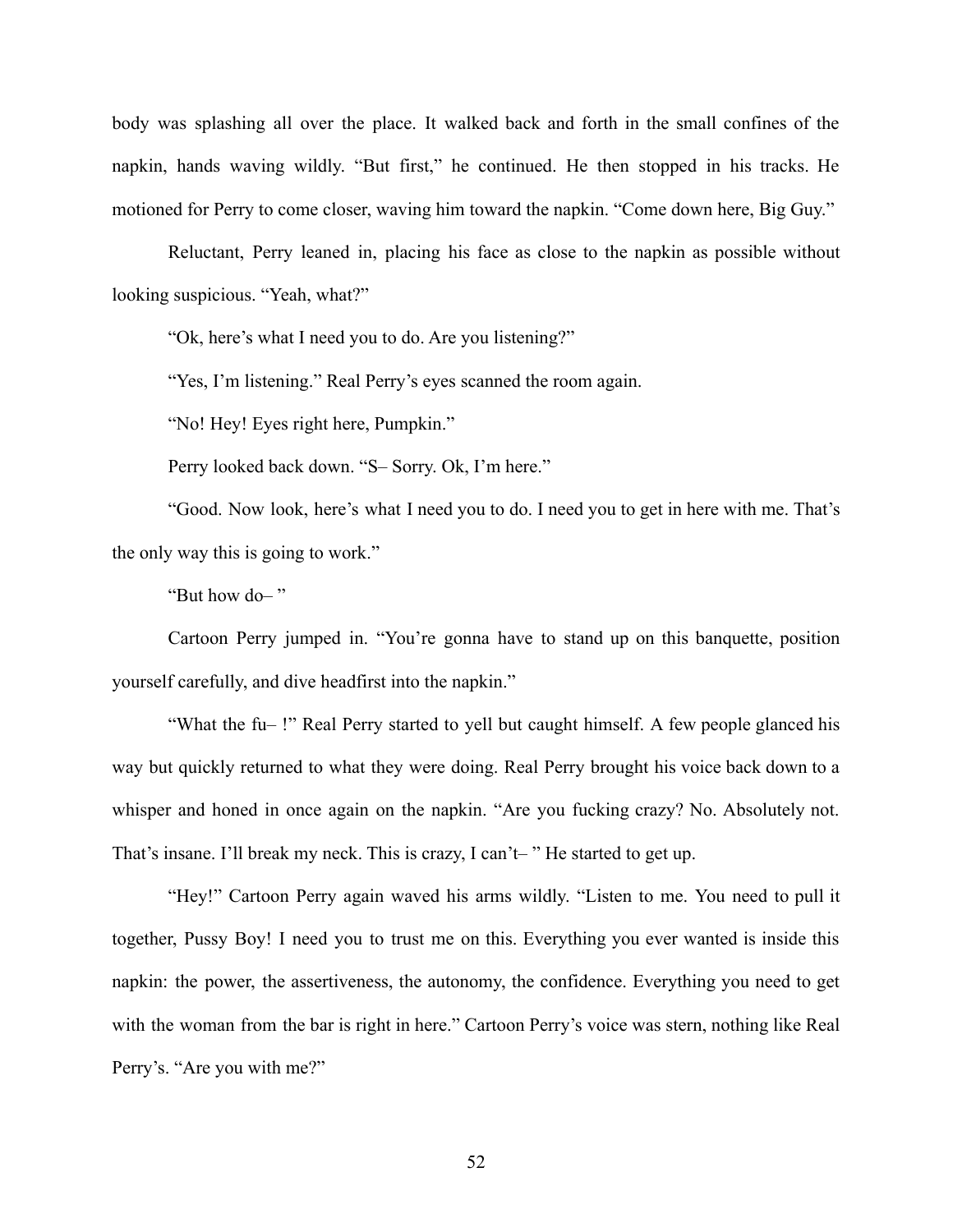Surprisingly, this lit a fire in Real Perry's eyes and ignited a real *fuck it* mentality. He shook himself loose, gave himself a little pep talk, then lifted his leg to stand on the booth. At first, he was wobbly, like a drunk flamingo, and it made him immediately put his foot down and steady himself back on the ground. But then he took a deep breath, shook his hands out, and tried again. This time, he was less wobbly, more steady. He took it slow. By the time he made it to the top of the banquette, his fear completely subsided. Being there made him feel like a pro wrestler or an Olympic swimmer, and suddenly, he had... *confidence*.

"There you go, Big Guy!" Cartoon Perry cheered. "You got this. Now, one nice little dive and you're in!"

Real Perry, not caring anymore who was watching, looked down the bridge of his nose at the small napkin. It made him think of the circus he went to when he was a little kid where a tiny woman climbed up a tall ladder and jumped into a small pool of water. He thought about how easy she made it look. He then thought about how much smaller the napkin looked on the table than the pool did, which made him nervous all over again. But he was determined. He took another deep breath, then a few more, then shuffled his feet like a penguin and readied himself to jump. From inside the napkin, Cartoon Perry egged him on, standing in the middle of it, his arms wide open, welcoming him.

"Oh, what the fuck," Real Perry muttered under his breath. "Here goes nothing." Without thinking, he sprang from the banquette, jumping as high as he could, and barreled toward the napkin. It felt good. So good that, instead of diving headfirst, he snapped his eyes shut and formed a tight cannonball.

Then, everything went completely still.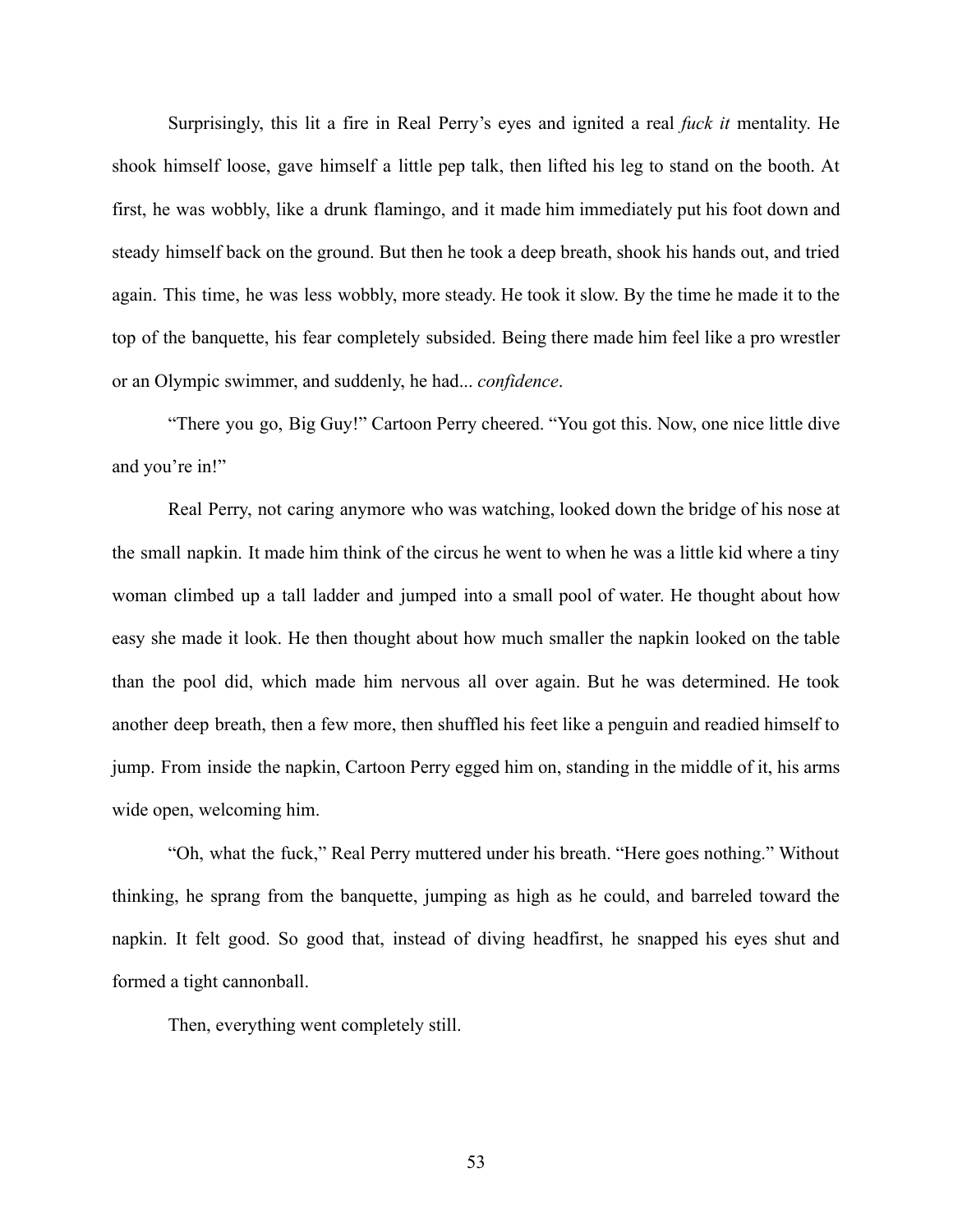There was no crash, as Real Perry had expected, and no outbursts of laughter from onlookers, something Perry was accustomed to anytime he tried anything remotely athletic. Nothing. In fact, it felt like he was floating. Like he was weightless. A tingle took over his entire body. He felt… *free*.

When he finally opened his eyes, he wasn't on top of the banquette anymore. And wasn't on the table. He wasn't even in Gorilla. No, he was IN! He was with Cartoon Perry inside the napkin! The space was completely empty, just as he had drawn it, and dark, save for one glaring exception: a cracked door with a bright white light pouring from it.

"Yes! 'Atta boy!" Cartoon Perry yelled. He hugged Real Perry tightly around his neck. "You're in, Muthafucka!" Cartoon Perry raised an arm in victory and kept the other around Real Perry. He continued, "Ya know, I gotta be honest, I didn't think you had it in you. Especially that cannonball. That was a nice touch."

Real Perry peeled away from Cartoon Perry's grip and once again looked around at the empty space. At his creation. He looked over his new body, which was now identical to Cartoon Perry's. Naturally, he started to freak out. He examined every inch of it, from the hair on his head to the shoes on his feet. He pulled on the skin on his face, on his arms, even pulled out the front of his pants to check on his goods. "Oh, thank god," he cried. "Looks weird as shit, but it's still there." He turned and faced Cartoon Perry. "So, I'm, like– inside the– "

"Yes," Cartoon Perry interrupted. "But don't worry, you'll be fine. Look, we don't have much time. We need to get to work." Cartoon Perry steadied Real Perry by grabbing his shoulders and squaring him up. He then grabbed Real Perry's chin and held his head still so he could look him directly in his eyes. "I really need you to focus. The woman from the bar is right through that shining door, and she needs our help. You want to be the hero, right?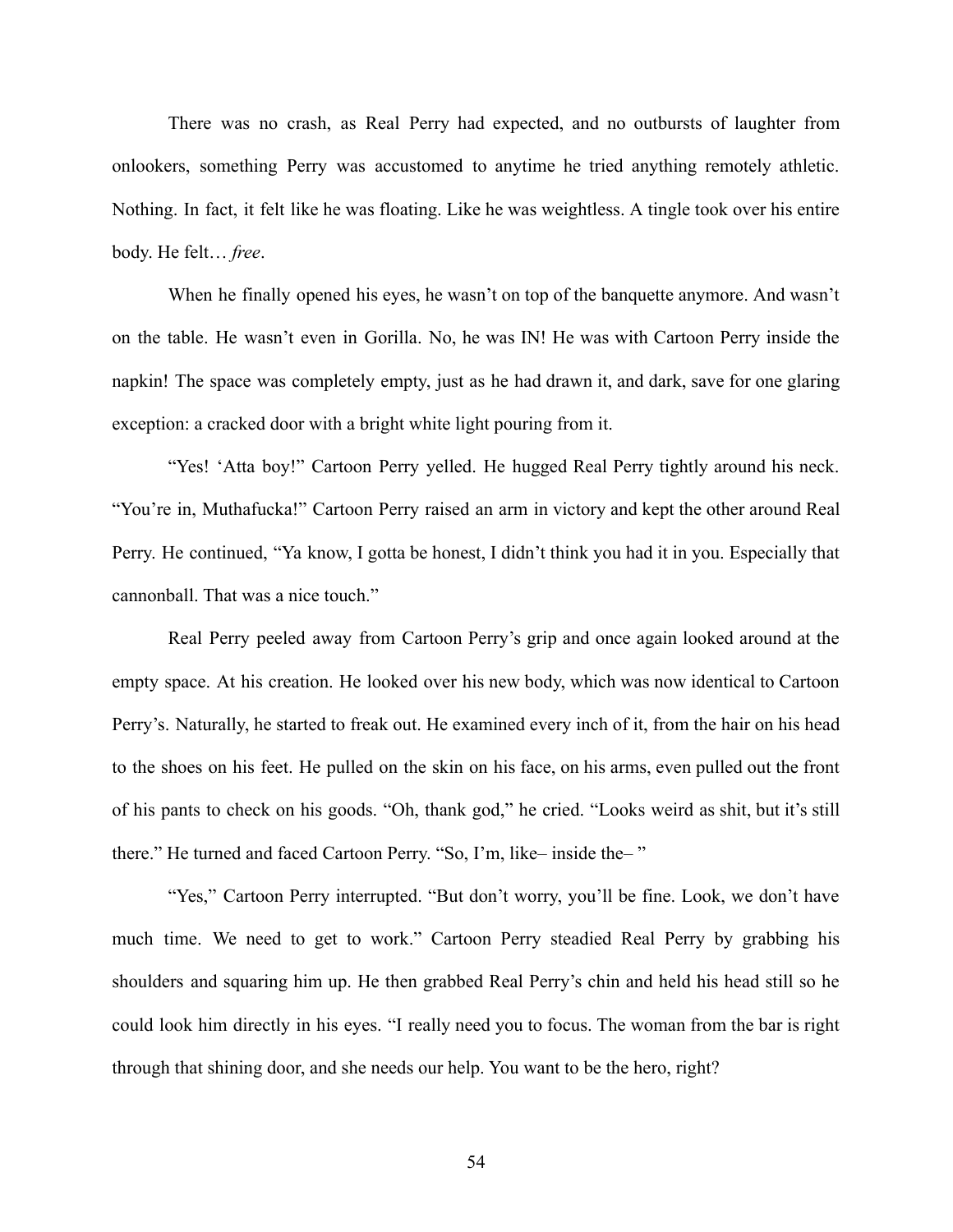Real Perry's face lit up at the word *hero*, a word he's always held in great reverence. His entire body stiffened like a soldier. He was ready for battle. "Yes. Hell yeah. I'm in!"

"Good, then follow me."

Together, the Perrys walked to the shining door and pulled the handle. When it swung open, they were greeted by a burst of heat. The intense dryness burned Real Perry's eyes. Beyond the door, there were miles and miles of cartoon desert, followed by nothingness, followed by a cartoon version of the Great Pyramids in Egypt. Cartoon Perry, strangely, expressed little surprise at the new surroundings, as if it were somehow normal, while Real Perry, in utter disbelief, stood with his hands over his face, peeking through his fingers every few seconds to see if what he was witnessing was actually real. Cartoon Perry reached over to Real Perry's arms and swatted them away from his face. "C'mon, man. We gotta go! Quit touching your stupid face."

"Are we in fucking Egypt?" Real Perry asked, incredulously.

"Yes, now quit your gawking. We need to ride. Like, yesterday. We don't have any time to waste."

"Seriously? Fucking Egy– Wait, did you say ride?"

"Yes," Cartoon Perry said. He pointed to two camels directly in front of him, both in the seated position ready to be mounted. "And it's gonna be a long one, so the sooner we get started the better."

"Jesus Christ," Real Perry replied. "What– Whatever you say, I guess."

"Atta boy."

After what felt like an eternity, the Perrys found themselves at the foot of one of the pyramids. Real Perry looked up at it. It was nighttime and he could barely see anything. The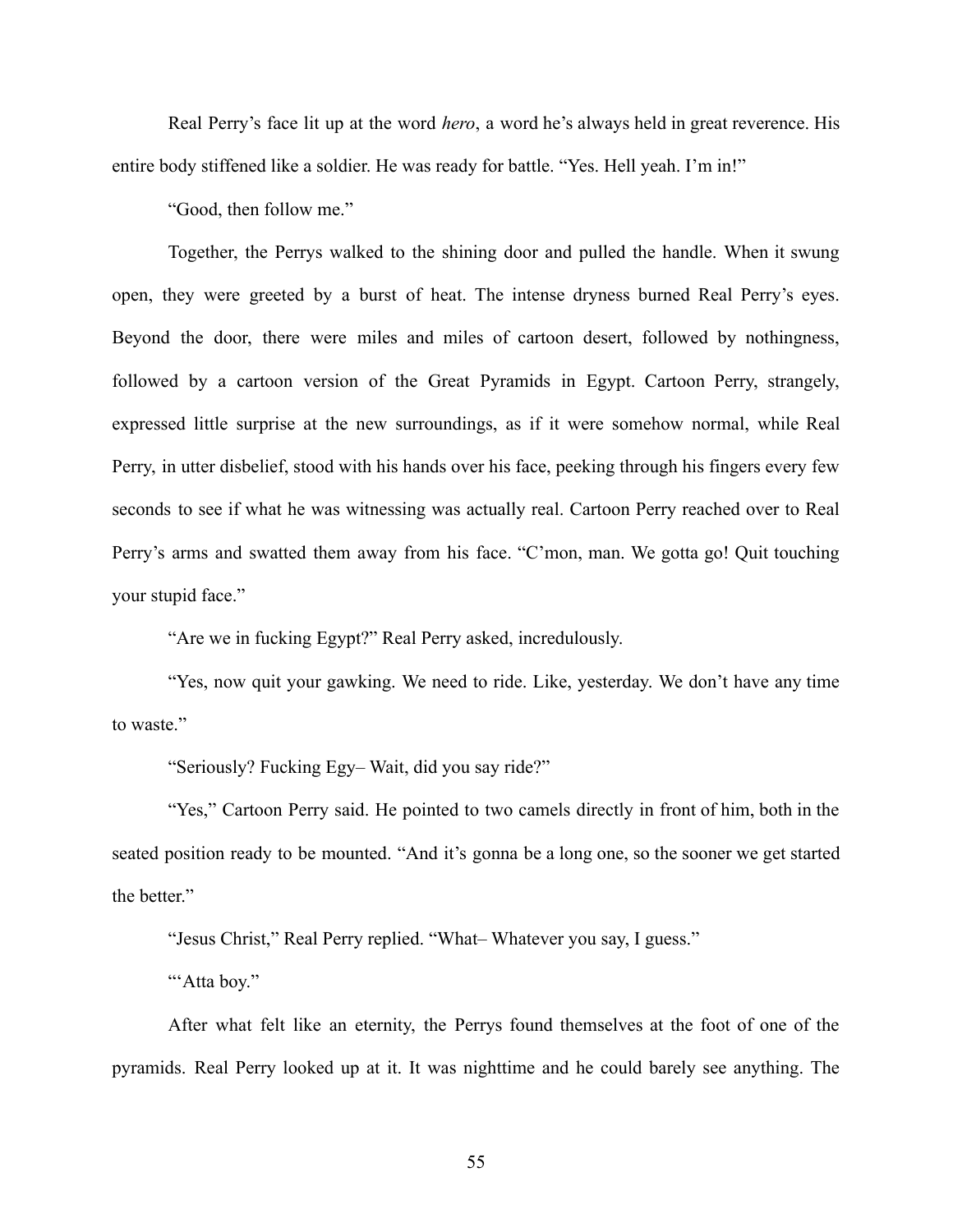deep black sky crowned the point of the pyramid and was littered with stars that looked close enough to pull down. Cartoon Perry nudged Real Perry with his elbow, a gesture of encouragement, and guided his eyes to the top of the pyramid directly in front of them. "There she is, Cowgirl. Time to bring 'er down."

A bright gold light appeared from the point, like a light coming from a lighthouse. Real Perry's eyes beamed with excitement; his heart puttered with nervousness. He pointed up. "She's all the way up there?"

"That's right," Cartoon Perry said. "And she's waiting for you, Pal."

Real Perry closed his eyes. When he did, a familiar voice called out: *Perrrryyyy. Perrrryyyy.*

Real Perry burst into life. Suddenly, he was no longer worried about the woes and characteristics that would normally hold him back. He didn't think about the shyness, the self-doubt, the fear of talking to a woman. He didn't even worry about the fact that he was currently a cartoon in some bizarro napkin world. He just sprang into action. He geared up to start the climb, lifting his foot onto the side of the pyramid, ready to scale the entire thing. But just as he was about to take his second step, he was interrupted by the ringing of a bell, a boom that resounded throughout the entire desert. The sound pinballed through the pyramids, bounced through the night sky, and shook the ground, tickling the spines of both Perrys. It prompted Real Perry to look over to Cartoon Perry, who just shrugged his shoulders. The sound then became isolated, quieter, rattling only in one general spot. And the more it rang, the more isolated it became, until eventually, it became so isolated that the sound only rang in Real Perry's pocket. Real Perry stopped in his tracks. He lowered his leg and settled his foot back on the ground. It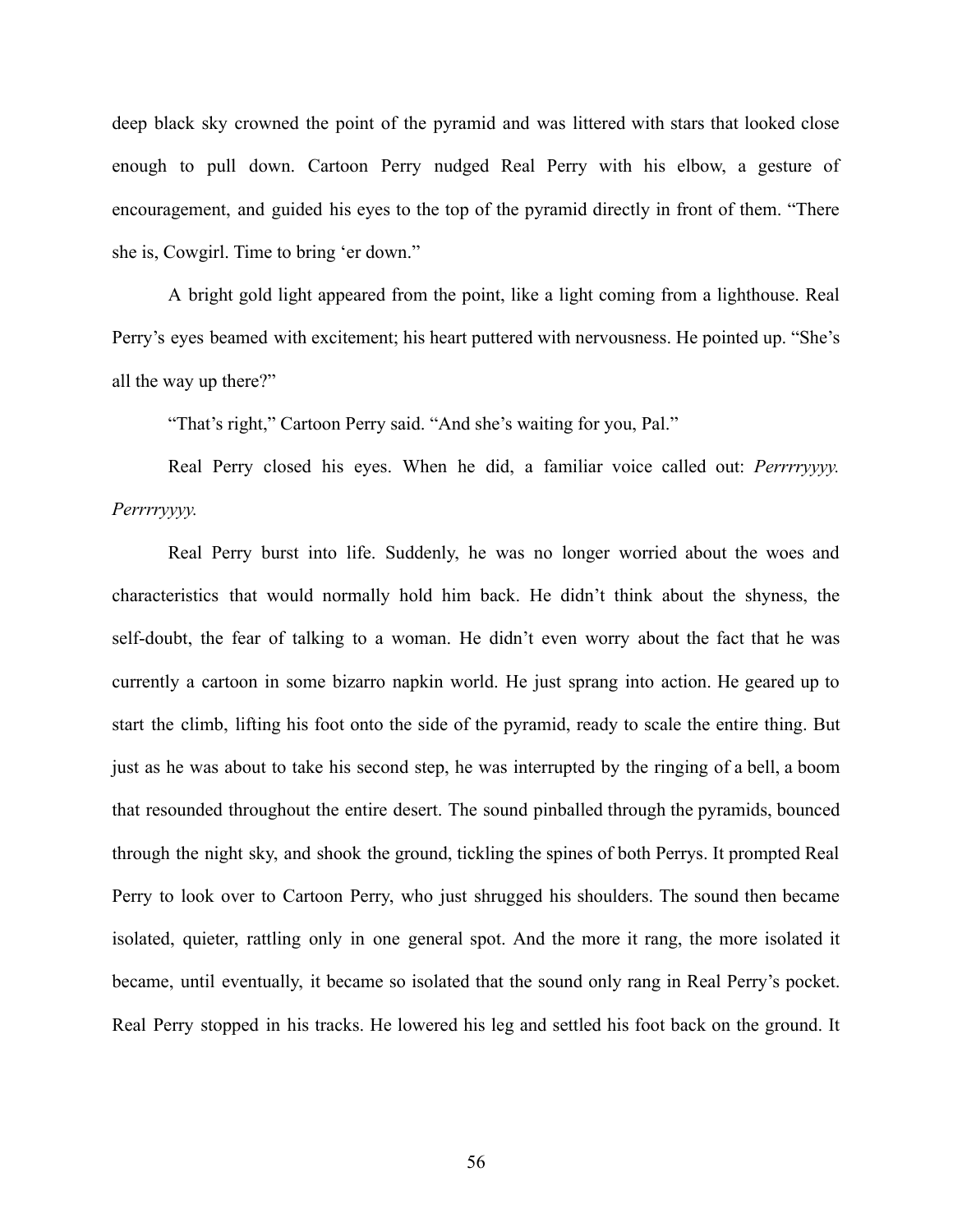was coming from his phone. He reached in his pocket and pulled it out. On the screen, the words TWENTY MINUTES IS UP lit up his face.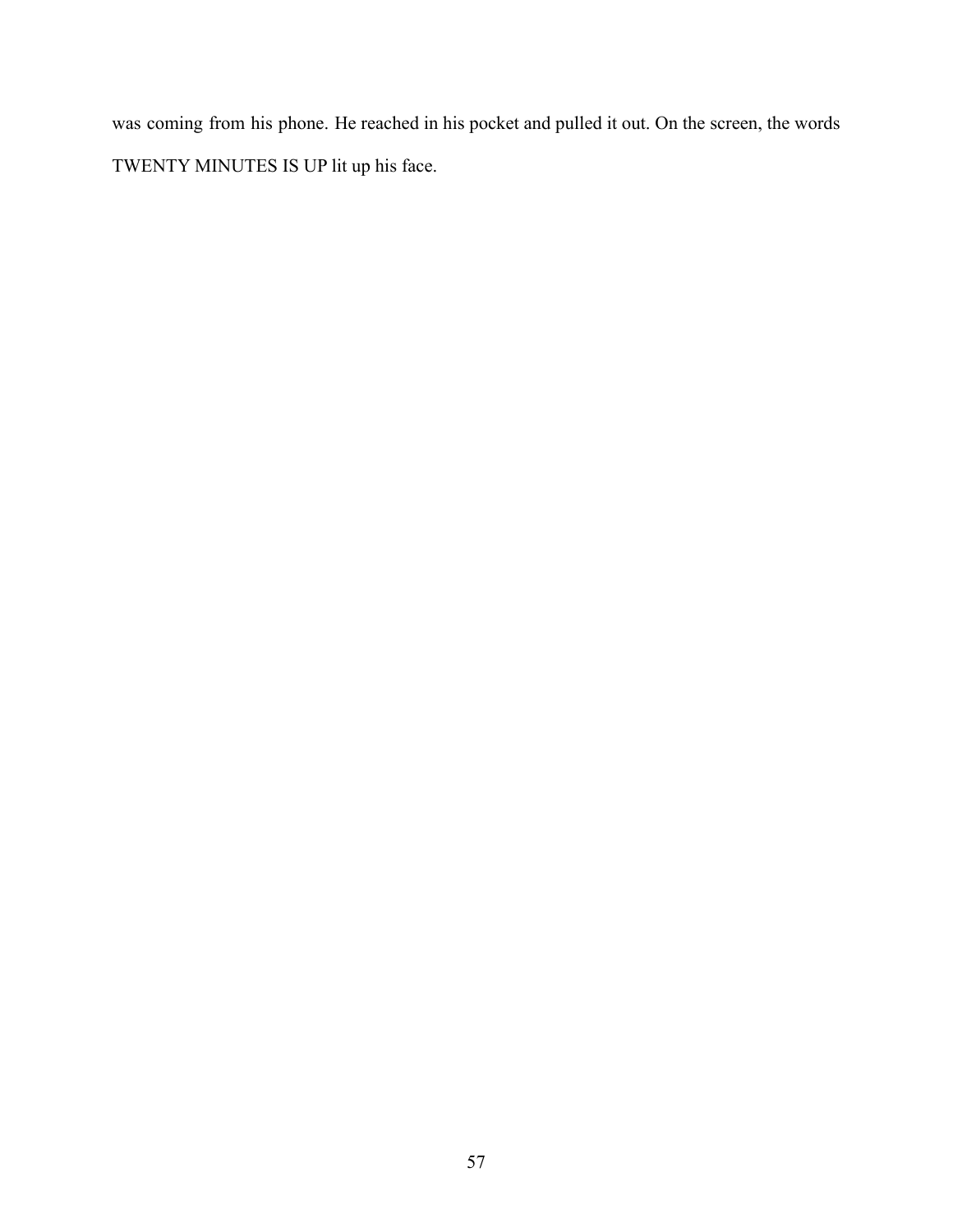### **LITTLE LION**

Strides are made along parallel lines, revolutions in a single direction, set at a single speed, the powerlines guiding us to the horizon. Or maybe to the moon and back. Or maybe New York. Doesn't really matter. Your little fingers, so soft and delicate, the smallness of them never as apparent as they are in this moment, along your wiry arms, your tiny feet, your magic toes, your pacific heart, everything that makes you who you are, are the only things that matter. You stare up at me, with every pinch of blue in your eyes — the exact same blue as mine — and dig into me, secretly scooping out tiny excavations for eternal keepsakes. Like I could ever let you forget. Trust me, I'll *never* let you forget this. Because this is the moment you truly became mine, when it became my sole duty to guide you, to show you the world as it is meant to be seen. But also, to listen. I mean *really* listen. Always. When you're hurt, when you're sad, when you're happy. It is my job now to protect you, to make you confident, to make you hopeful. But most of all, to make you strong. You know that little roar in your belly, the one that builds up in your chest and feels like it's gonna blast out like a bullet? Well, that's you becoming strong. Because you are strong, Little Lion.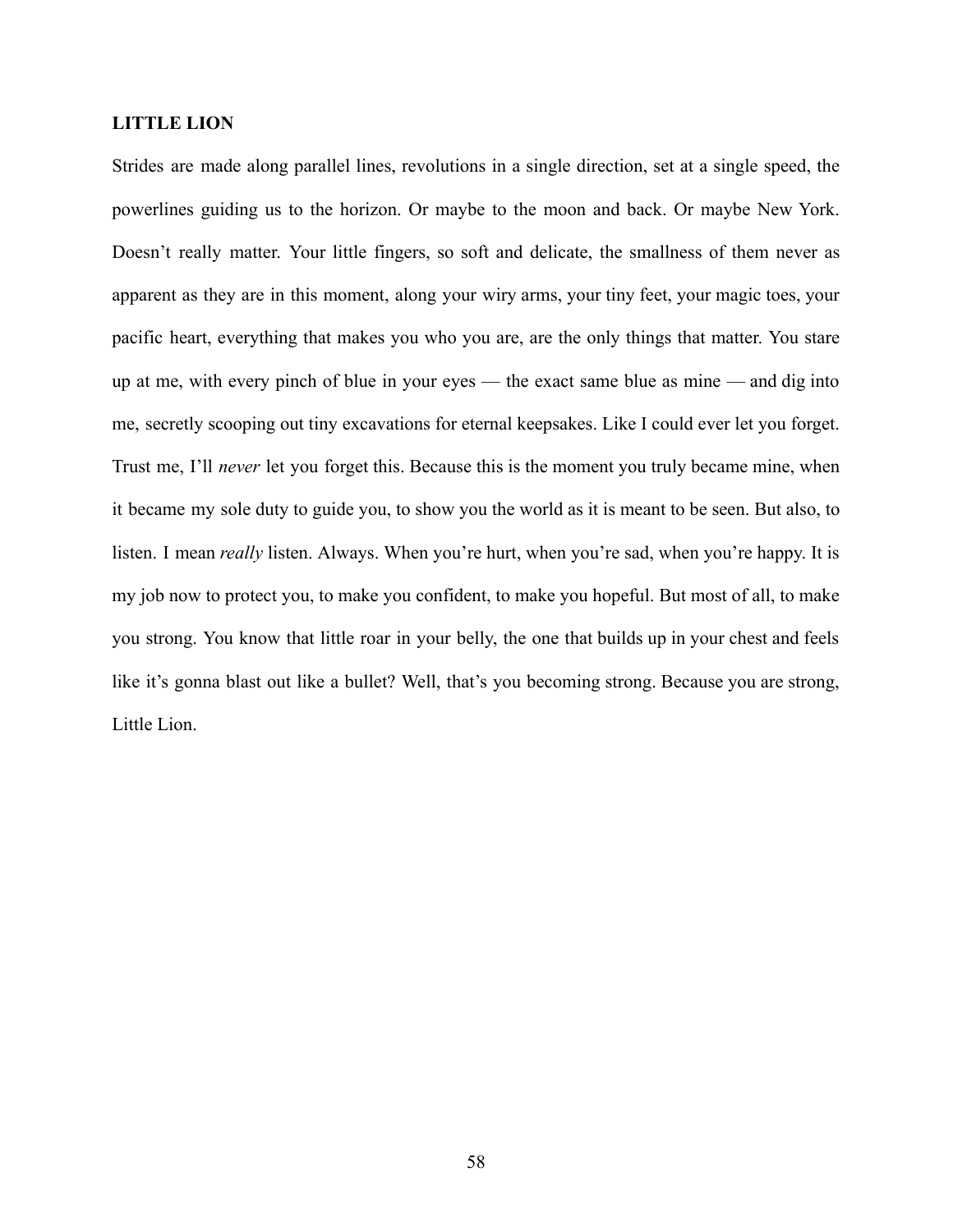#### **WORLD ISSUES FROM THE HIGH SCHOOL DROPOFF LINE**

Kids get warped, become unclear as forest fires, and I'm left wondering if you'll make it out alive. Because no one knows. Not anymore. I mean, one bullet and *POOF* — gone. But it doesn't stop there. Let's also consider that storms are throwing violent shade over otherwise quiet oceans, that slabs of frosty diamonds are being licked clean at cartoonish speeds, and that entire groups of wildlife — caribou, arctic foxes, toads, painted turtles, tree swallows — are now left incessantly checking their watches. And we *know* these things yet we refuse to find a unified solution. But why? I mean, the answer is simple: Act! Follow the science! Read the data! Reject corporate interests! See? Simple. *HOOOONK*! The car behind me blasts its horn. I don't move. Instead, I roll my window down, curl my neck through, and yell, *Can't you see I'm fixing the world here?* then tuck my head back in. I look over. I get serious. I tell you that I need you to come back out today, that you have to make it out alive. Not in the Elbert Hubbard sense of the saying, but *physically* alive. Because there are things you simply cannot miss. Like tea parties becoming slumber parties, summer dresses becoming wedding dresses, and maybe one day even fretting over your own child's future in *her* dropoff line. Finally, I inch forward, even though I'm scared shitless to do so. To let you out. To let you walk in. I try to hide it by lowering the bill of my cap over my eyes, but I give up the game the second you open the door by flinching and yelling *WAIT!* When you dip your head back in, I continue. Eventually. For whatever reason, I start spitting out phrases like *Just give it your best shot* and *Your best shot is good enough*, *honey*, along with a handful of other cliched nonsense. But it all feels like an out-of-body experience, like total nonsense — because all I really want to say is: I just hope you don't get shot *at*.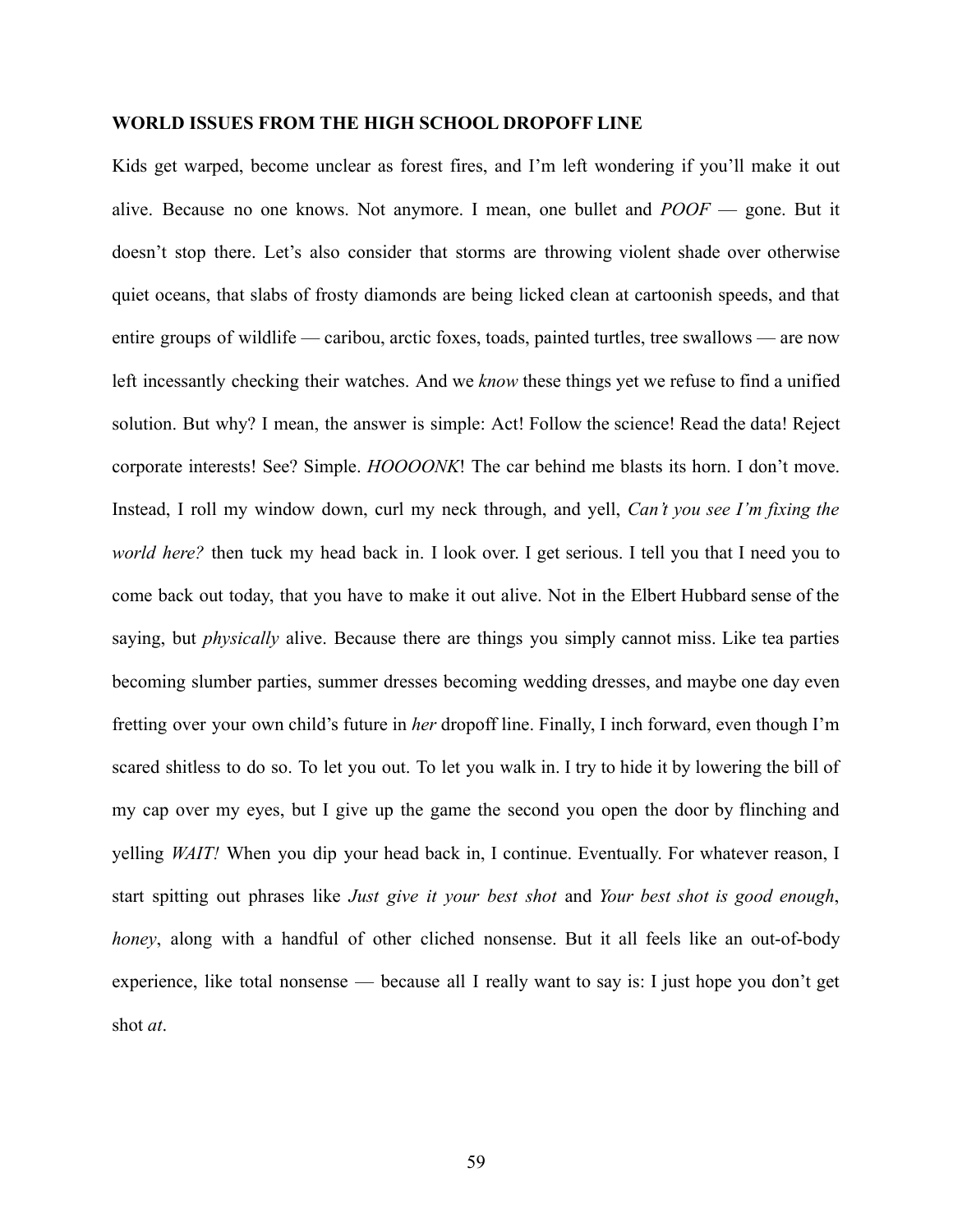#### **NOAH – PART FIVE**

**MA**

Her room at the facility is a caricature of her old living room — stacks of religious texts on a knockoff coffee table, a TV in the corner much smaller than the one she's used to — all meant to make her feel at home, meant to make her feel safe, though the resemblance is essentially nonexistent. Not that she knows the difference anymore.

She sits in the corner, smiling, her tiny body nestled in her favorite recliner. Her legs, now skinny as a flamingo's, hang weightless over the edge, and her bony ankles peek from the bottom of her pants as she gently rocks back and forth. Out of habit, she starts to hum her favorite songs.

As always, Noah sits and listens, reading a book. A hard copy of *Still Alice*.

The tune is slightly off-key, but the melody is undeniable. *Peace in the Valley*. A song her mom's mom sang to her as a little girl, and one that Noah has now heard a million times himself. It quietly fills the room. At this point, though, the humming has become such a constant in Noah's life that he usually doesn't even notice it.

Noah flips a page.

*Peace in the Valley* turns into a mumbling of *How Great Thou Art* then awkwardly shapes into a slurring of *I'll Fly Away*, the next track in the endless number of gospel songs she knows by heart.

This one is different. For Noah, *I'll Fly Away* is one of those songs that, no matter how many times he hears it, *always* takes him back to a specific memory: Thanksgiving. Every single time. Back when there used to be family gatherings. He thinks about his aunt Mary playing the piano in the living room, her fingers dancing over the keys, and Ma sitting on the edge of the

60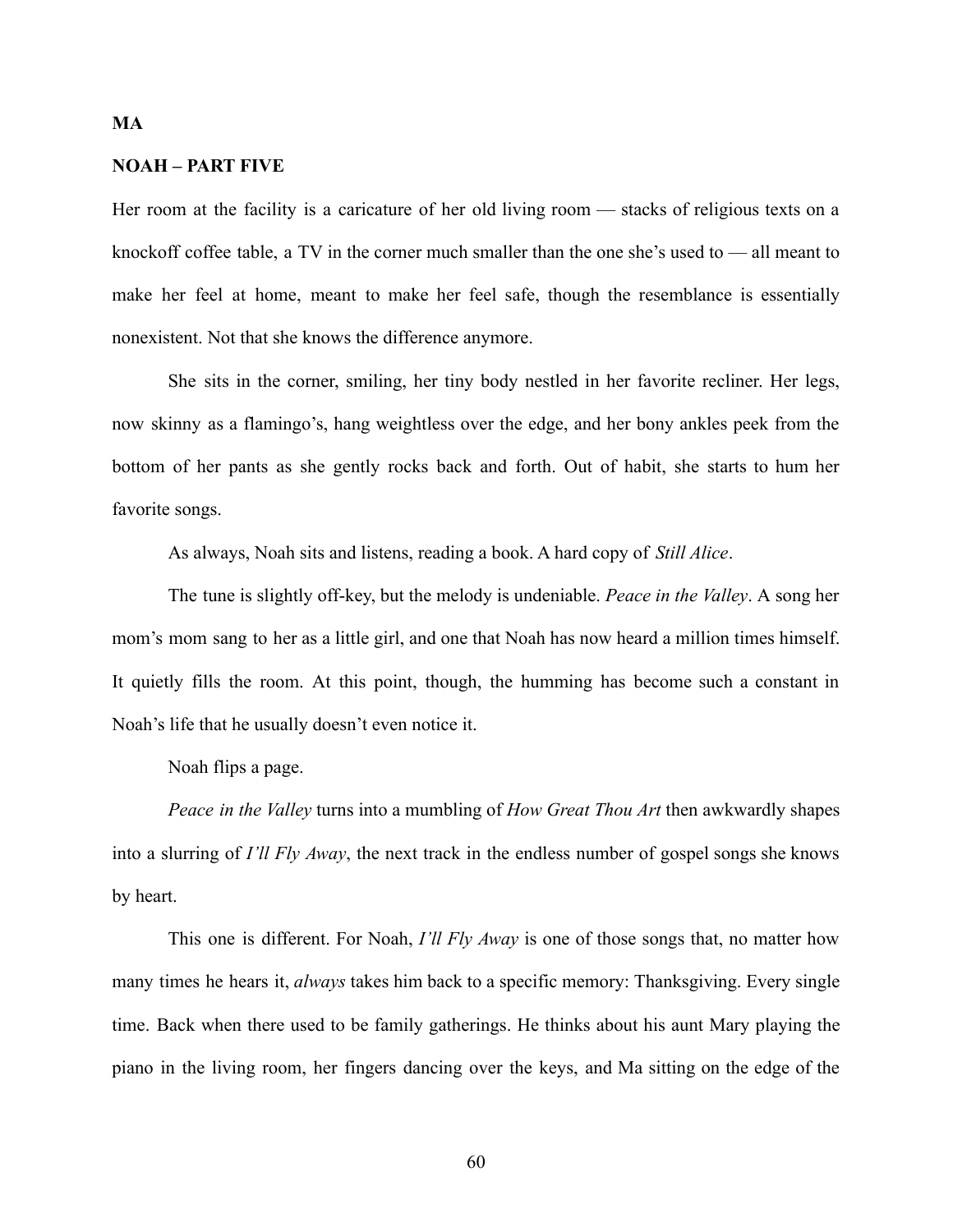coffee table, the center of attention, her body swaying to the music as she places her voice perfectly into the pockets of the song. In the background, there's also the kids and grandkids running back and forth between the living room and the room in the back with all the books and porcelain piggy banks. Sometimes, the smell of pecan pie even sneaks into the memory as well, which was *always* a highlight of Thanksgiving, though this detail usually gets drowned by all the music and singing and running.

*I'll Fly Away* then turns into *Amazing Grace*, which allows Noah to get back to his book. Though only briefly. Because, for some reason, he can't get the memory of Thanksgiving out of his head. Usually, it pops up, he reflects on it, and is able to move on. But not today. He tries to refocus. He reads a few more sentences, tries to *really* key in on the words, but his brain just scans over the page and doesn't allow for anything to sink in. He tries again. Then again. He ends up rereading the same sentence four or five times before realizing that something feels off.

He looks to the corner. The gentle rocking of the recliner stops, as does the humming. Noah starts to get up, to see if she needs something, but instead sits back down and observes. He watches as she closes her eyes, settles her head into the back of the chair. The pointer finger and thumb on her right hand start to rub together, a telltale sign that she's about to fall into some deep memories of her own. Is she thinking about his father? Does she *ever* think about his father? Is she thinking about her own father, Papa Joe? About his time in the military? Maybe when they lived in Japan? Or the time she won senior beauty in high school? Her first real boyfriend, the drummer? Noah starts to open his mouth, to see if he can lure it out of her, but pulls back when she suddenly stops rubbing her fingers. Noah scoots up in his chair. His mother lifts her head, opens her eyes, and gently pushes her foot back into the floor to start rocking again. And humming, though it doesn't sound like anything in particular, just humming for the sake of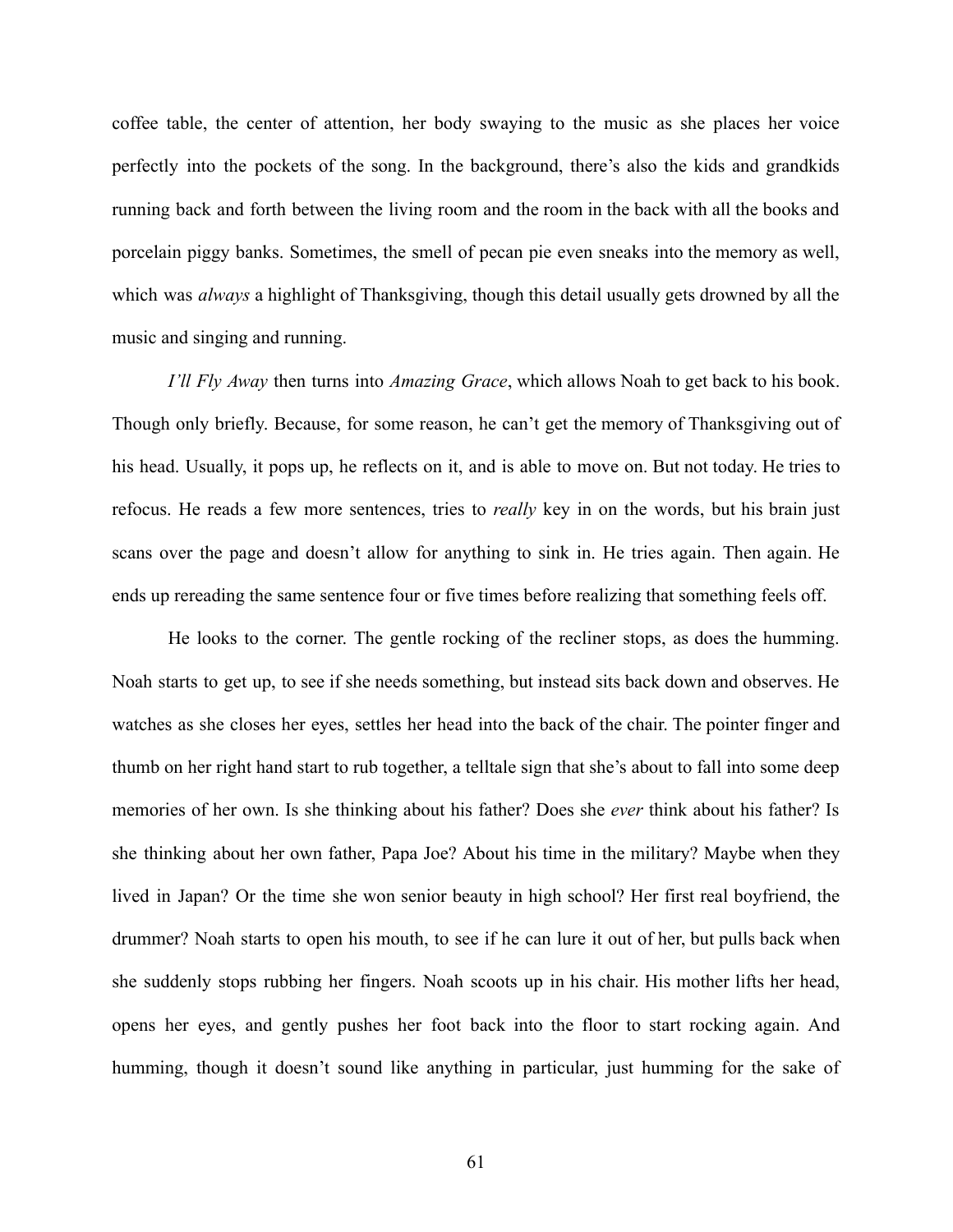humming. When that song ends, she latches onto another one, one more familiar from her endless Rolodex of gospel songs: *I Saw the Light.*

Noah falls back into his chair, finds the spot where he left off in his book, and continues reading.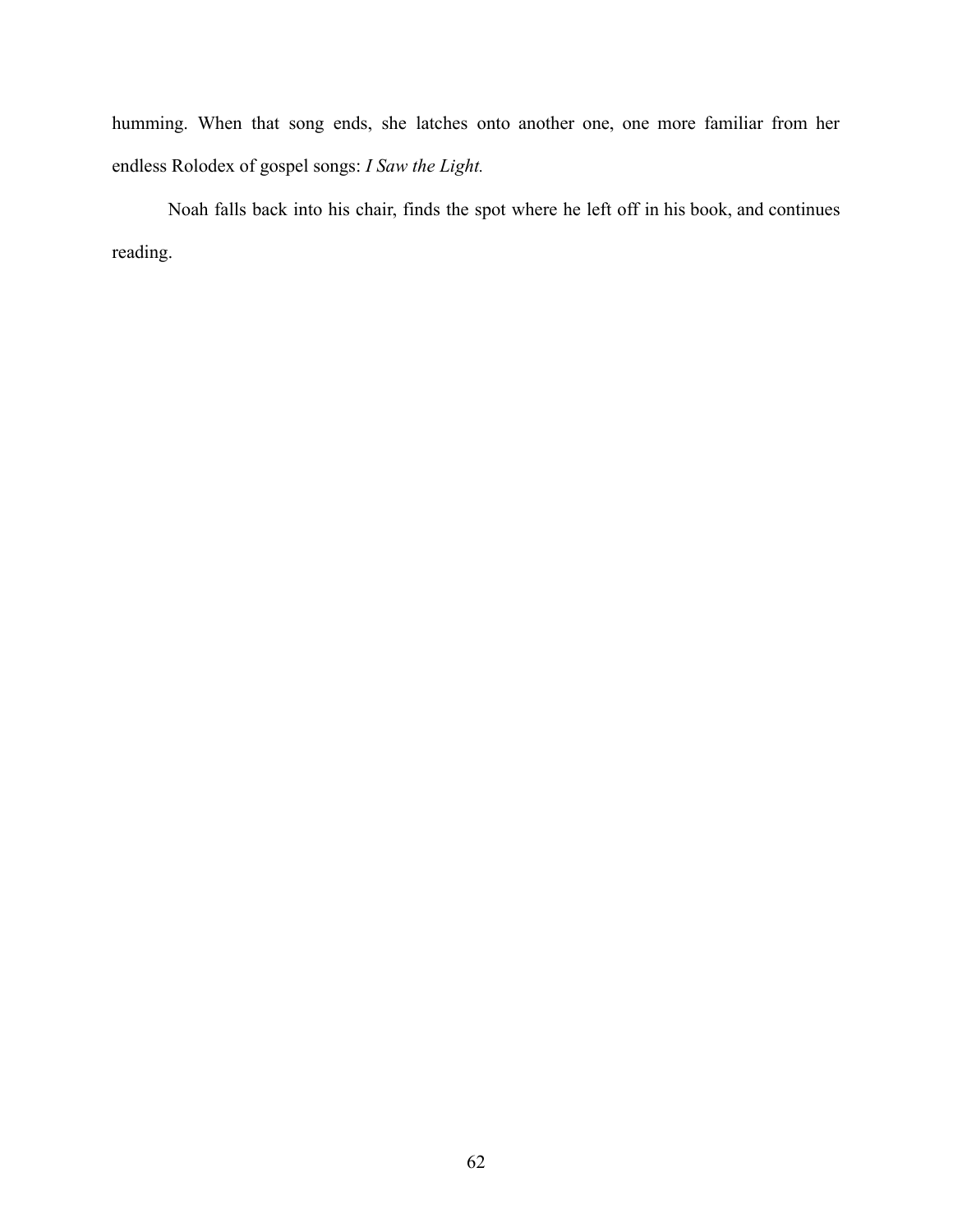#### **NOAH'S POEM**

### **NOAH'S CONCLUSION**

A thin layer of blankets, peek-a-boos of warm toes, tiny fingers, bright eyes, the comfort of knowing that more time sits on the horizon, that a fully awakened dream has yet to expire and is still within a whisper's reach. Until an *I don't feel so well* knocks on the door and turns into an *I'm fuzzy, really. Like my head is the static on a tv, like millions of tiny ants marching through a maze of madness.* A grip full of cold follows, followed by shrinking bones and lost memories, by melancholic tones — by an I*'m scared.* I fold her favorite rose-colored blanket over her tiny body and place my hand in her palm — now a tiny ice rink — and let the cold shock my system. It flashes me to her childhood, to her bundled up in some handspun blanket marveling at the snowcaps of Mount Fuji as a Japanese maid tickles her ear to calm her nerves. I watch as pink and lilac clouds reflect in the browns of her eyes and crawl over the mountains. Then I wake up in a frozen tundra, the room a shell of its former self. What was once a haven for passion and warmth now an empty burn. I sit on the floor and pull blankets from her old chair, wrap the thinnest around my shoulders, and stack the rest up like mountains at my knees. I stare at them for what feels like an hour then put all of them away in the hallway closet.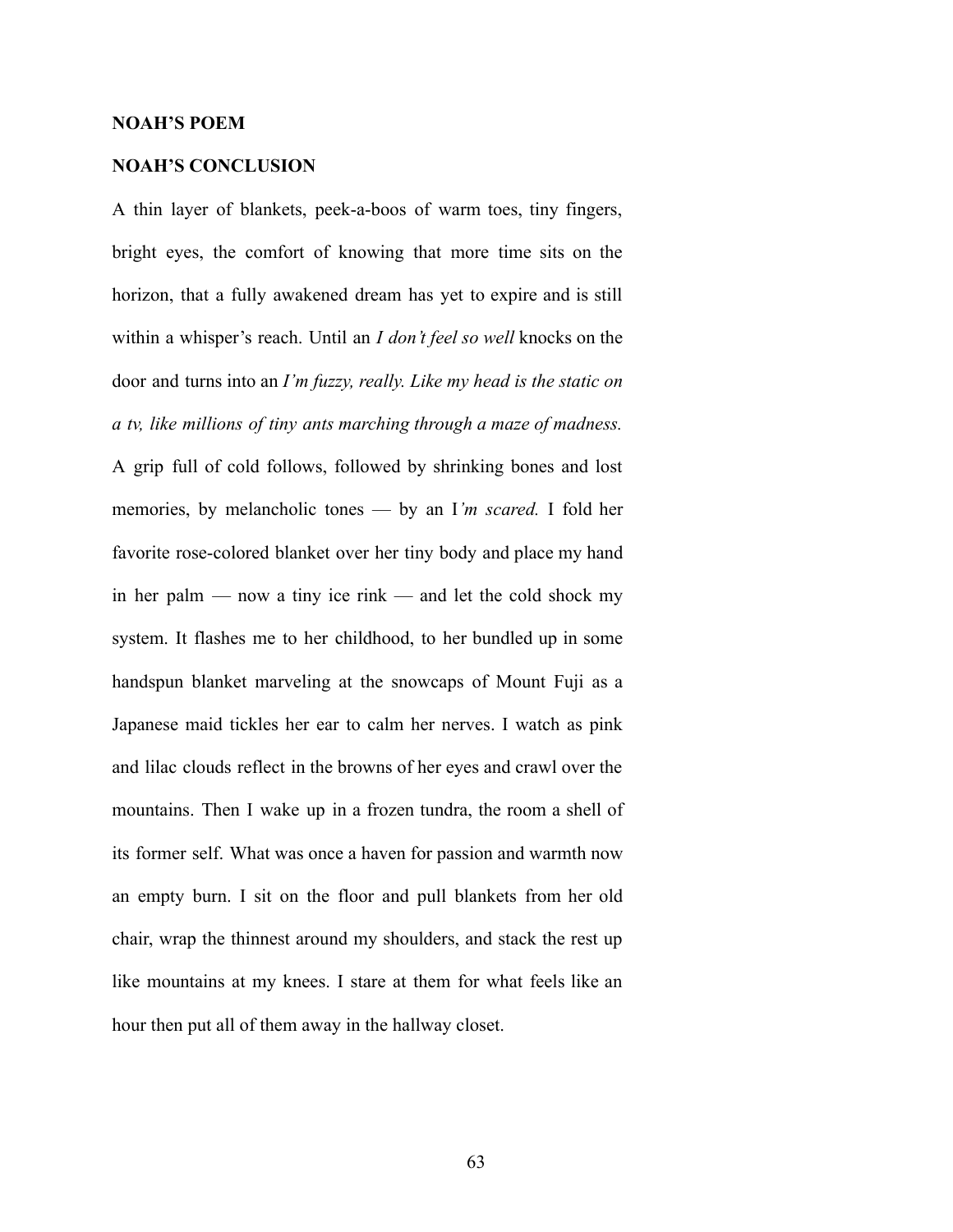# **TALL – FROM ADY TO KASSIE**

Maybe I lost count of the rooms you're tall in, of the way the tiny hairs on your arms, like magnets, would stand at attention and tease mine as we navigated the corners of your old bed. But I guess I lost the ability to talk about those things, about that life. Even so, I'm glad you've learned to lean into yourself again, to show the world those sharp teeth. Because everyone should know how tall you've become.